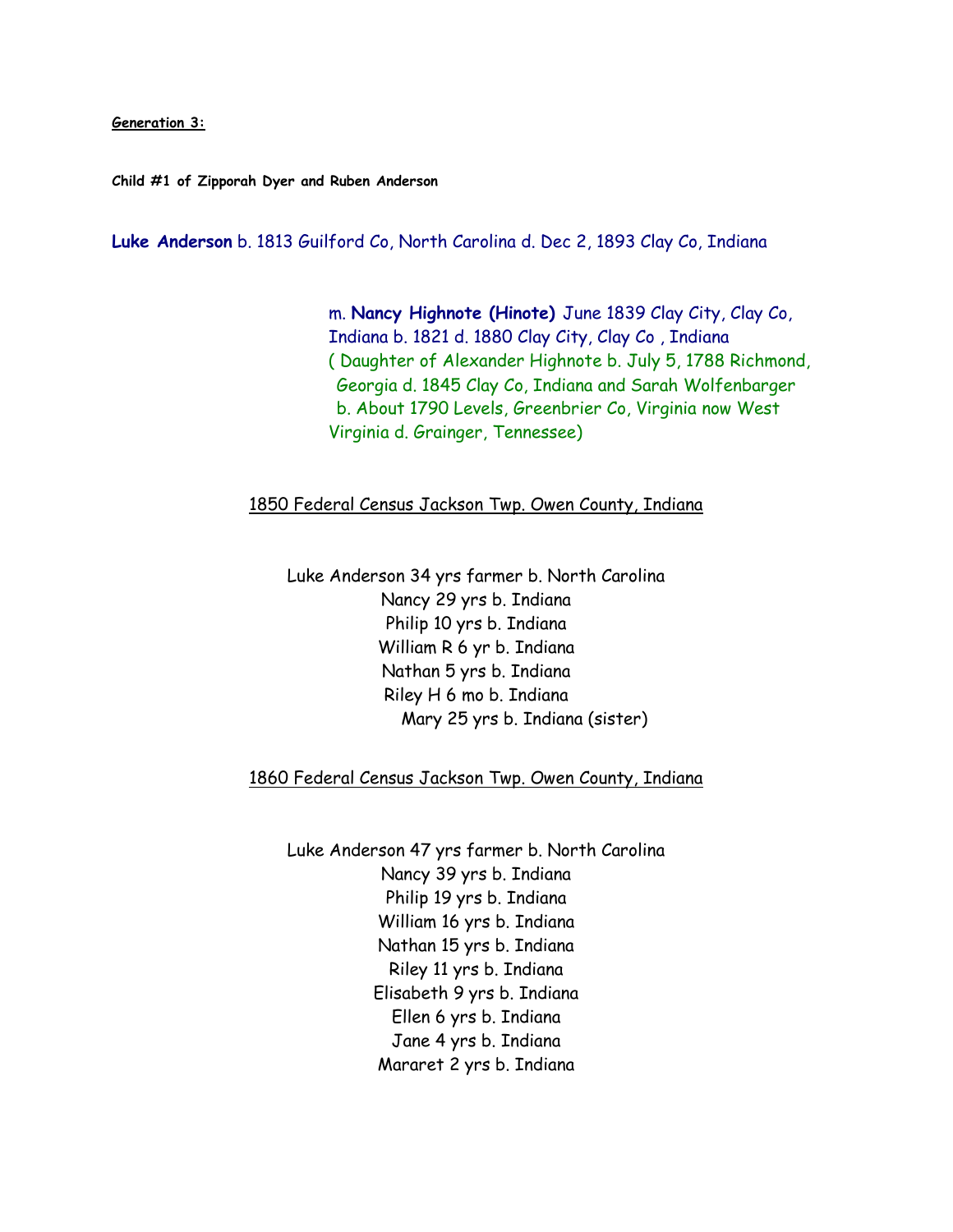## 1870 Federal Census Jackson Twp, Owen County, Indiana

Luke Anderson 58 yr farmer b. North Carolina Nancy 49 yrs b. Indiana William 27 yrs b. Indiana Nathan 25 yrs b. Indiana Mary 18 yrs b. Indiana Margaret 12 yrs b. Indiana Lydia 10 yrs b. Indiana

## Children of Luke Anderson and Nancy Highnote

**Phillip "Fify" Anderson** b. Sept 15, 1840 Jackson Twp, Owen Co, Indiana d. Feb 22, 1902 Poland, Clay Co, Indiana buried Wilkinson Cemetery Clay Co, Indiana

**William Robert Anderson** b. Nov 8, 1843 Jackson Twp, Owen Co, Indiana d. 1931 Owen Co, Indiana buried Frederick Cemetery Owen Co, Indiana

**Nathan Anderson** b. July 2, 1845 Jackson Twp, Owen Co, Indiana d. June 1, 1926 Owen Co, Indiana buried Fertig Cemetery Owen Co, Indiana

**Riley H Anderson** b. Jan 1850 Jackson Twp, Owen Co, Indiana

**Mary Elizabeth Anderson** b. 1851 Jackson Twp, Owen Co, Indiana

**Martha Ellen Anderson** b. April 10, 1854 Jackson Twp, Owen Co, Indiana d. Jan 20, 1925 Buxton, Wilson Co, Kansas

**Eliza "Ellen" Jane Anderson** b. 1856 Jackson Twp, Owen Co, Indiana

**Margaret Anderson** b. 1858 Jackson Twp, Owen Co, Indiana

**Lydia A Anderson** b Nov 1860 Jackson Twp, Owen Co, Indiana d. 1946 buried Putnamville Cemetery Putnamville, Putnam Co, Indiana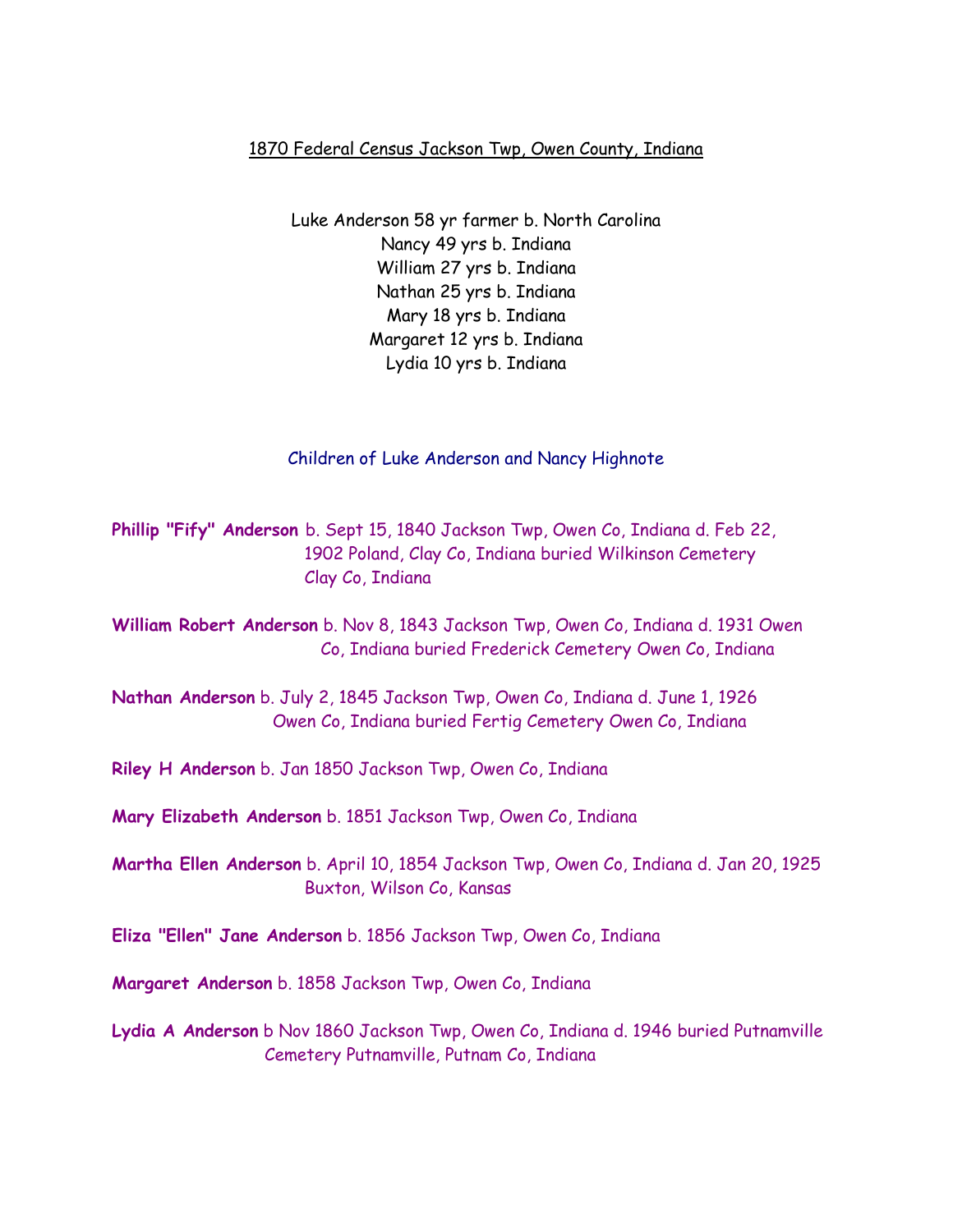**Generation 4:**

**Child #1 of Luke Anderson and Mary Ann "Polly" Cagle**

**Phillip "Fify" Anderson** b. Sept 15, 1840 Jackson Twp, Owen Co, Indiana d. Feb 22, 1902 Poland, Clay Co, Indiana buried Wilkinson-Nees Cemetery Clay Co, Indiana

> m. **Mary Ann "Polly" Cagle** Sept 12, 1861 Poland, Clay Co, Indiana b. March 1838 Clay Co, Indiana d. July 25, 1905 Poland, Clay Co, Indiana buried Wilkinson-Nees Cemetery Clay Co, Indiana ( Daughter of Henry Cagle b. Feb 2, 1805 Moore, North Carolina d. Sept 20, 1871 Cass Twp, Clay Co, Indiana and Delila Comer b. March 15, 1805 North Carolina d. March 28, 1875 Poland, Clay Co, Indiana both are buried at the Cagle Cemetery)

# 1880 Federal Census Cass Twp, Clay County, Indiana

Phillip Anderson 39 yrs farmer b. Indiana Pollas 40 yrs b. Indiana William 13 yrs b. Indiana Joseph 11 yrs b. Indiana Andrew 8 yrs b. Indiana Albert 7 yrs b. Indiana Charles 4 yrs b. Indiana Clinton 1 yr b. Indiana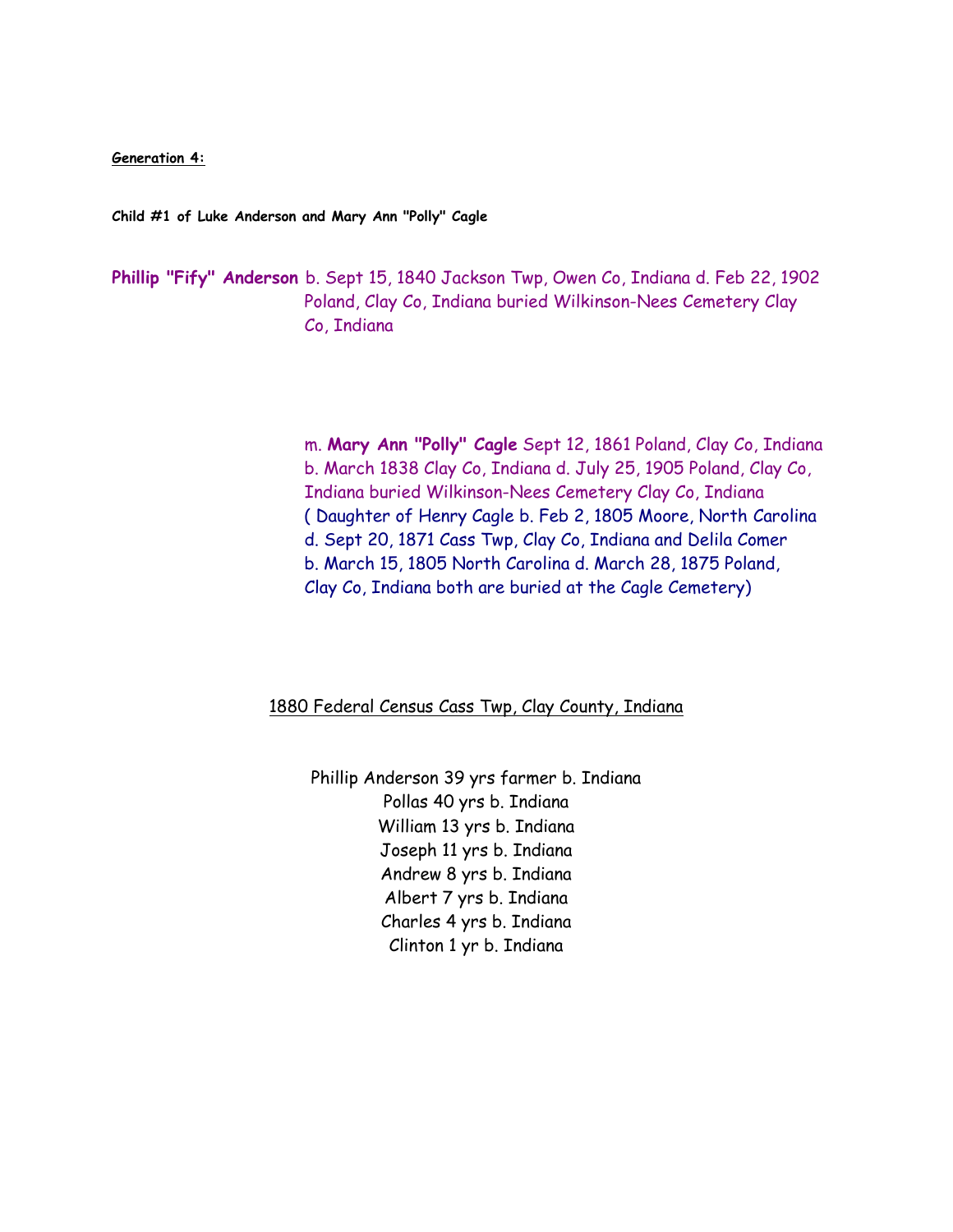## 1900 Federal Census Cass Twp, Clay County, Indiana

Philip Anderson 59 yrs b. Sept 1840 farmer b. Indiana Mary A 63 yrs b. March 1839 b. Indiana Charles R 24 yrs b. Aug 1875 farmer b. Indiana Clinton 21 yrs b. March 1879 farmer b. Indiana Curtis 27 yrs b. Dec 1872 farmer b. Indiana Lulla 20 yrs b. Sept 1879 b. Indiana (daughter in law) Vaulta 2 mo. b. March 1900 b. Indiana (grandson)

Children of Philip "Fify" Anderson and Mary Ann "Polly" Cagle

**Nancy Catherine Anderson** b. Nov, 27, 1866 Clay Co, Indiana d. Before 1880 census

**William Lee Anderson** b. Nov 28, 1867 Clay Co, Indian d. Feb 24, 1916 Owen Co, Indiana buried Wilkinson-Nees Cemetery Poland, Clay Co, Indiana

**Joseph Anderson** b. May 1868 Clay Co, Indiana

**Curtis Albert Anderson** b. Dec 13, 1872 Clay Co, Indiana d. 1950 buried Wilkinson-Nees Cemetery Poland, Clay Co, Indiana

**Andrew Comer Anderson** b. Nov 29, 1870 Clay Co, Indiana July 1950

**Charles Monroe Anderson** b. Feb 9, 1875 Clay Co, Indiana d. 1967

**Clinton H Anderson** b. March 7, 1879 Clay Co, Indiana d. May 21, 1968 Brazil, Clay Co, Indiana buried Wilkinson-Nees Cemetery Poland, Clay Co, Indiana

**Generation 5:**

**Child #2 of Philip "Fify" Anderson and Mary Ann "Polly" Cagle**

**William Lee Anderson** b. Nov 28, 1867 Clay Co, Indiana d. Feb 24, 1916 Owen Co, Indiana buried Wilkinson-Nees Cemetery Clay Co, Indiana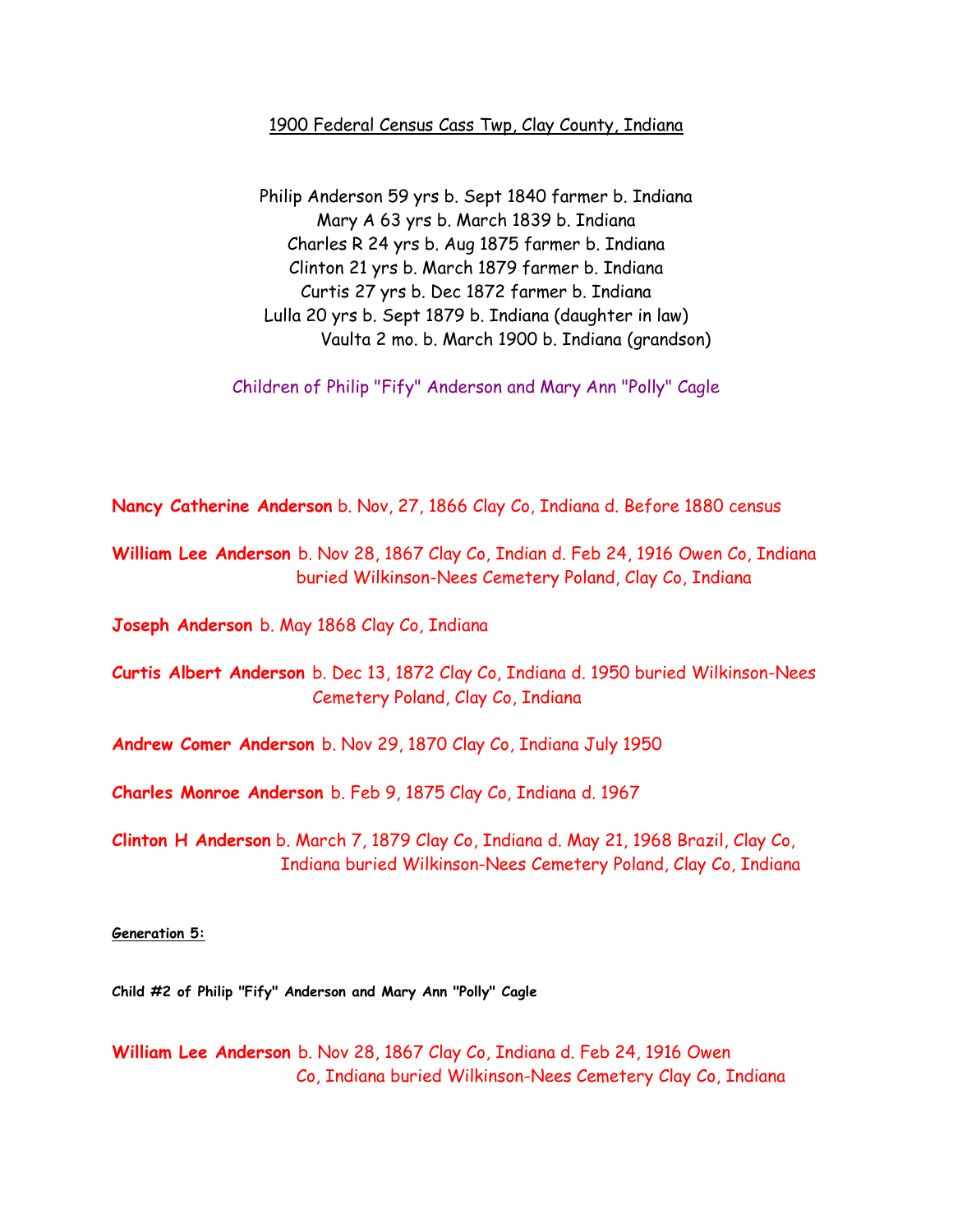m. **Loretta "Arretta" Ann Mason** Feb 17, 1896 Owen Co, Indiana b. Feb 1873 Indiana d. July 6, 1936 Owen Co, Indiana buried Wilkinson-Nees Cemetery Clay Co, Indiana ( Daughter of John Bruce Mason b. Dec 4, 1839 Knox, Kentucky d. March 11, 1927 Hendricks Co, Indiana and Sophia Elizabeth Baker b. Nov 27, 1847 Poland, Clay Co, Indiana d. Aug 10, 1889 Putnam Co, Indiana)

## 1900 Federal Jackson Twp, Owen County, Indiana

William L Anderson 32 yrs b. Nov 1867 farmer b. Indiana Aretta A 27 yrs b. Feb 1873 mother of 3, 3 living b. Indiana Dessie D 8 yrs b. June 1896 b. Indiana Ralph C 2 yrs b. July 1897 b. Indiana Delpha M 1 yr b. Feb 1899 b. Indiana

# 1910 Federal Census Jackson Twp, Owen County, Indiana

Wm L Anderson 43 yrs farmer b. Indiana Arretta 37 yrs mother of 7, 6 living b. Indiana Dessie 13 yrs b. Indiana Ralph 13 yrs b. Indiana Delpha 11 yrs b. Indiana Claybert 8 yrs b. Indiana Robert 4 yrs b. Indiana Lottie 1 mo b. Indiana

# Children of William Lee Anderson and Loretta "Arretta" Ann Mason

**Dessie Deloris Anderson** b. June 23, 1896 Owen Co, Indiana d. Aug 9, 1962 Poland, Clay Co, Indiana buried Wilkinson-Nees Cemetery Clay Co, Indiana

**Ralph Clayborn Anderson** b. July 9, 1897 Owen Co, Indiana d. May 1975 Quincy, Owen Co, Indiana buried Wilkinson-Nees Cemetery Clay Co, Indiana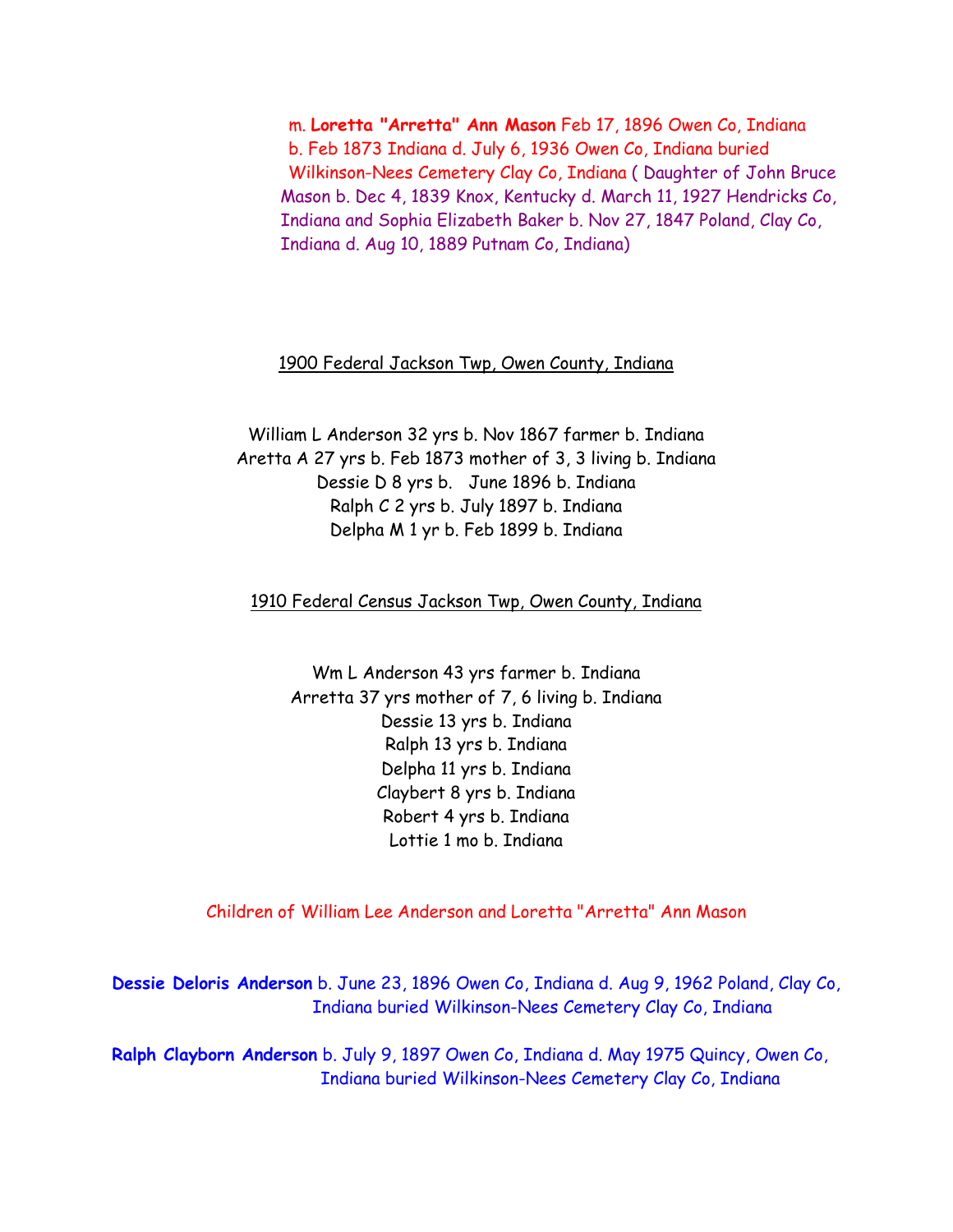**Mary Delphia Anderson** b. Feb 6, 1899 Owen Co, Indiana d. June 26, 1980 Morgan Co, **Indiana** 

**Claybert Lee Anderson** b. April 1, 1902 Owen Co, Indiana d. July 24, 1989 Lafayette, Tippecanoe Co, Indiana

**Ruth Anderson** b. Dec 23, 1903 Owen Co, Indiana d. 1904 Owen Co, Indiana

**Robert William Anderson** b. Aug 25, 1905 Owen Co, Indiana d. June 26, 1971 Rensselare, Jasper Co, Indiana

**Lottie Viola Anderson** b. May 7, 1910 Owen Co, Indiana d. June 10, 1987 Brazil, Clay Co, **Indiana** 

**Generation 6:**

**Child #1 William Lee Anderson and Loretta "Arretta" Ann Mason**

**Dessie Deloris Anderson** b. June 23, 1896 Owen Co, Indiana d. Aug 9, 1962 Poland, Clay Co, Indiana buried Wilkinson-Nees Cemetery Clay Co, Indiana

> m. **Richard Ray Hunsicker** March 15, 1914 Owen Co, Indiana b. April 10, 1895 Poland, Clay Co, Indiana d. July 29, 1977 Poland, Clay Co, Indiana ( Son of Daniel Dennis Hunsicker b. 1857 Owen Co, Indiana d. 1922 Indiana and Margaret A Campbell b. 1862 Indiana d. Nov 3, 1890 Indiana)

### 1920 Federal Census Jackson Twp, Owen County, Indiana

Richard R Hunsicker 24 yrs b. Indiana logs and lumber teamster Dessie D 22 yrs b. Indiana Ruby 5 yrs b. Indiana Reatha M 1 yr 7 mo. b. Indiana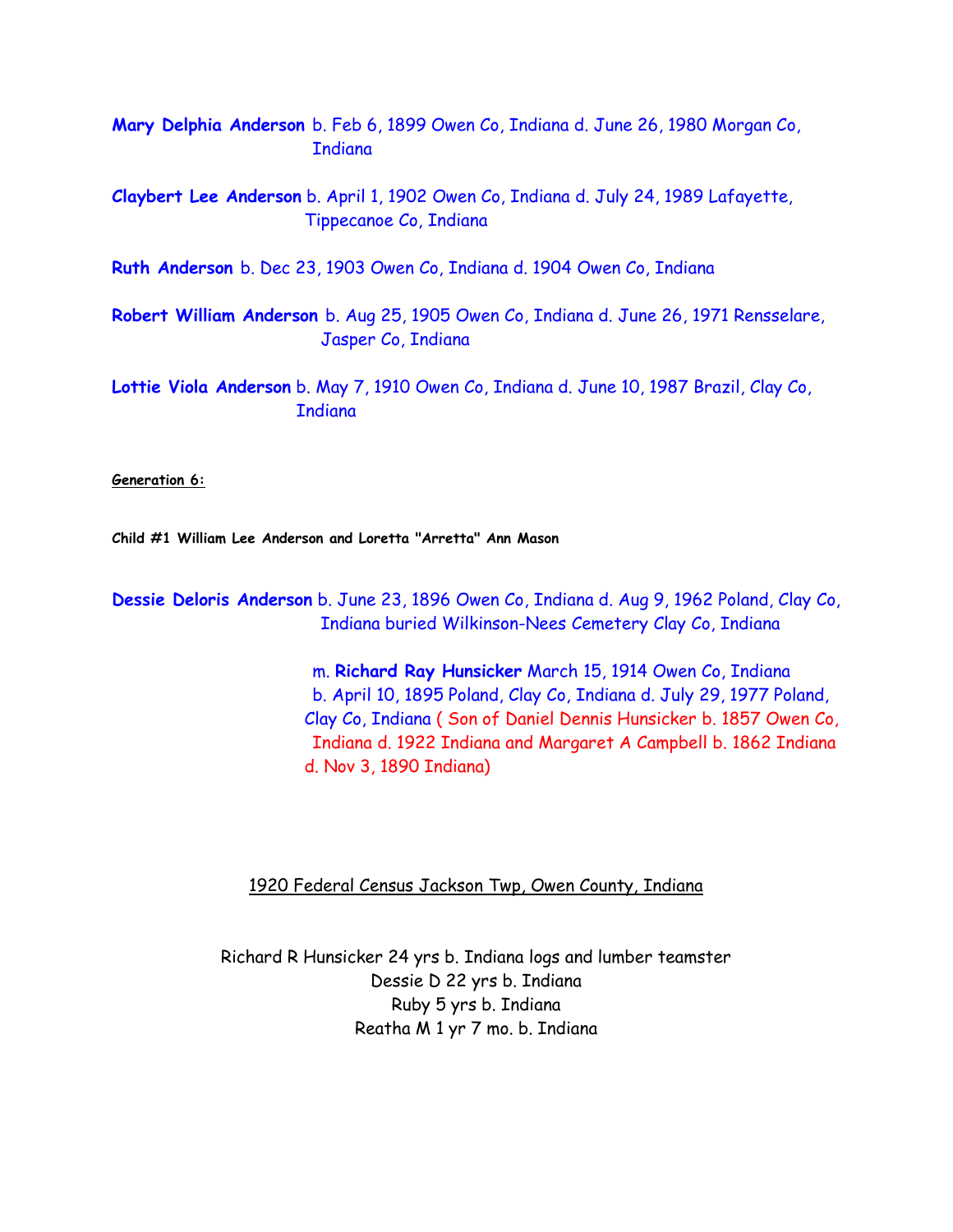## 1930 Federal Census Jackson Twp, Owen County, Indiana

Ray R Hunsicker 34 yrs b. Indiana farmer Odessie D 34 yrs b. Indiana R Mildred 10 yrs b. Indiana Edna L 7 yrs b. Indiana Walter L 4 yrs 10 mo. b. Indiana

## Children of Dessie Deloris Anderson and Richard Ray Hunsicker

**Ruby Viola Hunsicker** b. Sept 20, 1914 Owen Co, Indiana d. Before 2007

**Charles Richard Hunsicker** b. June 14, 1916 Owen Co, Indiana d. July 28, 1917 Jackson Twp, Owen Co, Indiana

**Bertha "Reatha" Mildred Hunsicker** b. May 18, 1918 Owen Co, Indiana d. May 2, 2007 Terre Haute, Vigo Co, Indiana

**Edna L Hunsicker** b. 1923 Owen Co, Indiana

**Walter L Hunsicker** b. 1925 Owen Co, Indiana d. July 1986 Indianapolis, Marion Co, Indiana

### **Generation 7:**

**Child #1 Dessie Deloris Anderson and Richard Ray Hunsicker**

**Ruby Viola Hunsicker** b. Sept 20, 1914 Owen Co, Indiana d. Before 2007

 m. **William Leon Trout** Oct 16, 1929 b. Sept 10, 1909 d. July 16, 1972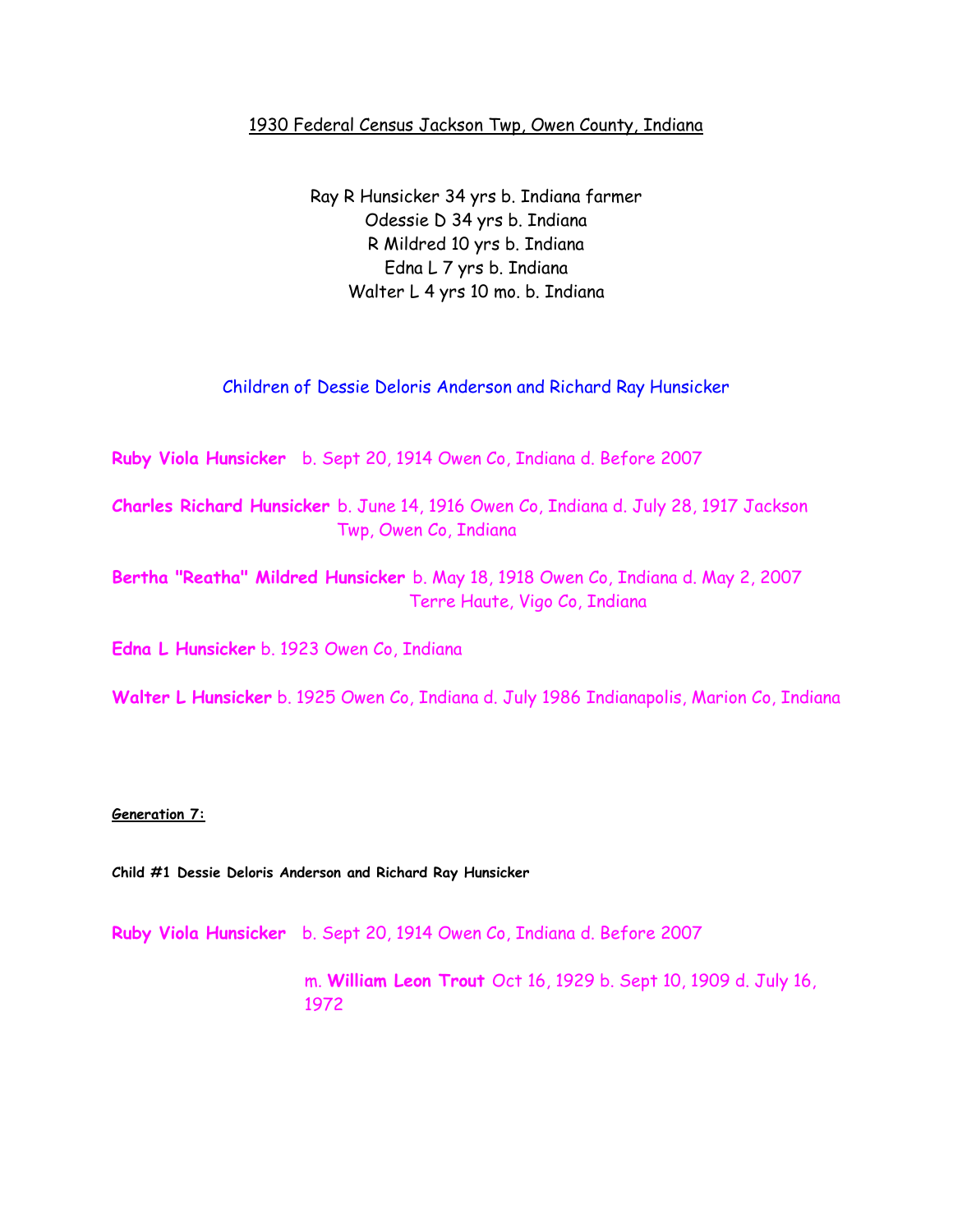### Children of Ruby Viola Hunsicker and William Leon Trout

**Ray Leon Trout** b. June 20, 1930 d. June 28, 1930

**Lloyd Earnest Trout** b. Aug 10, 1931 d. Dec 31, 1931

**Generation 7:**

**Child #3 Dessie Deloris Anderson and Richard Ray Hunsicker**

# **Bertha "Reatha" Mildred Hunsicker** b. May 18, 1918 Owen Co, Indiana d. May 2, 2007 Terre Haute, Vigo Co, Indiana

## m. **? Ford**

## Children of Bertha "Reatha" Mildred Hunsicker and ? Ford

**Raymond Eugene Ford** b. Feb 9, 1937 d. Before 2007

**Joyce Carol Ford** b. May 24, 1940 d. July 11, 1991

**Sharon Kay Ford** b. Feb 28, 1944 d. March 11, 1993

**Generation 6:**

**Child #2 William Lee Anderson and Loretta "Arretta" Ann Mason**

**Ralph Clayborn Anderson** b. July 9, 1897 Owen Co, Indiana d. May 1975 Quincy, Owen Co, Indiana buried Wilkinson-Nees Cemetery Clay Co, Indiana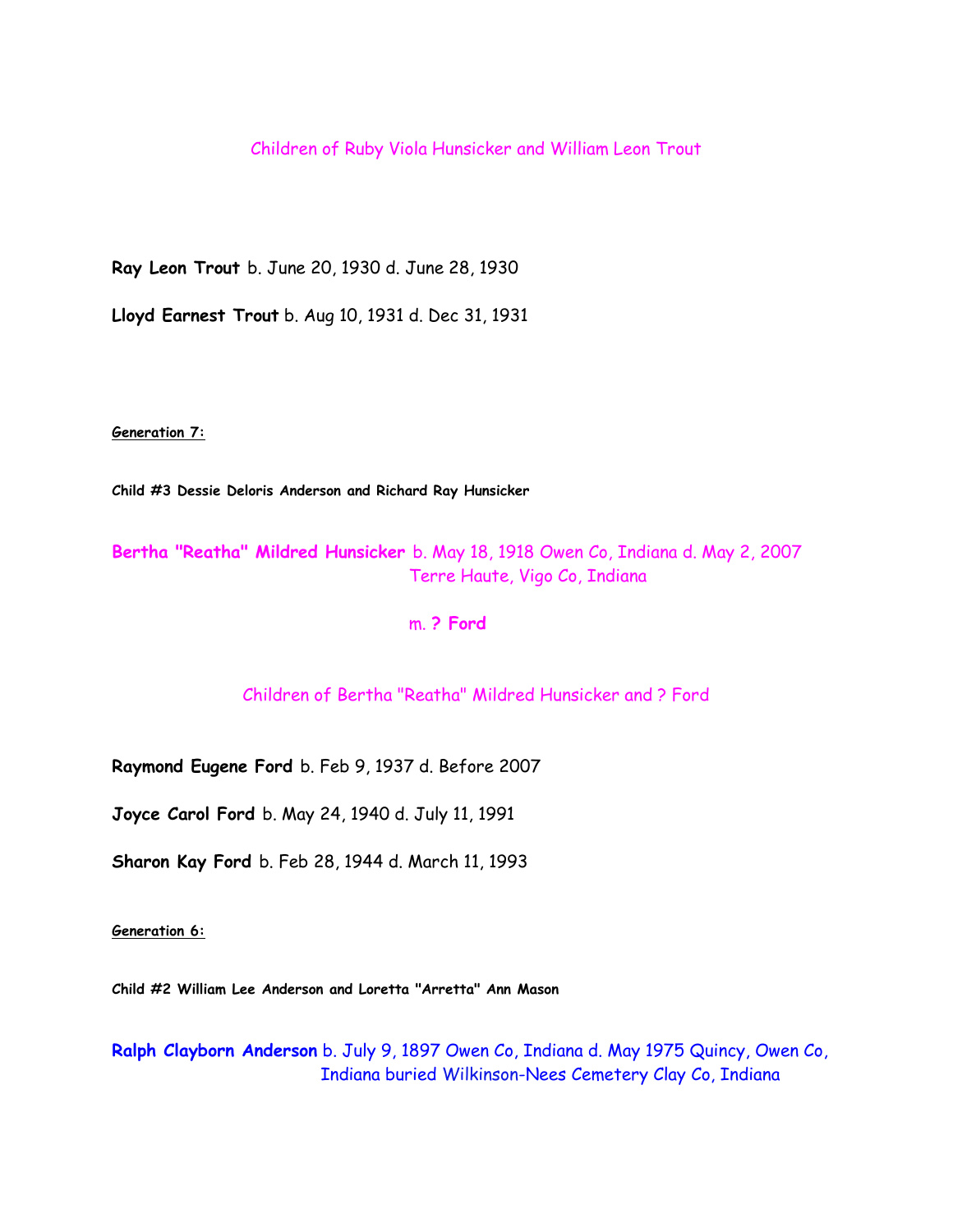m. **Lavanche Olivia Dick** Aug 21, 1919 Jasper Co, Indiana b. Feb 12, 1898 Newton Co, Indiana d. July 19, 1979 Indianapolis, Marion Co, Indiana buried Wilkinson-Nees Cemetery Clay Co, Indiana (Daughter of Ralph Arthur Dick b. Aug 16, 1864 Tippecanoe Co, Indiana d. Apr 24, 1927 Thayer, Newton Co, Indiana and Myrtis Jane Lowe b. March 6, 1867 Newton Co, Indiana d. May 24, 1915 Newton Co, Indiana)

### 1920 Federal Census Newton, Jasper County, Indiana

Ralph Anderson 22 yrs b. Indiana farmer Levanche 21 yrs b. Indiana

## 1930 Federal Census Brazil, Clay County, Indiana

Ralph Anderson 32 yrs b. Indiana clay plant laborer Leranch 32 yrs b. Indiana Kathleen 8 yrs b. Indiana Gaylord 6 yrs b. Indiana Philip 6 yrs b. Indiana Ruth 1 yr b. Indiana Lottie Anderson 20 yrs b. Indiana telephone operator (sister)

### Children of Ralph Clayborn Anderson and Lavanche Olivia Dick

**Boy Anderson** b. 1919 d. 1919 (Twin to Girl, Lavanche miscarried in her 6th month of pregnancy)

**Girl Anderson** b. 1919 d. 1919 (Twin to Boy, Lavanche miscarried in her 6th month of pregnancy)

**Leona Anderson** b. 1920 d. 1920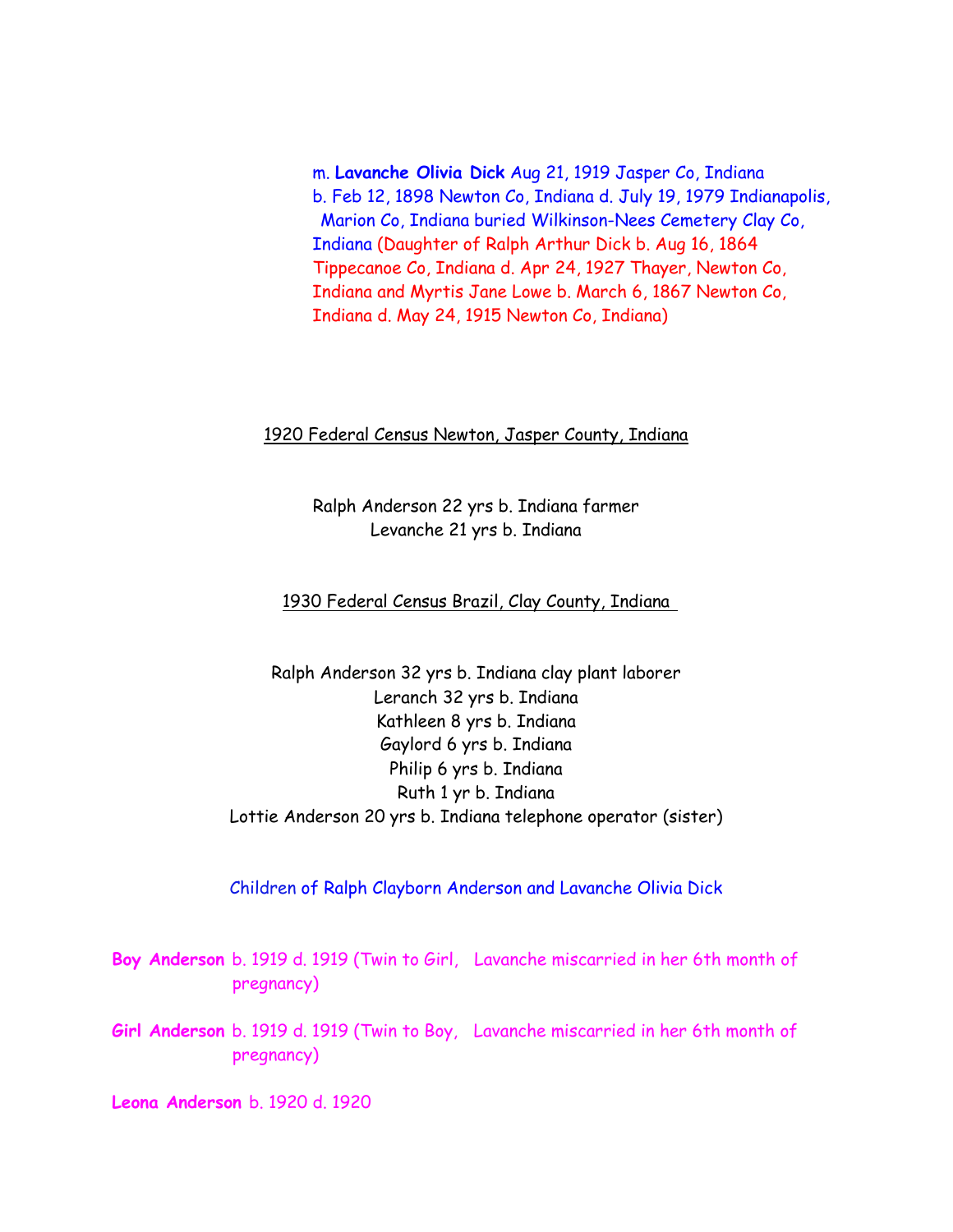**Kathleen Gay Anderson** b. Nov 20, 1921 Jasper Co, Indiana d. Nov 24, 1995 Greencastle, Putnam Co, Indiana buried Forest Lawn Memorial Gardens Greenwood, Johnson Co, Indiana

**Gaylord Lee Anderson** b. April 18, 1923 Brazil, Clay Co, Indiana d. Aug 9, 1944 France during WW 2

**Philip Sherman Anderson** b. April 23, 1925 Brazil, Clay Co, Indiana b. June 28, 1946 during WW 2 missing in action or buried at sea, has a stone at Manila, **Philippines** 

**Arettia Jane Anderson** b. Feb 17, 1927 Indiana d. April 21, 1928 Indiana buried Wilkinson-Nees Cemetery Poland Clay Co, Indiana

**Ruth Elenore Anderson** b. July 20, 1928 Brazil, Clay Co, Indiana d. April 17, 2010 Gray, Knox Co, Kentucky buried Wilkinson-Nees Cemetery Clay Co, **Indiana** 

**Deloris Ann Anderson** b. July 6, 1932 Indiana d. Jan 1, 1999 buried Wilkinson-Nees Cemetery Poland Clay Co, Indiana

**Lorna Rae Anderson** b. April 8, 1939 Indiana d. Feb 3, 1959 of car accident

### **Generation 7:**

**Child #1 of Ralph Clayborn Anderson and Lavanche Olivia Dick**

**Kathleen Anderson** b. Nov 20, 1921 Jasper Co, Indiana d. Nov 24, 1995 Greencastle, Putnam Co, Indiana buried Forest Lawn Memorial Gardens Greenwood, Johnson Co, Indiana

> m. **Davis Buirch** b. Dec 29. 1911 d. June 1975 Indiana buried Forest Lawn Memorial Gardens Greenwood, Johnson Co, Indiana

**Generation 7:**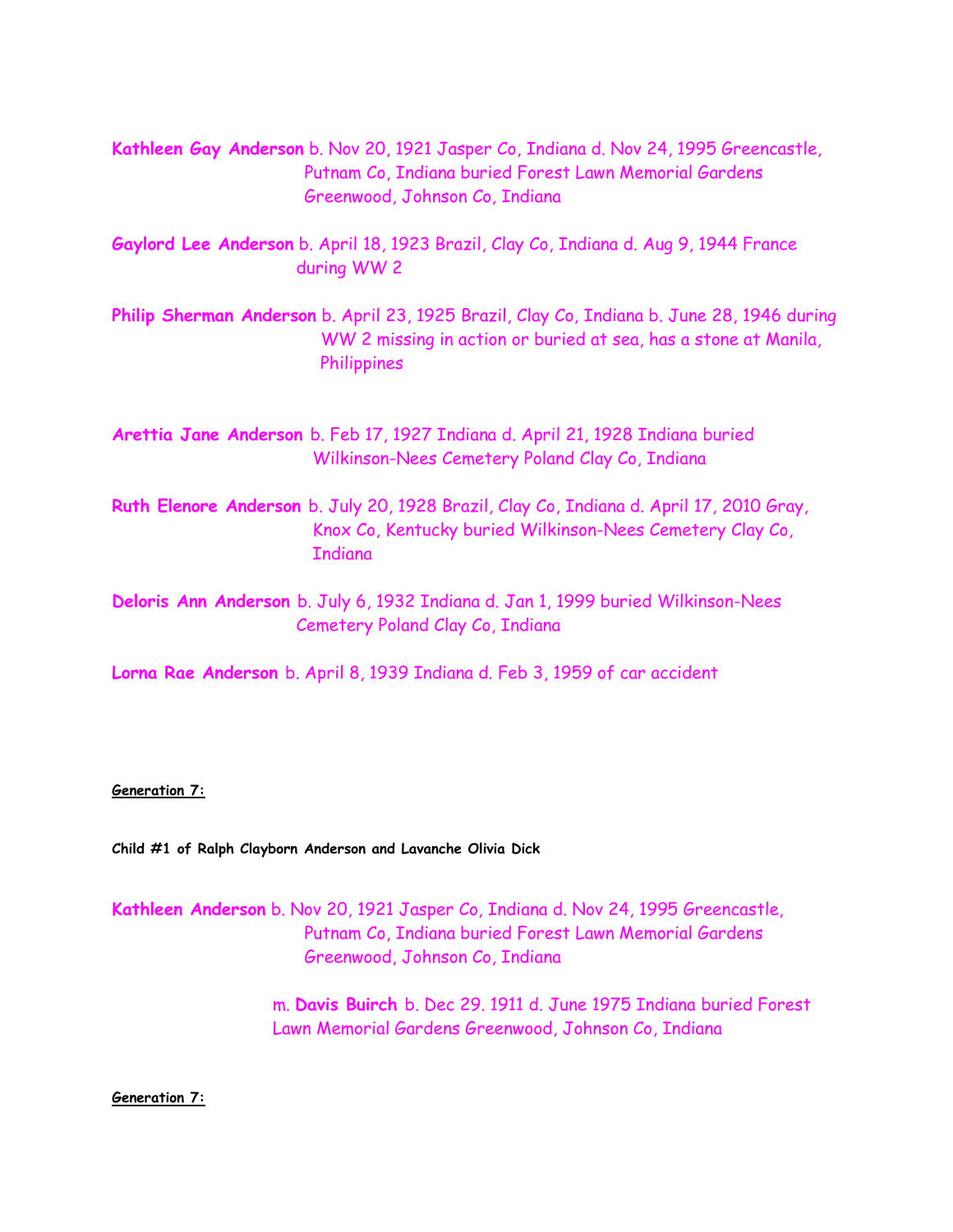**Child #2 of Ralph Clayborn Anderson and Lavanche Olivia Dick**

**Gaylord Lee Anderson** b. 1923 Brazil, Clay Co, Indiana d. Aug 9, 1944 France Buried Brittany American Cemetery and Memorial Normandy, France Plot E Row 12 Grave 4

> m. **Margaret Helen Birchfield** b. Aug 26, 1922 Lagrande Co, Indiana d. Nov 23, 1971 LaPorte, LaPorte Co, Indiana ( Daughter of Ernest M "Walker Birchfield" Miller b. April, 16, 1901 Magoffin Co, Kentucky d. July 16, 1981 Miamisburg, Montgomery Co, Indiana and Alka Fraley Aug 6, 1903 Magoffin Co, Kentucky d. May 16, 1962 Branch Co, Michigan)

PFC (Private First Class) WW2 Army enlisted Fort Benjamin Harrison awarded purple heart Nov 3, 1944 Fort Jackson April 4, 1943 South Carolina Brittany American Cemetery Plot E, Row 12, Grave 4 St James, France 112th Infantry Regiment, 28th Infantry Division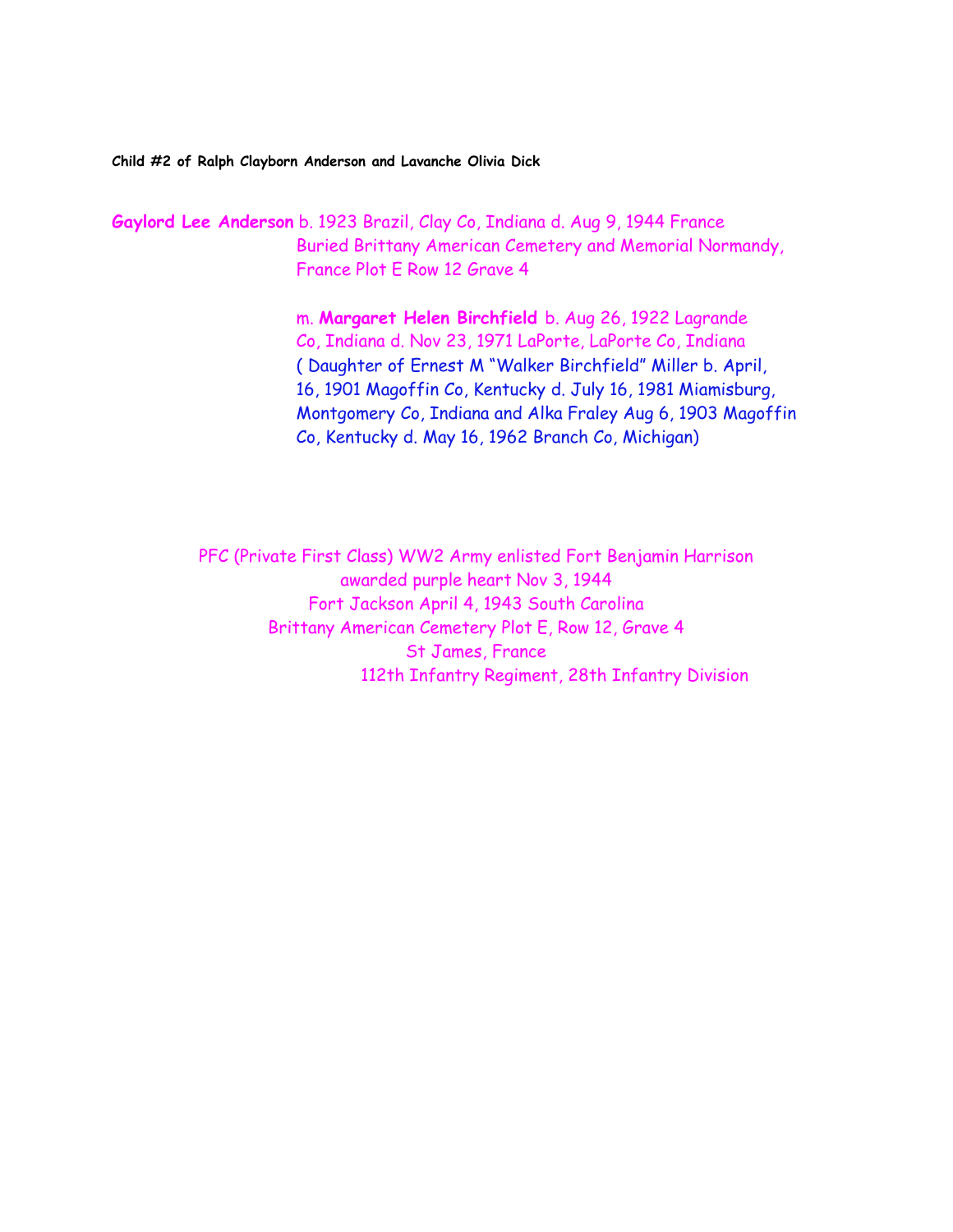

Gaylord's stone in France



Gaylord and Margaret Helen Birchfield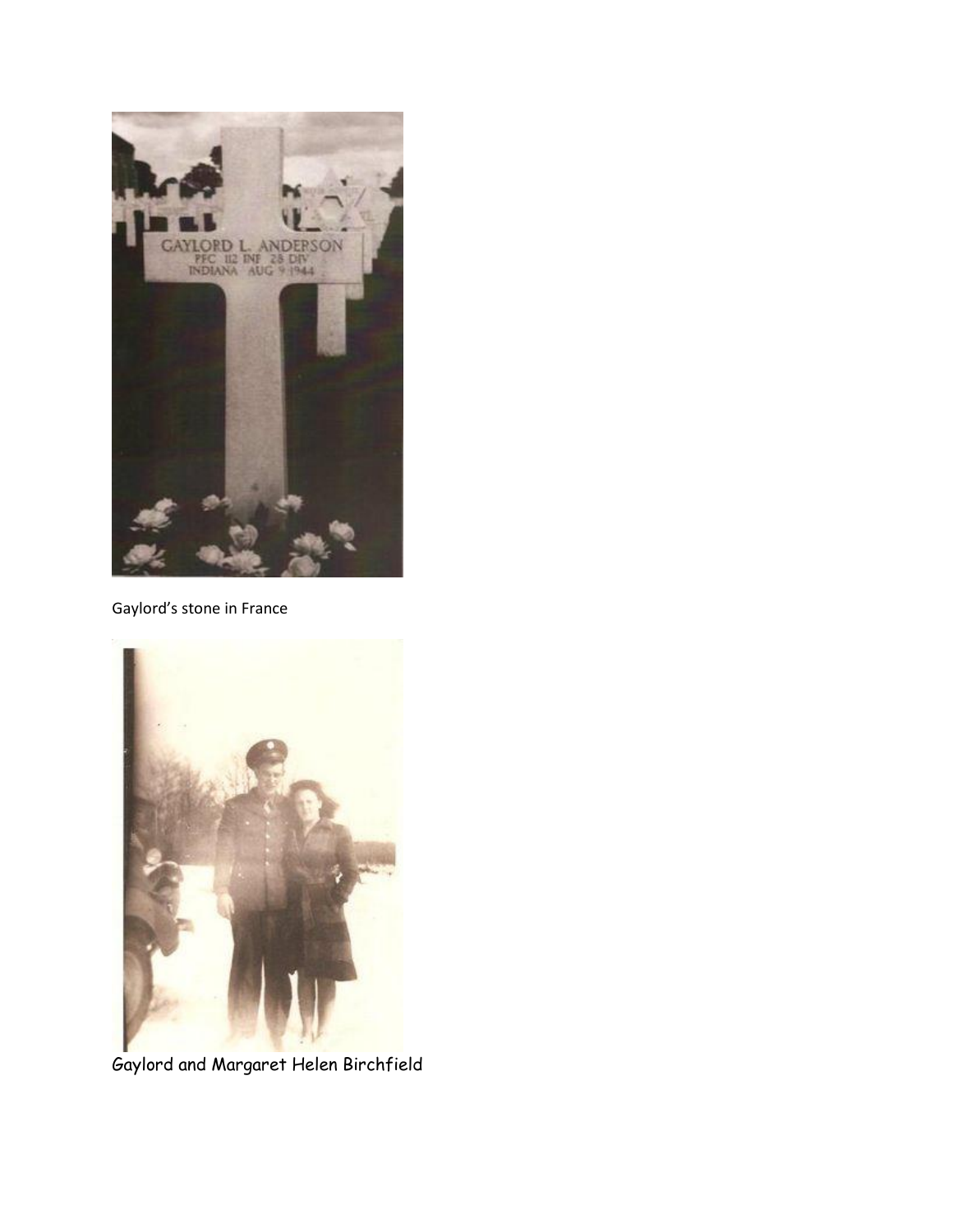**Generation 7:**

**Child #3 of Ralph Clayborn Anderson and Lavanche Olivia Dick**

**Philip Sherman Anderson** b. April 23, 1925 Brazil, Clay Co, Indiana b. June 28, 1946 during WW 2 missing in action or buried at sea, has a stone at Manila, **Philippines** 

# AVMM3C Aviation Machinist's Mate 3rd Class US Navy United States missing in action or buried at sea There is a tablet of the Missing in Manila American Cemetery Manila, Philippines awarded purple heart

**Generation 7:**

**Child #4 of Ralph Clayborn Anderson and Lavanche Olivia Dick**

**Ruth Elenore Anderson** b. July 20, 1928 Brazil, Clay County, Indiana d. April 17, 2010 Gray, Knox County, Kentucky buried Wilkinson Nees Cemetery Clay Co, Indiana

Ruth E. O'Neal 81 of Gray, Kentucky passed away Saturday April 17, 2010. She was born July 20, 1928 in Brazil, Indiana the daughter and Ralph and Lavanche Dick Anderson.

Mrs. O'Neal is preceded in death by her parents; husband Dewey O'Neal; daughters Theresa Johnson and Lorna O'Neal.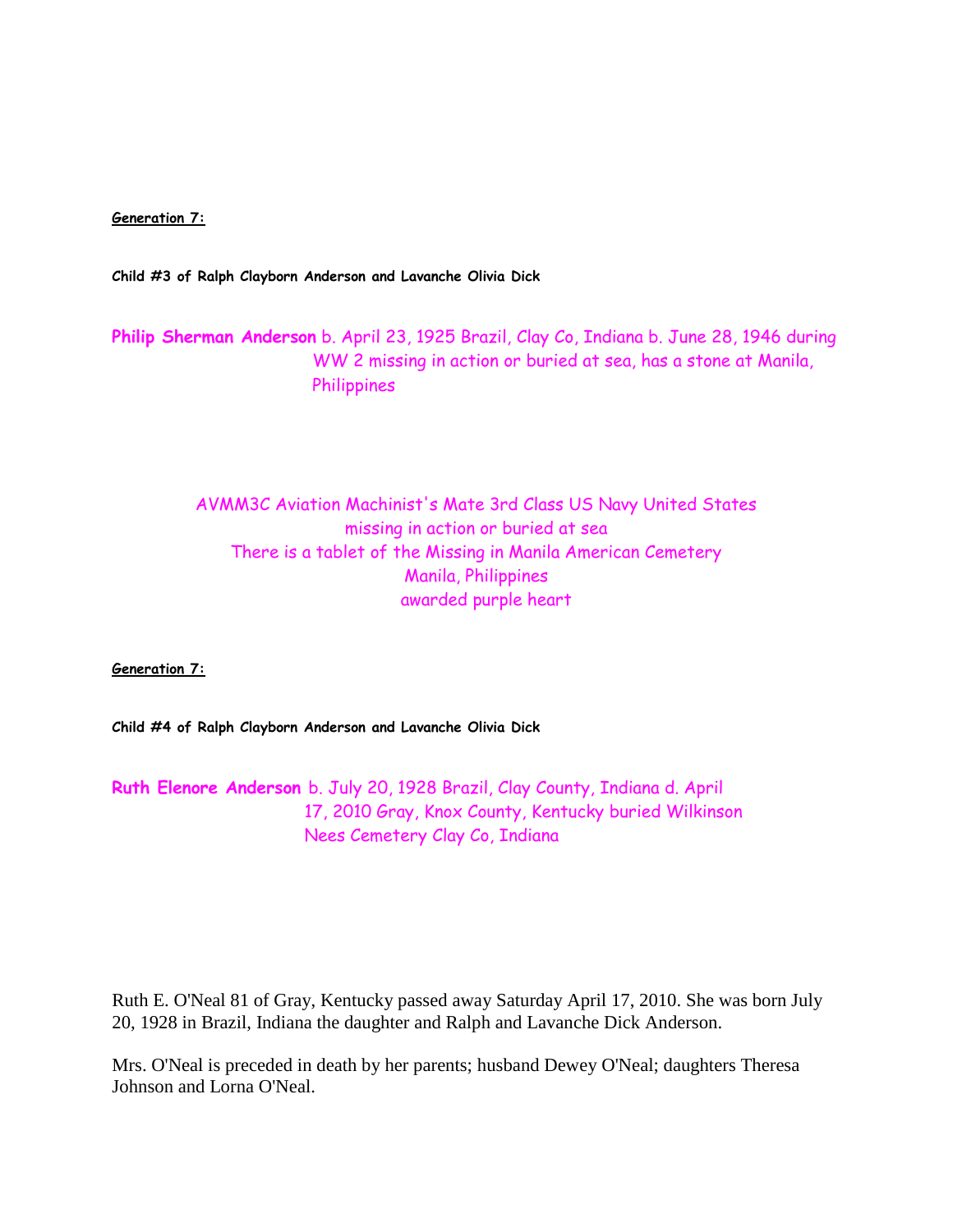She is survived by a daughter Fanonda Hubbard Gray, Kentucky; a son Melvin O'Neal Indianapolis, Indiana; 9 grandchildren and 15 great grandchildren.

Services entrusted to Conkle Funeral Home Speedway Chapel.

Dewey and Ruth were married in Kentucky on November 19, 1949

 m. **Dewey Everett O'Neal** Nov 19, 1949 Kentucky b. Aug 1916 Sumner Co, Tennessee d. July 7, 1966 Marion Co, Indiana buried Wolfe Cemetery Allen Co, Kentucky (Son of Tolliver Devasier O'Neal b. April 7, 1886 Adolphus, Allen Co, Kentucky d. Sept 22, 1960 Indianapolis, Marion Co, Indiana m. Alvie Ethel Carter b. Feb 14, 1896 Adolphus, Allen Co, Kentucky d. March 27, 1985 Hazard, Perry Co, Kentucky)



Dewey Everett O'Neal

Dewey was the son of Tollie & Alvie Carter O'Neal. He was married to Ruth Anderson O'Neal. They had 3 children Melvin, Fanonda & Terry.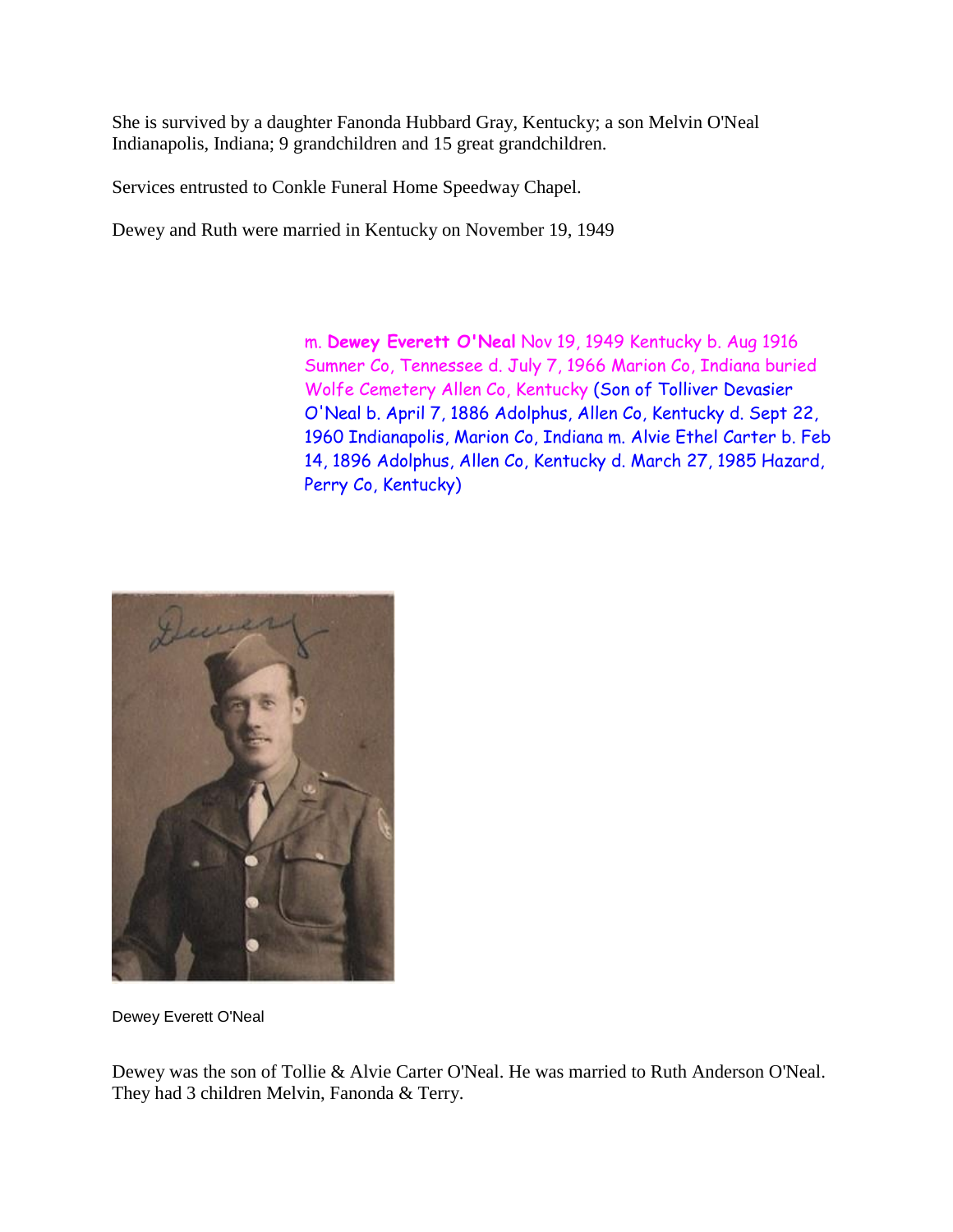He served in the Civilian Conservation Corps.( CCC )at Mammoth Cave, KY.from July 1939 to June 1940. He then went into the Army to serve for our Country Jan 30, 1942 & was discharged Sept. 1945. While serving our Great Country, he earned the rank of Corporal. His occupation was Medical Aidman. He served in five different battles. From the day he left home to serve our country, he never returned home till he was discharged.

## Children of Ruth Elenore Anderson and Dewey Everett O'Neal

**Lorna Rene O'Neal** b. Aug 25, 1971 Indianapolis, Marion Co, Indiana d. Sept 16, 1982 Indianapolis, Marion Co, Indiana buried Wilkinson-Nees Cemetery Poland, Clay Co, Cemetery born with cerebral palsy

**Fanonda O'Neal**

**Melvin O'Neal**

**Theresa Gay O'Neal** b. Sept 18, 1955 Indianapolis, Marion Co, Indiana d. Aug 24, 2009 Indianapolis, Marion Co, Indiana

**Generation 8:**

**Child #4 of Ruth Elenore Anderson and Dewey Everett O'Neal**

**Theresa Gay O'Neal** b. Sept 18, 1955 Indianapolis, Marion Co, Indiana d. Aug 24, 2009 Indianapolis, Marion Co, Indiana

 m. **Charles Bradley Johnson** b. Oct 13, 1957 Indianapolis, Marion Co, Indiana d. Sept 15, 1997 Indianapolis, Marion Co, Indiana (Son of Charles Donald Johnson b.April 30, 1923 d. Sept 23, 1995 Indianapolis, Marion Co, Indiana and Mary Kathryn Austin b. Oct 7, 1931 Indiana d. Nov 23, 2009 Indianapolis, Marion Co, Indiana)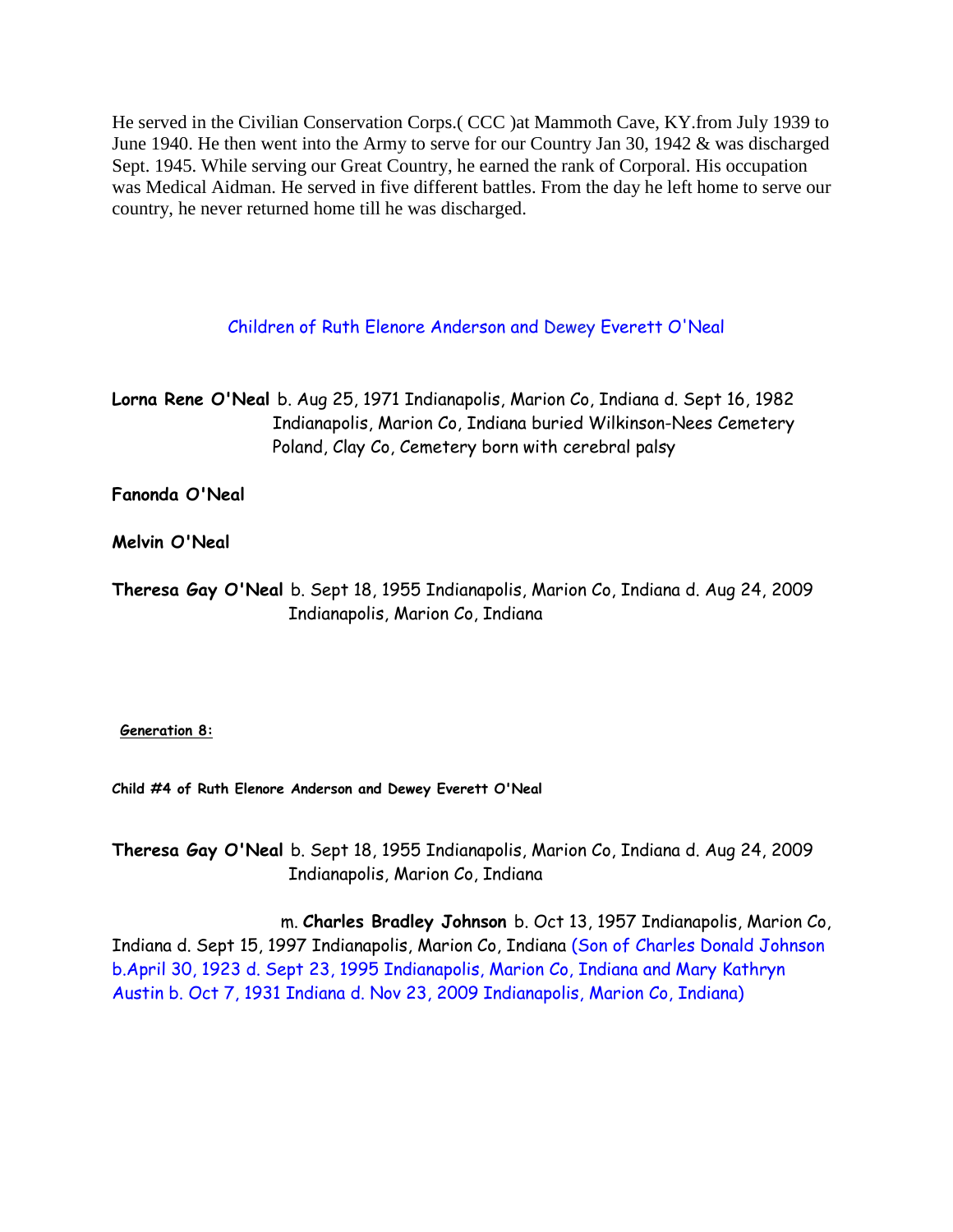**Generation 7:**

**Child #5 of Ralph Clayborn Anderson and Lavanche Olivia Dick**

**Deloris Ann Anderson** b. July 6, 1932 Indiana d. Jan 1, 1999 buried Wilkinson-Nees Cemetery Poland, Clay Co, Indiana

> m. **Lambert "Jr" A Hasson** May 15, 1953 Indiana b. Jan 28, 1928 d. March 1, 2010 Indianapolis, Marion Co, Indiana buried Wilkinson-Nees Cemetery Poland, Clay Co, Indiana

Children of Deloris Ann Anderson and Lambert "Jr" A Hasson

**Phyllis Hasson**

**Bill Hasson**

**Kathy Hasson**

**Tim Hasson**

**Generation 7:**

**Child #6 of Ralph Clayborn Anderson and Lavanche Olivia Dick**

**Lorna Anderson** b. April 8, 1939 Indiana d. Feb 3, 1959 buried Wilkinson-Nees Cemetery Poland, Clay Co, Indiana

When she passed away she had two small children, her sister Kathleen took and raised them as her own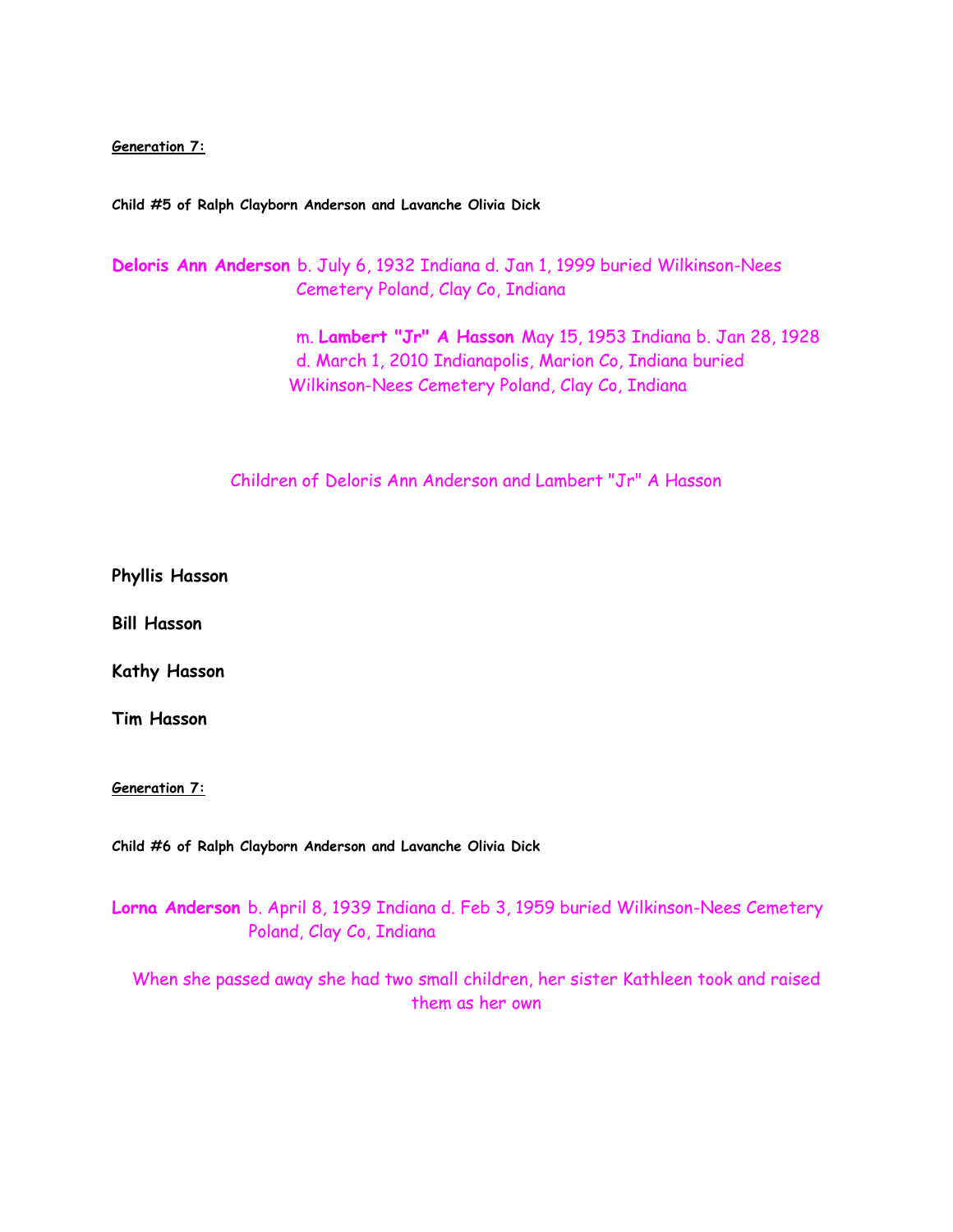Children of Lorna Anderson

**Oliva Bayer** 

**Ruth Ann Anderson** 

**Generation 6:**

**Child #3 William Lee Anderson and Loretta "Arretta" Ann Mason**

**Mary Delphia Anderson** b. Feb 6, 1899 Owen Co, Indiana d. June 26, 1980 Morgan Co, **Indiana** 

> m. **Robert Fredrick Lucas** Nov 11, 1923 b. Sept 3, 1887 Owen Co, Indiana d. Feb 25, 1945 Bridgeport, Hendericks Co, Indiana died in a train accident ( Son of Isaac Newton Lucas b. July 6, 1853 Owen Co, Indiana d. April 26, 1944 Owen Co, Indiana and Susannah Query b. June 21, 1852 Owen Co, Indiana d. Feb 17, 1939 Owen Co, Indiana buried Carolina Cemetery Morgan Twp, Owen Co, Indiana)

1930 Federal Census Morgan Twp, Owen County, Indiana

Fred Lucas 41 yrs b. Indiana auto repair garage Mary 31 yrs b. Indiana Harold 15 yrs b. Indiana Merl 14 yrs b. Indiana Earl 14 yrs b. Indiana Ralph 8 yrs b. Indiana Virginia 5 yrs b. Indiana Isaac 4 yrs b. Indiana Dale 2 yrs 2 mo b. Indiana Barbara 9 mo b. Indiana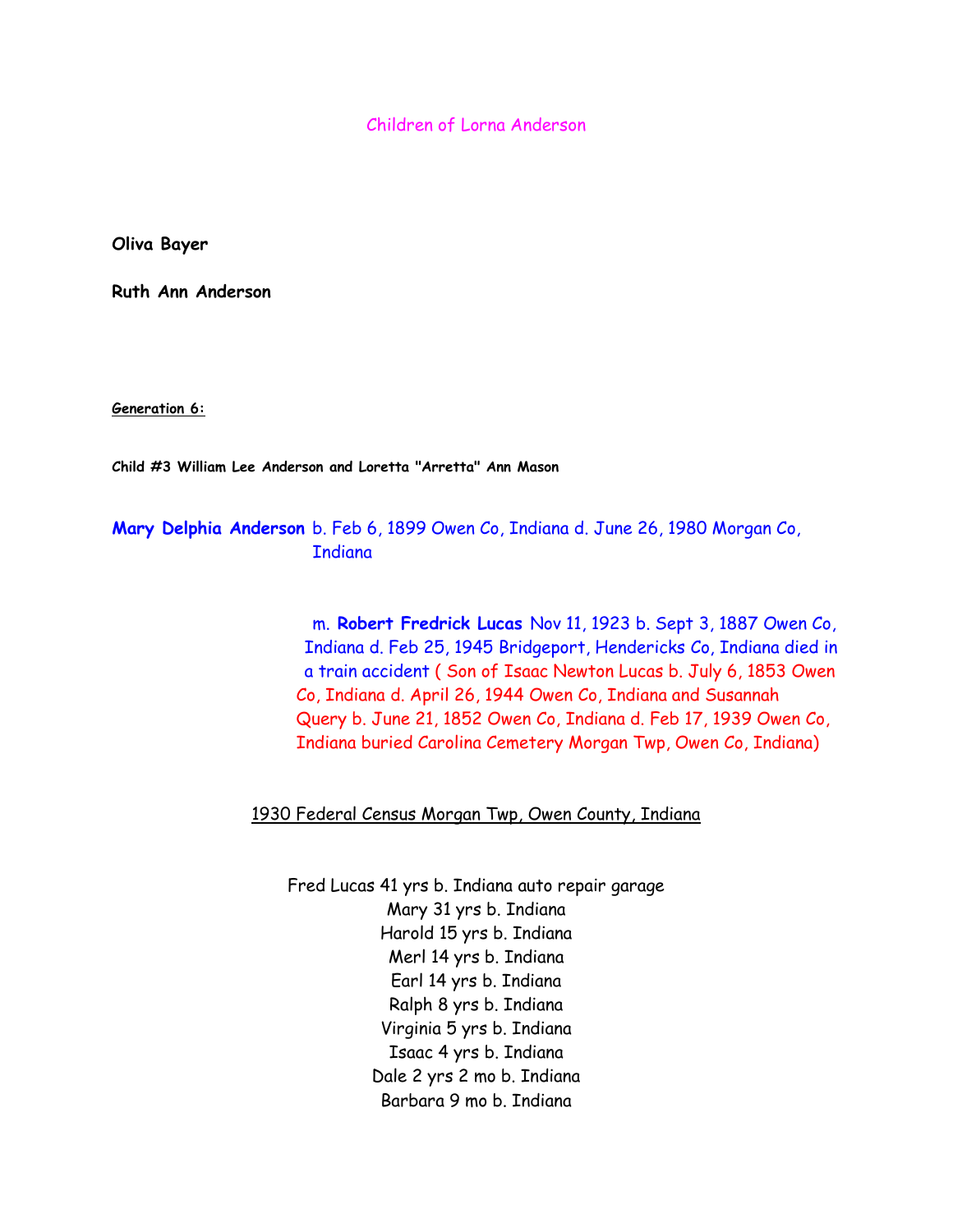# All children listed before Virginia are from Robert's previous marriage Children of Mary Delphia Anderson and Robert Fredrick Lucas

### **Virginia Lucas** b. 1925 Indiana

**William Isaac Lucas** b. March 23, 1926 Broad Ripple, Marion Co, Indiana d. Aug 26, 1993 Reno, Washoe Co, Nevada

**Dale Lee Lucas** b. Aug 27, 1927 Hancock Co, Indiana d. Feb 20, 1979 Hancock Co, Indiana

**Barbara Lucas** b. 1929 Indiana

**Lester Leroy Lucas** b. March 6, 1931 Clay Co, Indiana d. March 9, 1934 Indiana

#### **Generation 6:**

**Child #4 William Lee Anderson and Loretta "Arretta" Ann Mason**

**Claybert Lee Anderson** b. April 1, 1902 Owen Co, Indiana d. July 24, 1989 Lafayette, Tippecanoe Co, Indiana

> m. **Lorene Sarabelle Boughter** May 6, 1923 b. Oct 16, 1904 Rensselaer, Jasper Co, Indiana d. March 12, 1996 Mulberry, **Indiana**

### 1930 Federal Census Milroy Twp, Jasper County, Indiana

Claybert L Anderson 28 yrs b. Indiana farmer Lorene 25 yrs b. Indiana Betty Jean 5 yrs b. Indiana William C 3 yrs b. Indiana Francene 0 yrs b. Indiana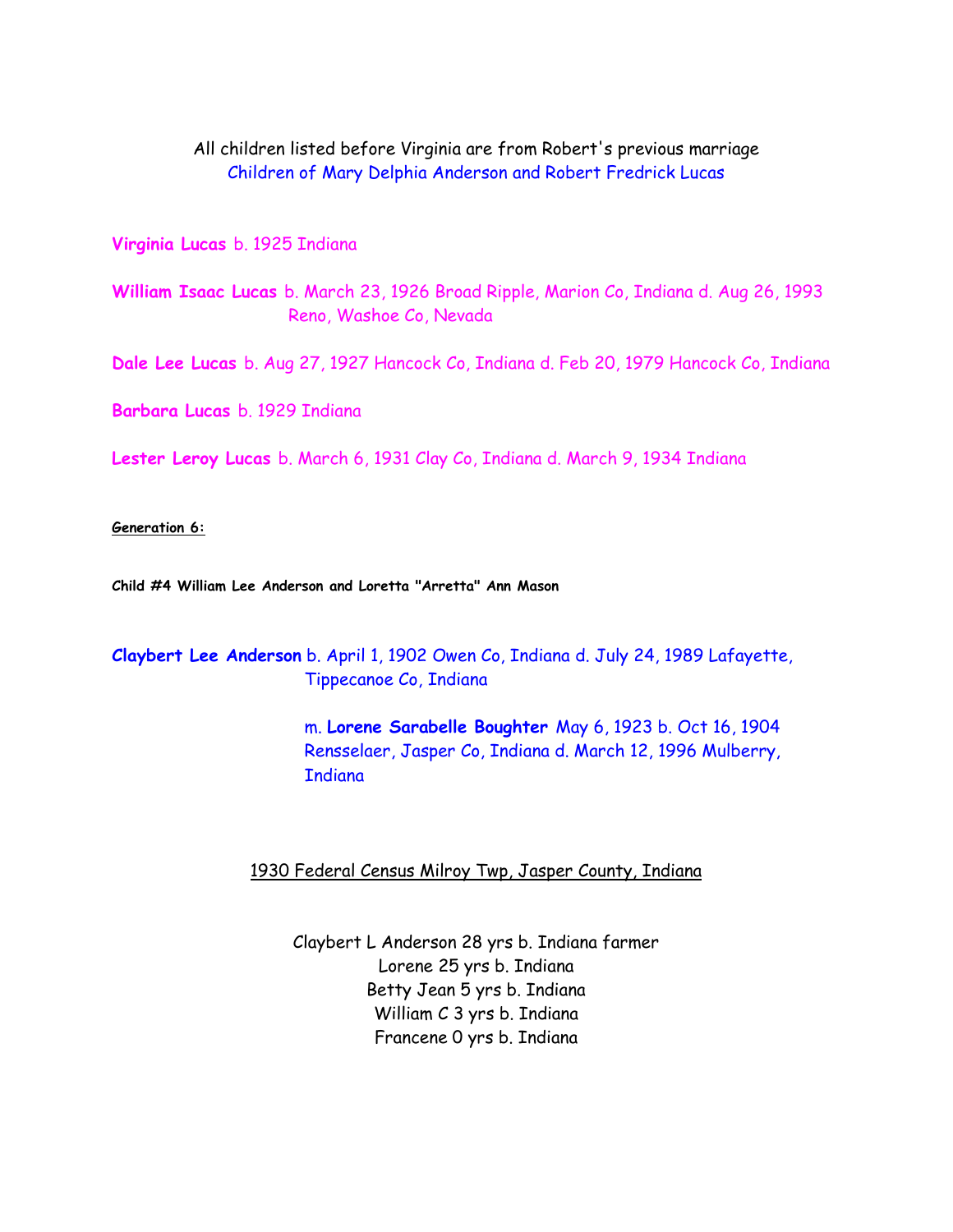### Children of Claybert Lee Anderson and Lorene Sarabelle Boughter

**Betty Jean Anderson** b. Oct 1924 d. Apt 1986

**William C Anderson** b. 1927 Indiana

**Francene Anderson** b. 1930 Indiana

### **Generation 6:**

**Child #6 William Lee Anderson and Loretta "Arretta" Ann Mason**

**Robert William Anderson** b. Aug 25, 1905 Owen Co, Indiana d. 1971 Rensselare, Jasper Co, **Indiana** 

> m. **Mary Ann Allen** Feb 23, 1933 Poland, Indiana b. Feb 21, 1911 Putnam Co, Indiana d. Rensselaer, Jasper Co, Indiana

Children of Robert William Anderson and Mary Ann Allen

**Robert William Anderson Jr** b. Oct 25, 1933 Poland, Indiana d. Aug 5, 1994 Wyandotte, Wayne Co, Michigan

#### **Generation 6:**

**Child #7 William Lee Anderson and Loretta "Arretta" Ann Mason**

# **Lottie Viola Anderson** b. May 7, 1910 Owen Co, Indiana d. June 10, 1987 Brazil, Clay Co, **Indiana**

 m. **Benjamin Raybould** May 15, 1936 b. May 31, 1908 Clay Co, Indiana d. July 1994 Brazil, Clay Co, Indiana ( Son of Joseph Raybould b. 1873 England d. March 30, 1933 Cardonia, Clay Co, Indiana and Ida J Feltner b. Aug 26, 1882 Elnora, Daviess Co, Indiana d. Oct 13, 1956 Clay Co, Indiana)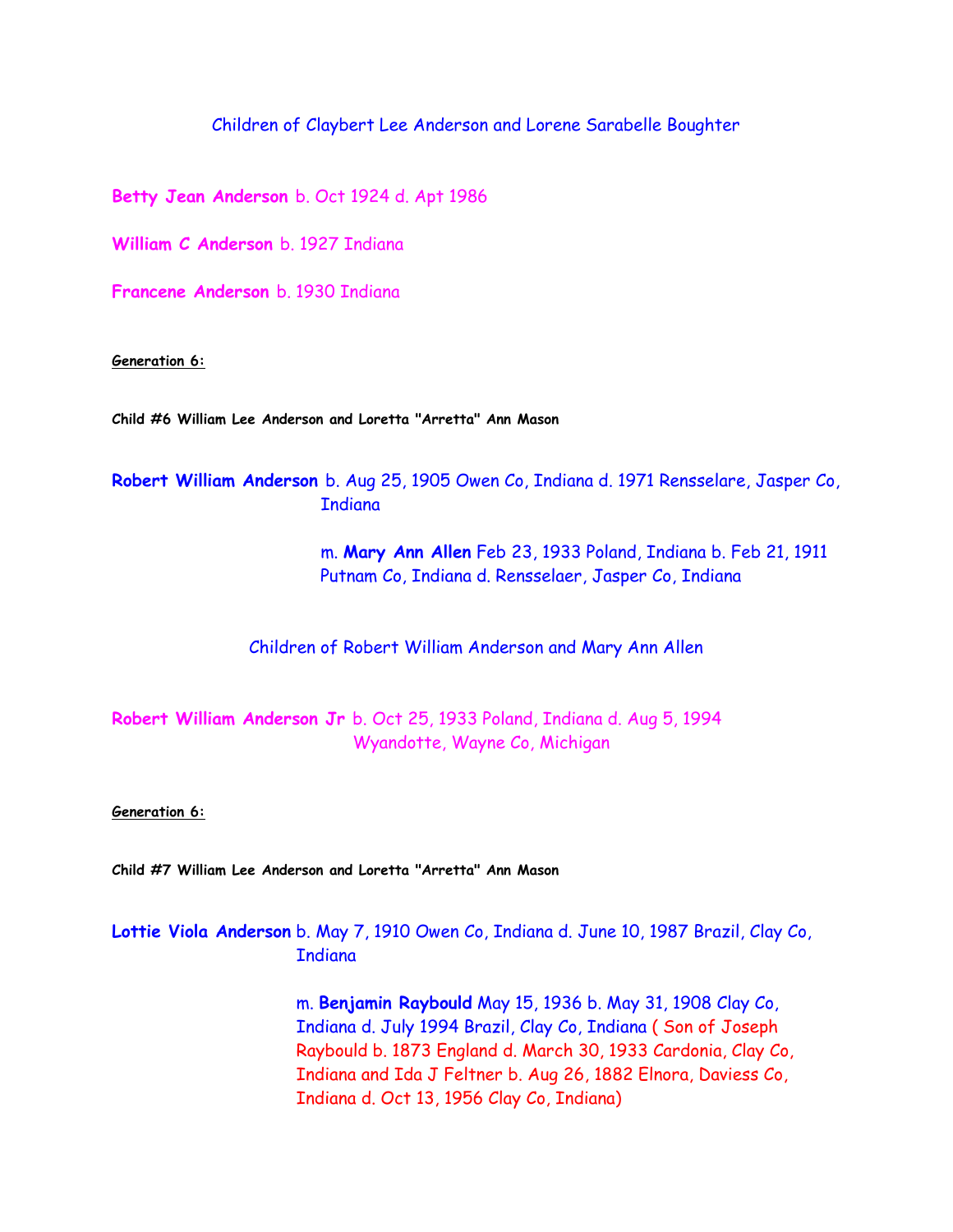**Generation 5:**

**Child #3 of Philip "Fify" Anderson and Mary Ann "Polly" Cagle**

**Joseph Anderson** b. May 1868 Clay Co, Indiana

 m. (1) **Emma Tapy** Aug 15, 1889 Clay Co, Indiana b. Aug 1862 Indiana (Divorced)

# 1900 Federal Census Cass Twp, Clay County, Indiana

Joseph Anderson 32 yrs b. May 1868 Indiana farmer Emma 38 yrs b. Aug 1862 Indiana mother of 1, 1 living Leni L 10 yrs b. Dec 1889 Indiana

1910 Federal Census Cass Twp, Clay County, Indiana

A Emma J Anderson 49 yrs b. Indiana mother of 1, 1 living Lena 19 yrs b. Indiana

Children of Joseph Anderson and Emma Tapy

**Lena L Anderson** b. Dec 1889 Clay Co, Indiana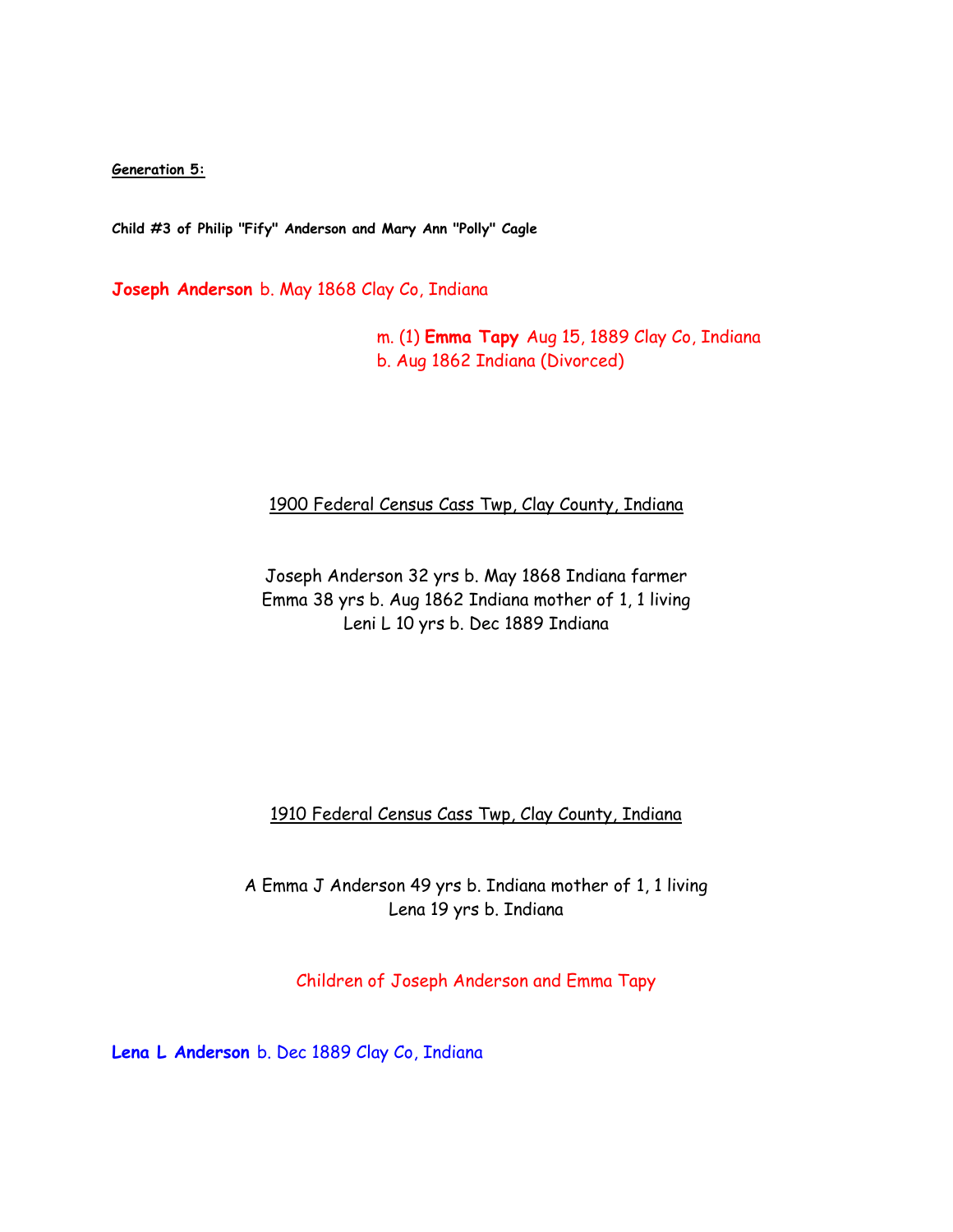**Generation 6:**

**Child #1 of Joseph Anderson and Emma Tapy**

**Lena L Anderson** b. Dec 1889 Clay Co, Indiana

m. **James T Tribble** 

## 1920 Federal Census Cass Twp, Clay County, Indiana

James T Tribble 33 yrs b. Indiana farmer Lena L 30 yrs b. Indiana Isabel M 8 yrs b Indiana Dorotha M 5 yrs b. Indiana

1930 Federal Census Cass Twp, Clay County, Indiana

James Tribble 43 yrs b. Indiana insurance office agent Lena 40 yrs b. Indiana Isabel 18 yrs b Indiana Dorothy 15 yrs b. Indiana Emma Anderson 71 yrs b. Ohio (mother in law)

Children of Lena L Anderson and James T Tribble

**Isabel M Tribble** b. 1912 Clay Co, Indiana

**Dorotha M Tribble** b. 1915 Clay Co, Indiana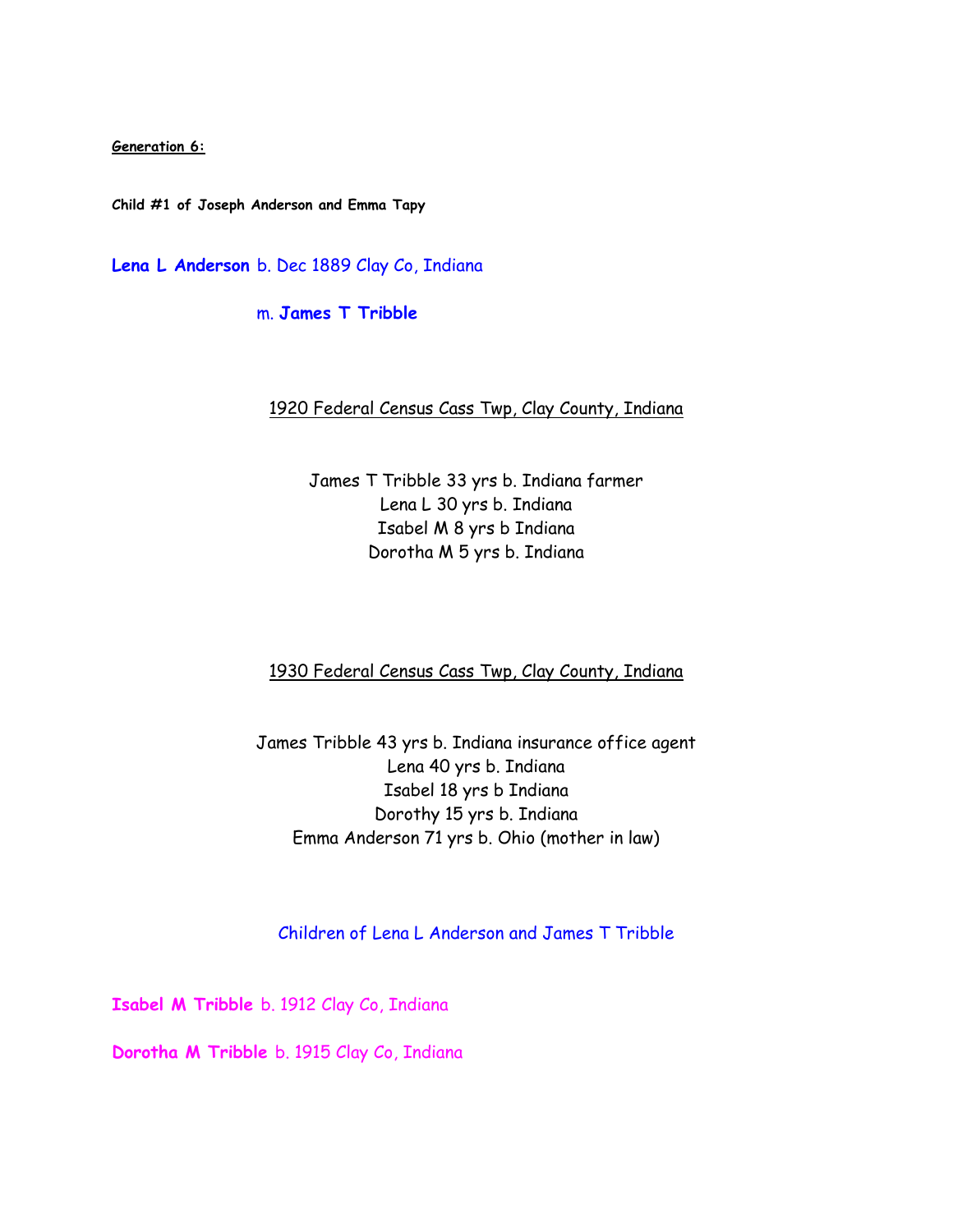**Generation 5:**

 m. (2) wife of Joseph Anderson **Mary Russell** Nov 2, 1911 Clay County, **Indiana** 

**Generation 5:**

**Child #4 of Philip "Fify" Anderson and Mary Ann "Polly" Cagle**

**Curtis Albert Anderson** b. Dec 13, 1872 Clay Co, Indiana d. 1950 buried Wilkinson-Nees Cemetery Poland, Clay Co, Indiana

> m. **Lilly A** Feb 25, 1900 Owen Co, Indiana b. Sept 1879 Indiana d. 1969 Indiana buried Wilkinson-Nees Cemetery Poland, Clay Co, Indiana

## 1910 Federal Census Lost Creek, Vigo County, Indiana

Curtis A Anderson 37 yrs b. Indiana miner Lillie 29 yrs b. Indiana mother of 3, 2 living Eugene 6 yrs b. Indiana Mayme 5 yrs b. Indiana

1920 Federal Census Terre Haute, Ward 7, Vigo County, Indiana

Curtis Anderson 47 yrs b. Indiana coal miner Lillie 39 yrs b. Indiana Eugene 16 yrs b. Indiana coal miner Mayme 14 yrs b. Indiana factory laborer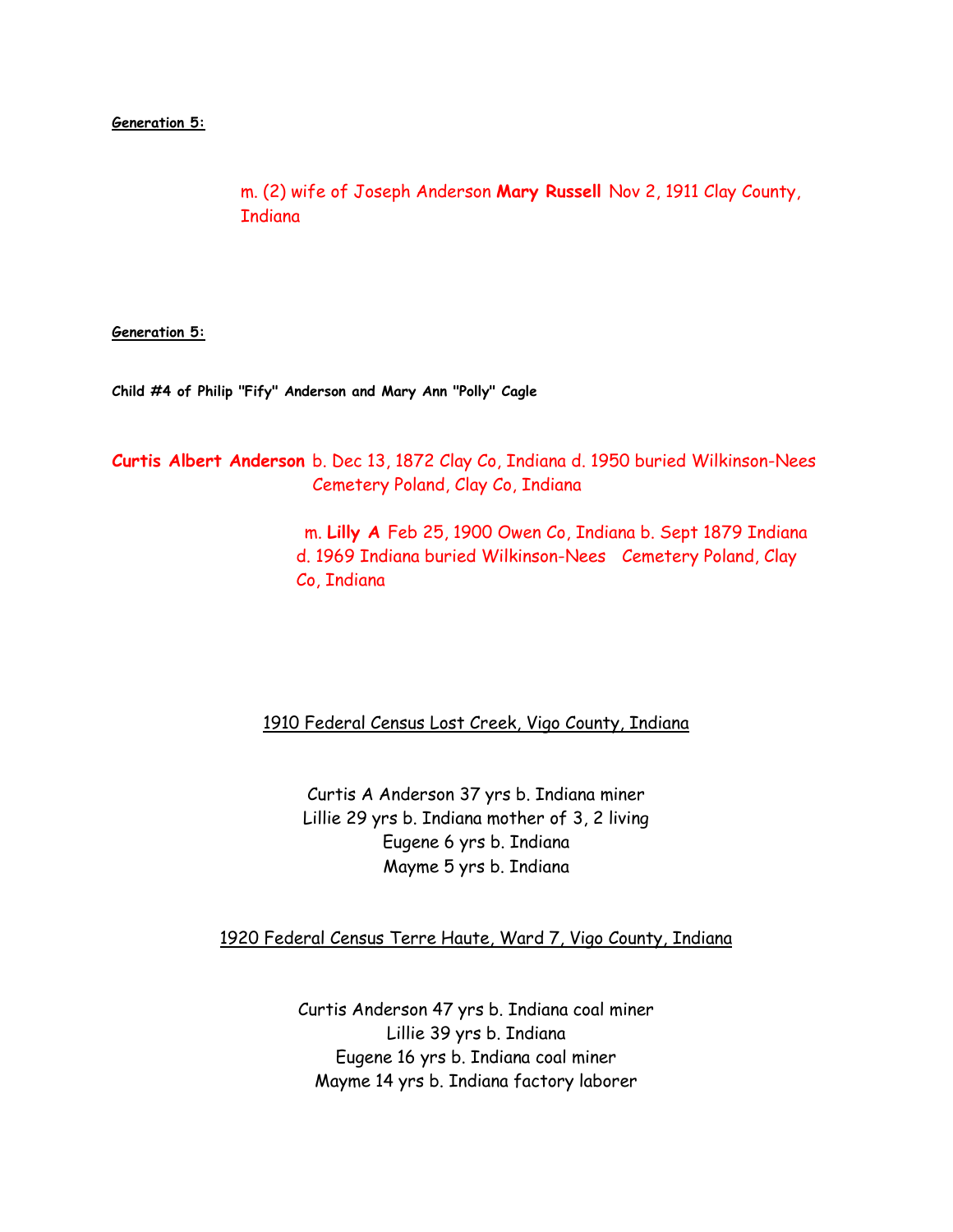## 1930 Federal Census Posey, Clay County, Indiana

Curtis Anderson 57 yrs b. Indiana farmer Lillie 50 yrs b. Indiana Eugene 25 yrs b. Indiana clay works laborer Edna 24 yrs b. Indiana (daughter in law)

## Children of Curtis Albert Anderson and Lillie A

**Vaulta Anderson** b. March 1900 Indiana

**Eugene C Anderson** b. 1903 Indiana d. 1972

**Mayme Anderson** b. 1906 Indiana

**Generation 5:**

**Child #5 of Philip "Fify" Anderson and Mary Ann "Polly" Cagle**

**Andrew Comer Anderson** b. Nov 29, 1870 Clay Co, Indiana d. July 1950

 m. **Laura Amelia Rubeck** Feb 17, 1897 Owen Co, Indiana b. Dec 8, 1872 Jackson Co, Indiana d. June 1949 Clay Co, Indiana ( Daughter of George Rubeck and Elizabeth)

1900 Federal Census Cass Twp, Clay County, Iowa

Andrew Anderson 29 yrs b. Nov 1870 Indiana farmer Laura 27 yrs b. Dec 1872 Indiana mother of 1, 1 living Hazel 3 yrs b. March 1897 Indiana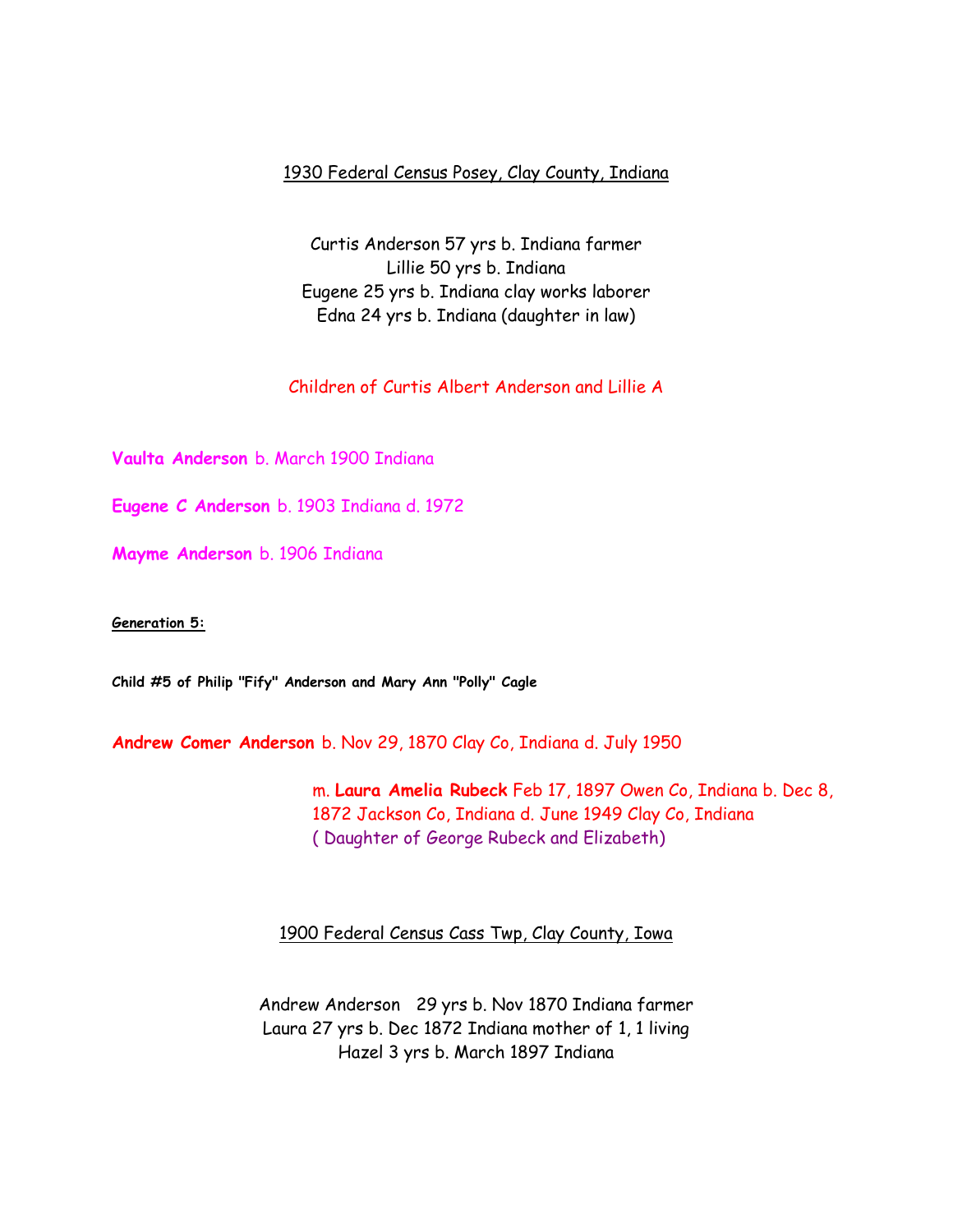## 1910 Federal Census Jackson Twp, Owen County, Indiana

Andy Anderson 39 yrs b. Indiana farmer Laura 37 yrs b. Indiana mother of 3, 3 living Hazel 13 yrs b. Indiana Ona 9 yrs b. Indiana Myrtle 7 yrs b. Indiana

## 1920 Federal Census Jackson Twp, Owen County, Indiana

Andy Anderson 49 yrs b. Indiana farmer Laura A 47 yrs b. Indiana Hazel M 22 yrs b. Indiana housekeeper private home Ona E 18 yrs b. Indiana Myrtle A 16 yrs b. Indiana

Children of Andrew Comer Anderson and Laura Amelia Rubeck

**Hazel M Anderson** b. March 1897 Indiana

**Ona E Anderson** b. 1901 Indiana

**Myrtle Anderson** b. 1903 Indiana

**Generation 6:**

**Child #2 Andrew Comer Anderson and Laura Amelia Rubeck**

**Ona E Anderson** b. 1901 Indiana

 m. **Ervin Zaley Randall** Oct 28, 1920 Owen Co, Indiana b. Aug 19, 1895 Spencer, Owen Co, Indiana d. Feb 1986 Indiana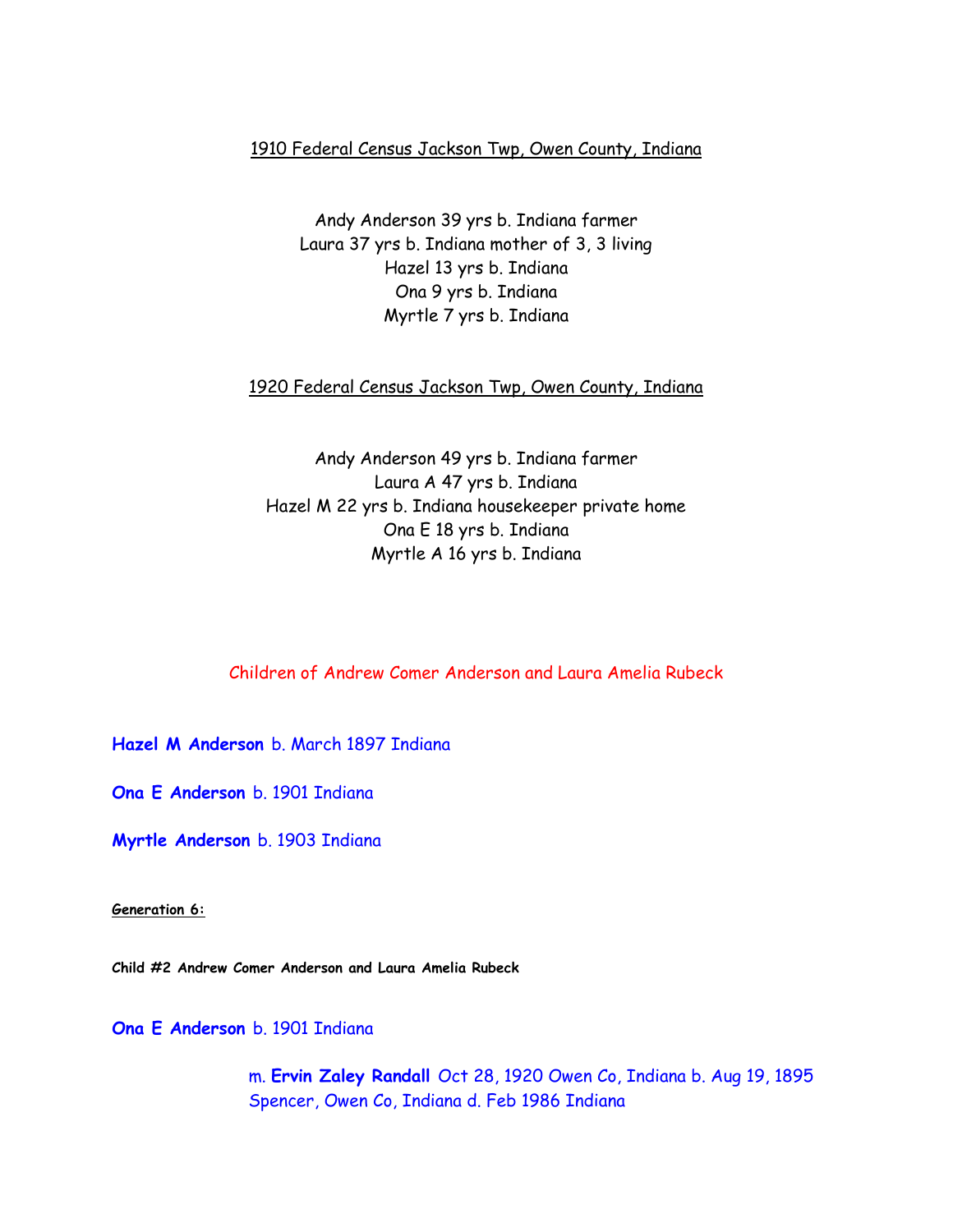## 1930 Federal Census Lafayette Twp, Owen County, Indiana

Ervin Z Randall 34 yrs b. Indiana saw mill labor Ona E 29 yrs b. Indiana Mary Jane 6 yrs b. Indiana Betty Ann 3 yrs 7 mo b. Indiana Paul Kenneth 10 mo b. Indian

Children of Ona E Anderson and Ervin Zaley Randall

**Mary Jane Randall** b. 1924 Indiana

**Betty Ann Randall** b. 1926 Indiana

Paul Kenneth Randall **b. 1929 Indiana** 

**Generation 5:**

**Child #6 of Philip "Fify" Anderson and Mary Ann "Polly" Cagle**

**Charles Monroe Anderson** b. Feb 9, 1875 Clay Co, Indiana d. 1968 Indiana buried Wilkinson-Nees Cemetery Poland, Cass Twp, Clay Co, Indiana

> m. **Susan McCullough** March 2, 1910 Clay Co, Indiana b. 1885 Indiana d. 1972 buried Wilkinson-Nees Cemetery Poland, Clay Co, Indiana

1910 Harrison, Clay County, Indiana

Charles M Anderson 35 yrs b. Indiana farmer Susan 30 yrs b. Indiana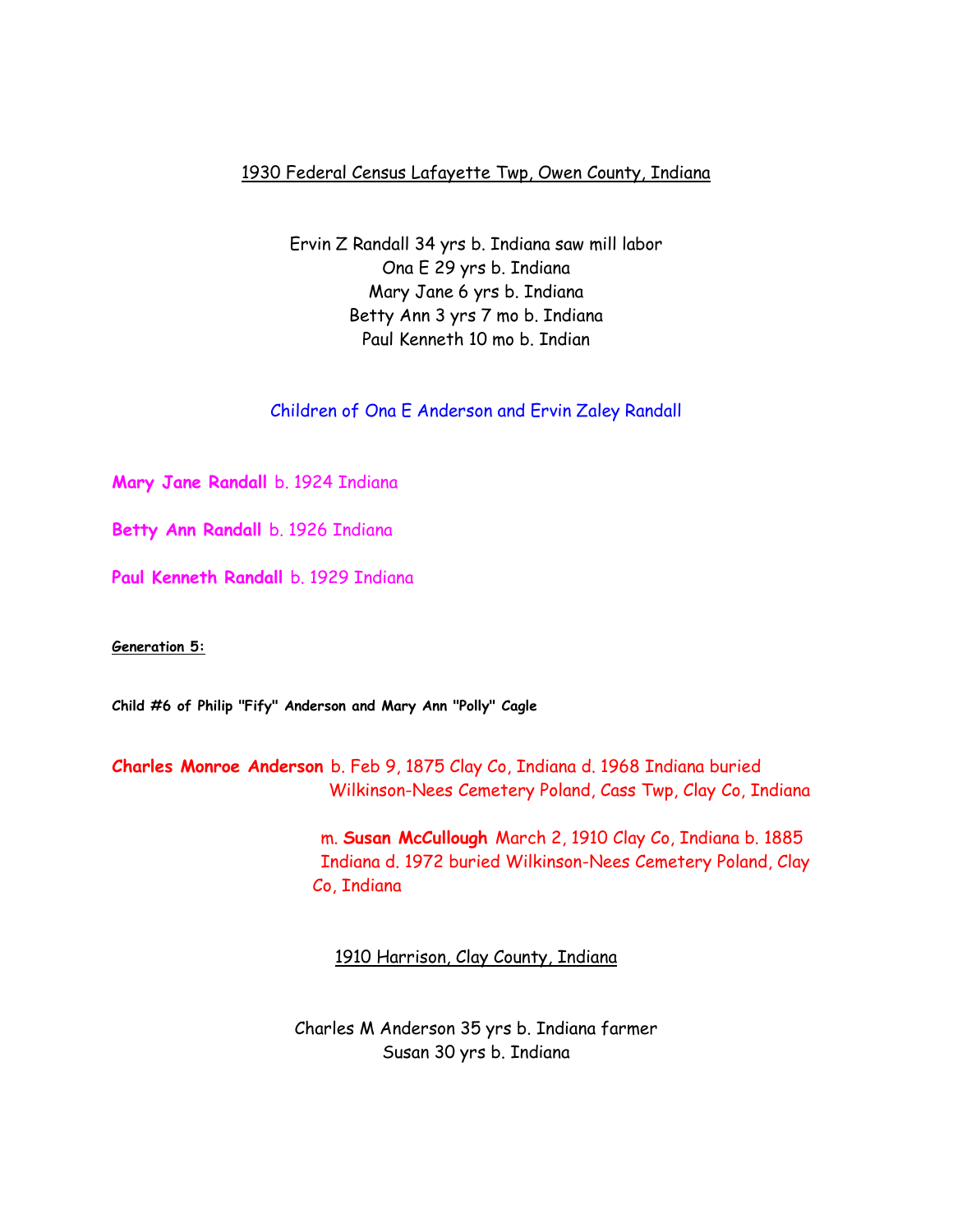### 1920 Federal Census Cass Twp, Clay County, Indiana

Charles M Anderson 44 yrs b. Indiana farmer Susan 40 yrs b. Indiana Mary E 9 yrs b. Indiana Alma M 6 yrs b. Indiana Jessie M 4 yrs 3 mo b. Indiana Herbert D 2 yrs 1 mo b. Indiana Clara M 8 mo b. Indiana

# 1930 Federal Census Cass Twp, Clay County, Indiana

Charles M Anderson 55 yrs b. Indiana farmer Susie 50 yrs b. Indiana Mary 19 yrs b. Indiana Alma 16 yrs b. Indiana Jessie 14 yrs b. Indiana Herbert 12 yrs b. Indiana Clara 10 yrs b. Indiana

### Children of Charles Monroe Anderson and Susan McCullough

**Mary E Anderson** b. 1911 Clay Co, Indiana

**Alma M Anderson** b. 1914 Clay Co, Indiana

**Jessie M Anderson** b. 1915 Clay Co, Indiana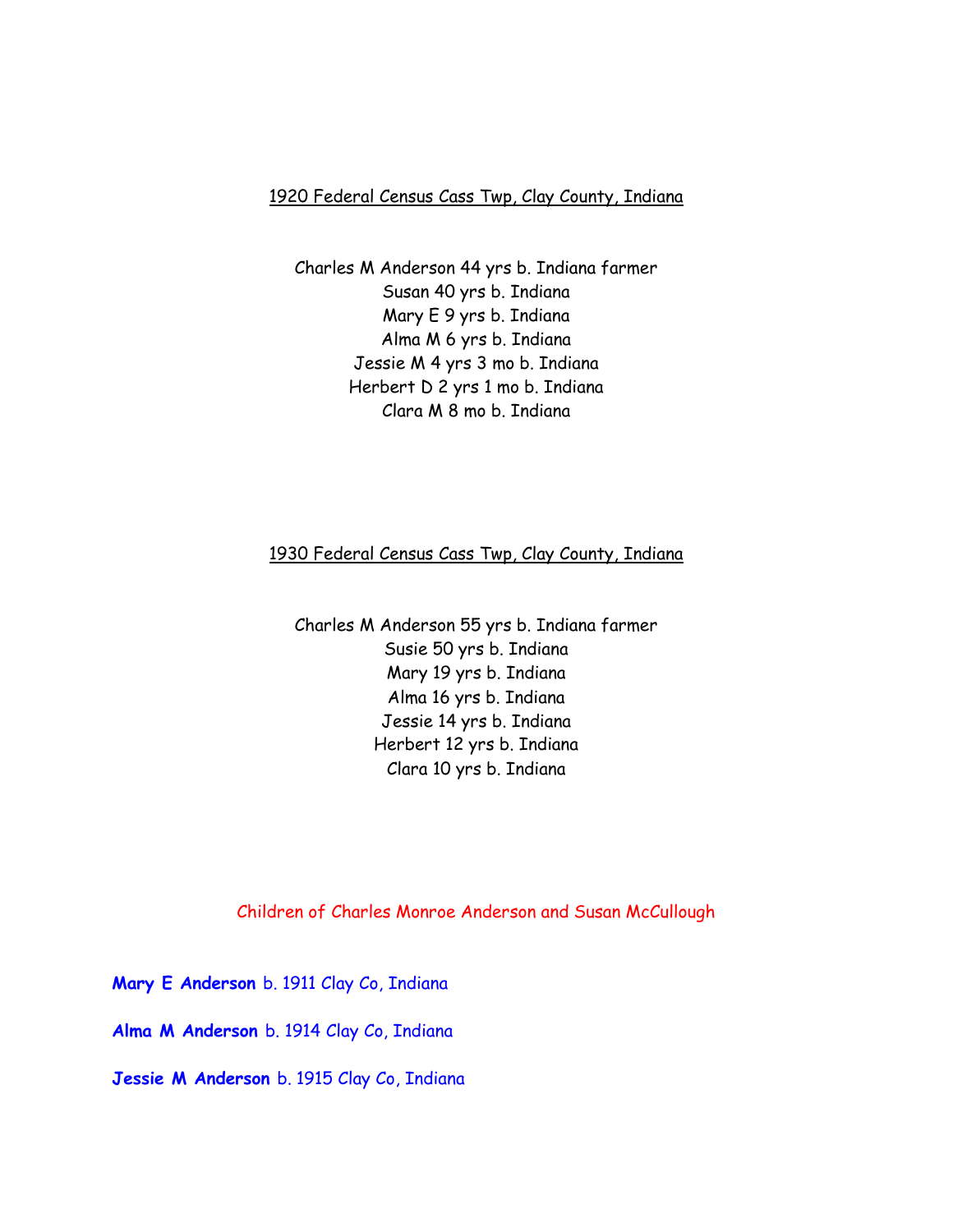**Herbert D Anderson** b. 1918 Clay Co, Indiana

**Clara M Anderson** b. 1919 Clay Co, Indiana

#### **Generation 5:**

**Child #7 of Philip "Fify" Anderson and Mary Ann "Polly" Cagle**

**Clinton H Anderson** b. March 7, 1879 Clay Co, Indiana d. May 21, 1968 Brazil, Clay Co, Indiana buried Wilkinson-Nees Cemetery Poland, Clay Co, Indiana

> m. **Bertha L Russel** Jan 19, 1902 Poland, Clay Co, Indiana b. 1885 d. 1972 buried Wilkinson-Nees Cemetery Clay Co, Indiana

### 1910 Federal Census Brazil, Clay County, Indiana

Clint Anderson 30 yrs b. Indiana hardware teamster Bertha 25 yrs b. Indiana mother of 3, 2 living Marvin 6 yrs b. Indiana Gertrude 3 yrs b. Indiana

### 1920 Federal Census Brazil, Clay County, Indiana

Clem Anderson 42 yrs b. Indiana coal miner Bertha 36 yr b. Indiana Marvin 16 yrs b. Indiana Gertrude 12 yrs b. Indiana Mary Belle 9 yrs b. Indiana Oscar 4 yrs b. Indiana Hugh 2 yrs b. Indiana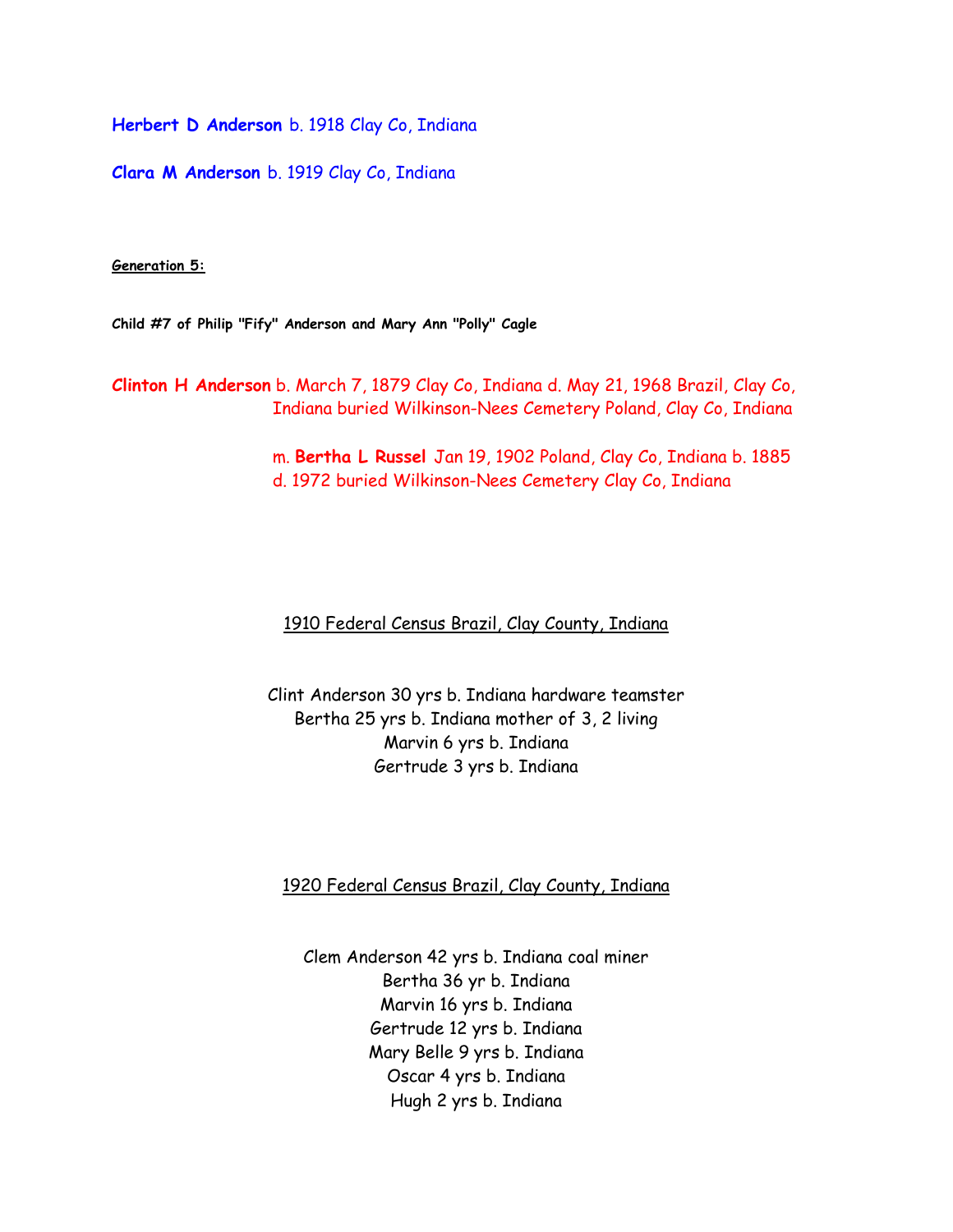### 1930 Federal Census Brazil, Clay County, Indiana

Clinton Anderson 50 yrs b. Indiana clay plant teamster Bertha 44 yrs b. Indiana toilet articles salesman Oscar P 14 yrs b. Indiana Hugh 12 yrs b. Indiana James 9 yrs b. Indiana Gertrude Sinner 23 yrs b. Indiana (daughter) Martha J Sinner 1 yr 3 mo b. Indiana (gr daughter)

## Children of Clinton H Anderson and Bertha L Russell

**Marvin Anderson** b. 1904 Clay Co, Indiana d. 1960

**Gertrude Anderson** b. 1907 Clay Co, Indiana

**Mary Belle Anderson** b. May 2, 1910 Clay Co, Indiana

**Oscar P Anderson** b. 1916 Clay Co, Indiana

**Hugh C Anderson** b. Oct 24, 1917 Clay Co, Indiana d. 1982

**James Monroe Anderson** b. Nov 20, 1920 Clay Co, Indiana d. Dec 12, 1970 Bradenton, Florida

**Generation 6:**

**Child #3 of Clinton H Anderson and Bertha L Russell**

**Mary Belle Anderson** b. May 2, 1910 Clay Co, Indiana

m. **Kenneth Tumey**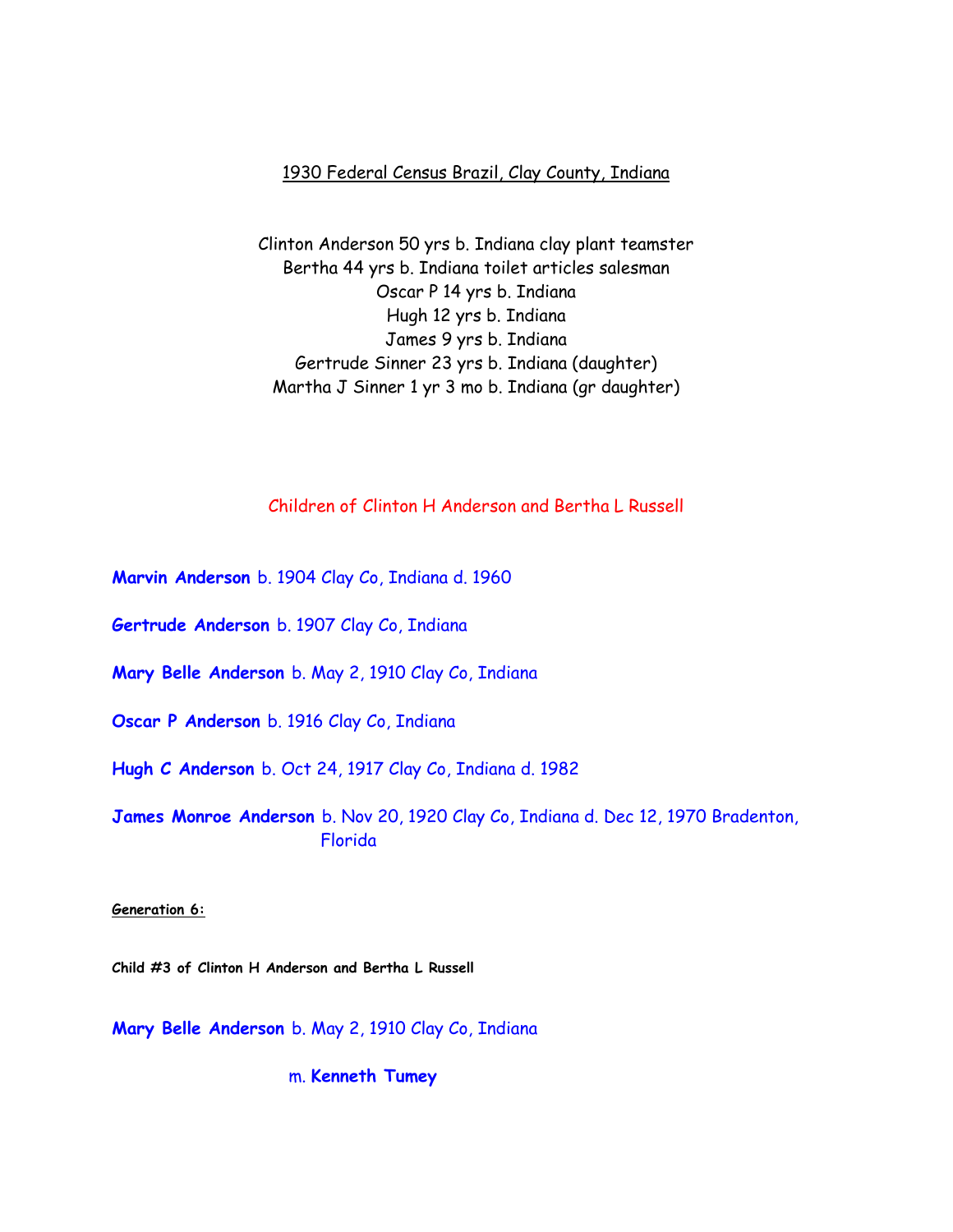**Generation 6:**

**Child #5 of Clinton H Anderson and Bertha L Russell**

**Hugh C Anderson** b. Oct 24, 1917 Clay Co, Indiana d. 1982

m. **?**

Children of Hugh C Anderson and ?

**Wayne R Anderson** b. 1946 d. 1946

**Generation 4:**

**Child #2 of Luke Anderson and Nancy Highnote**

**William Robert Anderson** b. Nov 8, 1843 Jackson Twp, Owen Co, Indiana d. 1931 Owen Co, Indiana buried Fertig Cemetery Owen Co, Indiana they divorced

> m. **Martha Patsy Cagle** Oct 6, 1867 b. Jan 9, 1845 Clay Co, Indiana d. Jan 6, 1916 Owen Co, Indiana buried Fertig Cemetery Owen Co, Indiana ( Daughter of Henry Cagle and Delilah Comer)

Children of William Robert Anderson and Martha Patsy Cagle

**Arilda Jane Anderson** b. Feb 5, 1866 Owen Co, Indiana d. Aug 2, 1956 Clay Co, Indiana buried Saint John's Cemetery Brazil, Clay Co, Indiana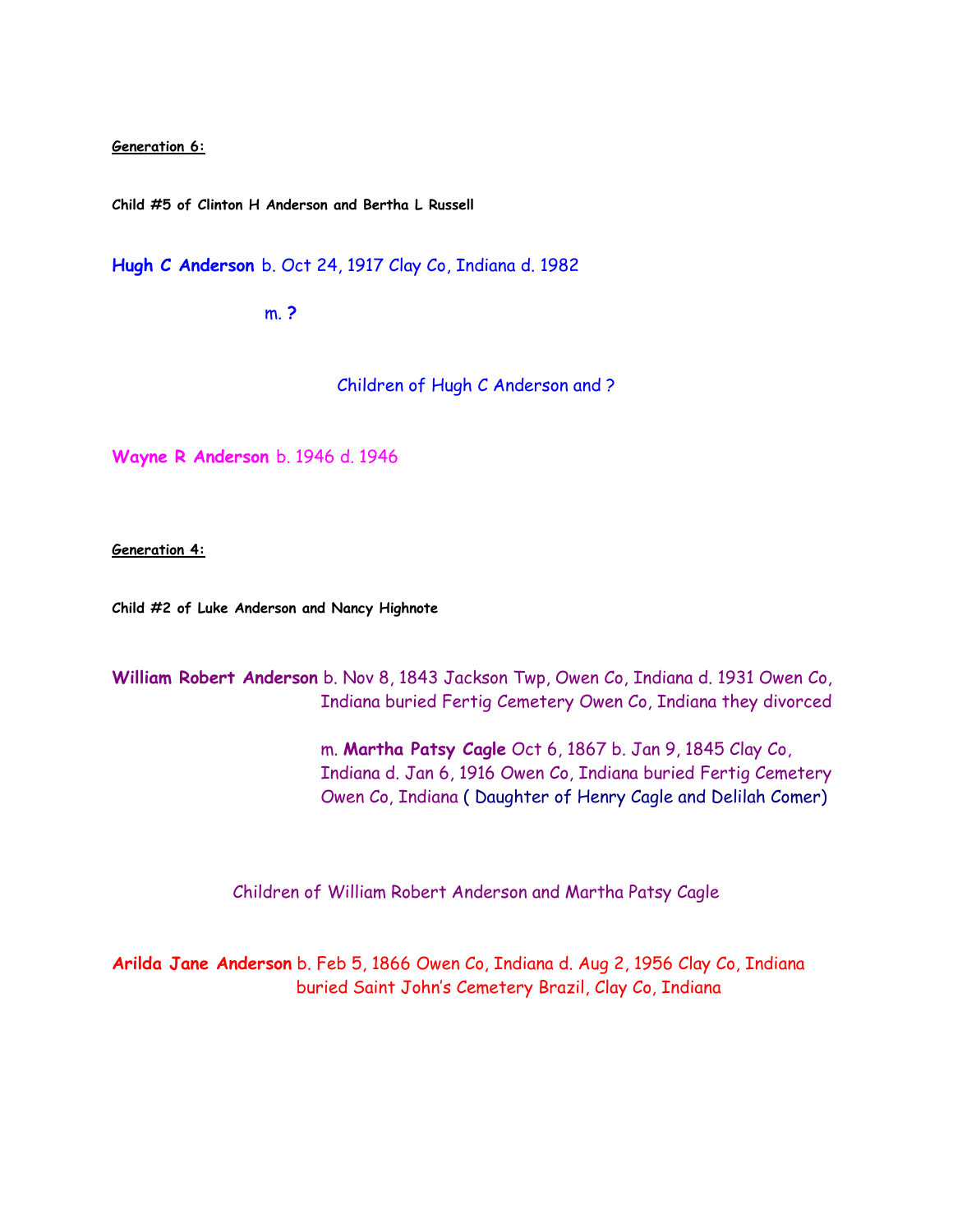**Generation 5:**

**Child #1 of William Robert Anderson and Martha Patsy Cagle**

## **Arilda Jane Anderson** b. Feb 5, 1866 Owen Co, Indiana d. Aug 2, 1956 Clay Co, Indiana buried Saint John's Cemetery Brazil, Clay Co, Indiana

obit from TH Tribune Center Point 8-3-1956 Mrs Rilda Jane EALEY, 89, died at the Garvin Nursing Home in Brazil at 3:30 pm Thursday. Surviving are 2 sons: Harley E Mace of TH and Alva Mace of Center Point 3 daughters: Mrs George STEARLEY of Oklahoma City, Miss Ethel Mace of Indpls and Mrs Edward (Audrey) Poer of New Ross 11 grandchildren The body will be taken to the Rentschler Funeral Home where friends may call after 4 pm Friday. Funeral services will be at 2 pm Saturday at St John Evangelical and Reformed Church. The Rev H M. Nottrott will officiate. Burial will be in the adjoining St John Cemetery. The body will be taken to the church one hour before services.

> m. (1) **Henry Harrison Mace** Aug 10, 1887 b. Oct 16, 1864 Putnam Co, Indiana d. April 28, 1934 Clay City, Clay Co, Indiana buried Mace Cemetery Putnam Co, Indiana ( Son of David Brown Mace b. Sept 16, 1827 Tennessee d. March 4, 1986 and Margaret Neese b. 1838 Jackson Twp, Owen Co, Indiana d. Oct 2, 1894)

### 1900 Federal Census Washington, Putnam County, Indiana

Henry H Mace 34 yrs b. Oct 1865 Indiana farmer Rilda J 32 yrs b. Feb 1868 Indiana mother of 5, 5 living Virgie L 11 yrs b. April 1889 Indiana Alva L 10 yrs .b July 1890 Indiana Lummie C 8 yrs b. Sept 1891 Indiana Harley E 5 yrs b. Sept 1894 Indiana Lena E 2 mo b. Feb 1900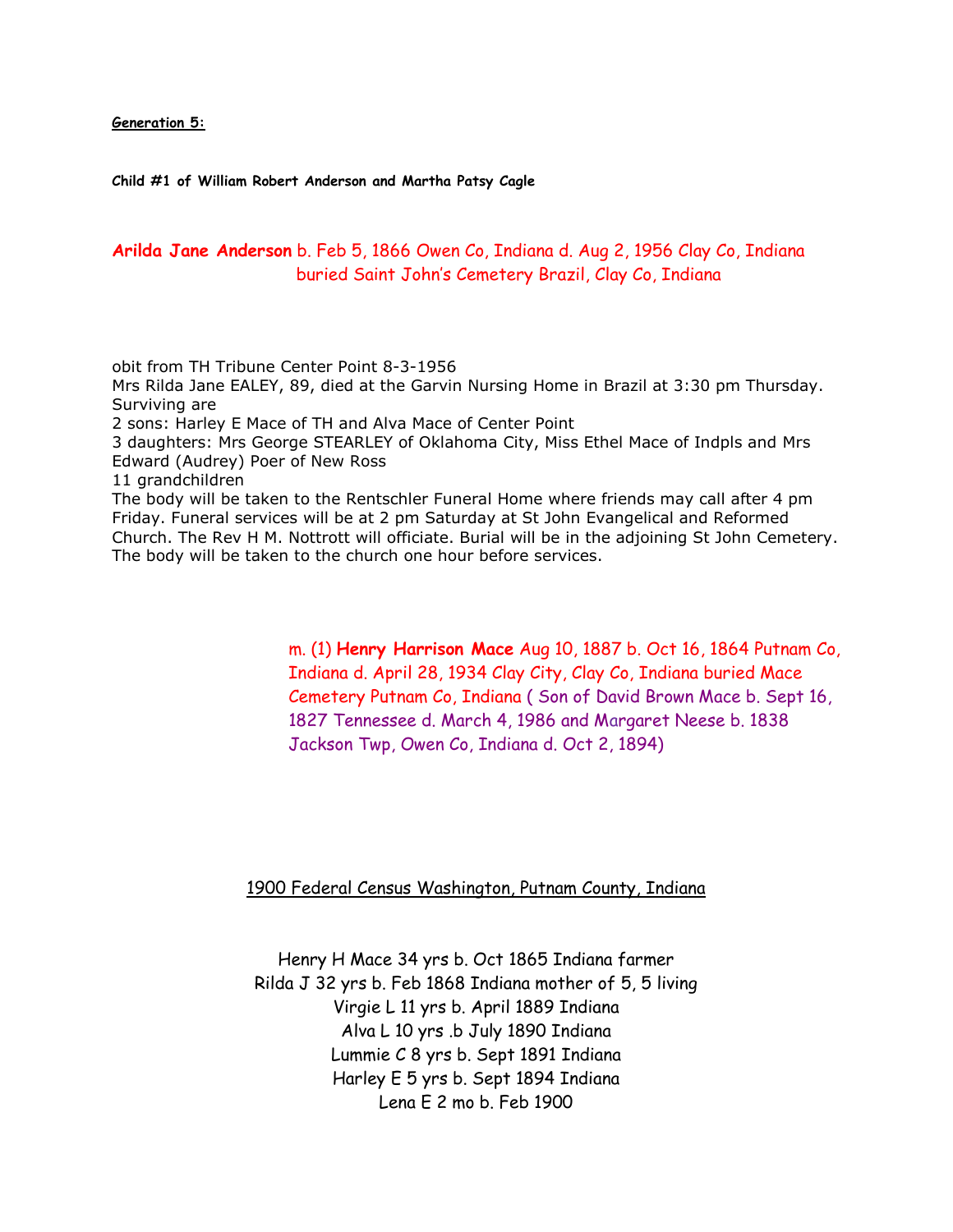### 1910 Morgan, Owen County, Indiana

Henry H Mace 45 yrs b. Indiana stock farmer Rilda J 42 yrs b. Indiana mother of 6, 6 living Alva L 19 yrs b. Indiana farm labor Lumma C 18 yrs .b Indiana farm labor Harley E 15 yrs b. Indiana farm labor Lena E 10 yrs b. Indiana Lora A 6 yrs b. Indiana

Children of Arilda Jane Anderson and Henry Harrison Mace

**Virga "Virgie" Lenora Mace** b. April 21, 1889 Putnam Co, Indiana d. May 17, 1976 Texas

**Alva Leroy Mace** b. July 1, 1890 Putnam Co, Indiana d. May 11, 1978 Center Point, Clay Co, **T**ndiana

**Lumma Clifford Mace** b. Sept 23, 1891 Putnam Co, Indiana d. Dec 3, 1935 Indiana buried Saint John's Cemetery Brazil, Clay Co, Indiana

**Harley Elmer Mace** b. Sept 24, 1894 Indiana d. June 7, 1967 Terre Haute, Vigo Co, Indiana Buried Highland Lawn Cemetery Terre Haute, Vigo Co, Indiana

**Lena Ethel Mace** Feb 2, 1900 Indiana d. May 28, 1981 buried Highland Lawn Cemetery Terre Haute, Vigo Co, Indiana

**Betty Aubrey Mace** b. Nov 16, 1904 Brazil, Clay Co, Indiana d. March 12, 1989 Indiana buried Saint John's Cemetery Brazil, Clay Co, Indiana

**Generation 6:**

**Child #1 of Arilda Jane Anderson and Herny Harrison Mace**

**Virgie Lenora Mace** b. April 21, 1889 Putnam Co, Indiana d. May 17, 1976 Texas

 m. **John George Stearley** Sept 15, 1909 Clay Co, Indiana b. Oct 4, 1884 Indiana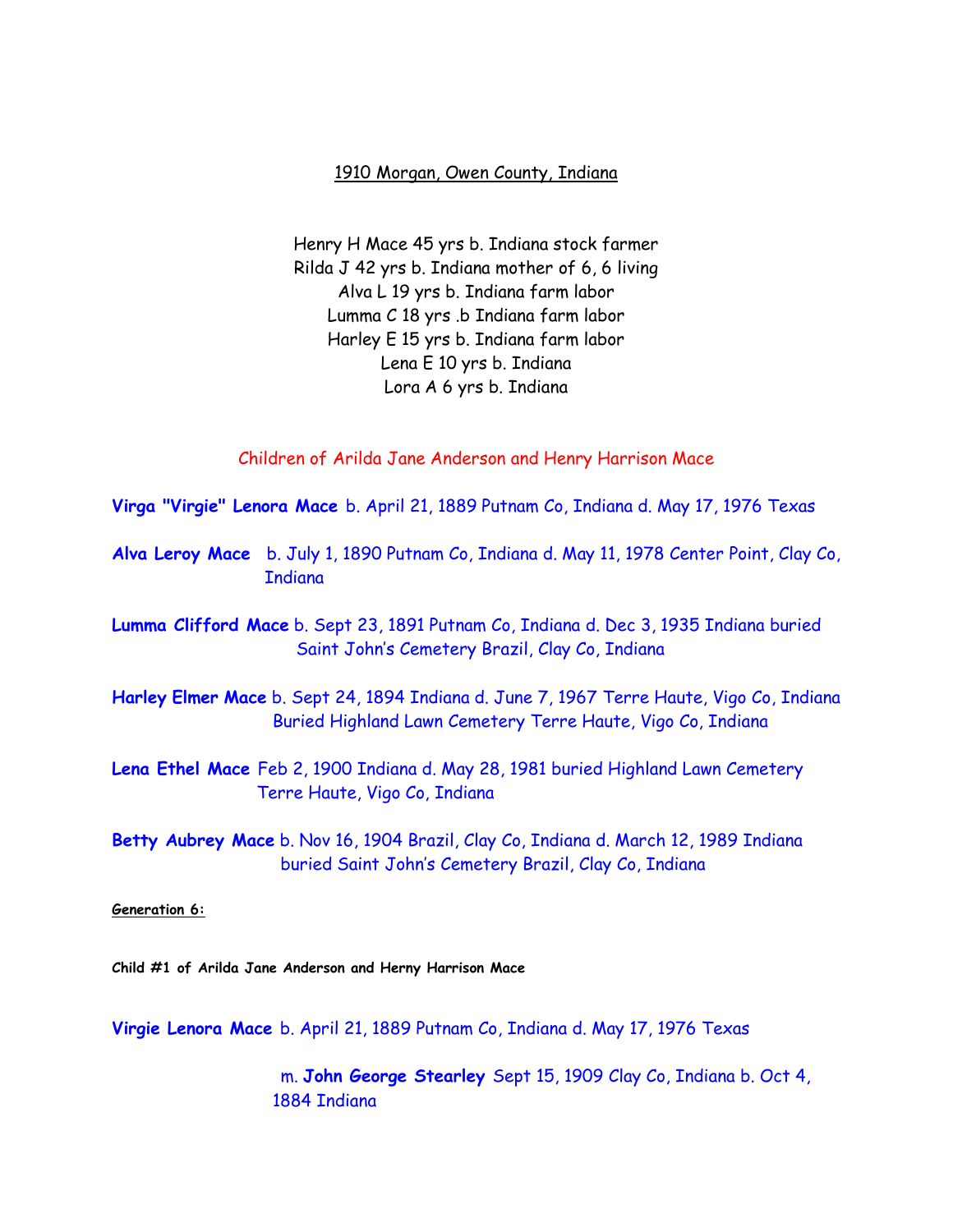## 1920 Federal Census Oklahoma City, Oklahoma County, Oklahoma

John G Stearley 35 yrs b. Indiana clerk board of education Virgia 30 yrs b. Indiana Mildred 5 yrs b. Oklahoma Ethel Mace 19 yrs b. Indiana office stenographer (sister in law)

# 1930 Federal Census Oklahoma City, Oklahoma County, Oklahoma

John George Stearley 45 yrs b. Indiana city board of admission Leonora 40 yrs b. Indiana Metdred 15 yrs b. Oklahoma

Children of Virga "Virgie" Lenora Mace and John George Stearley

**Mildred Stearley** b. 1915 Oklahoma City, Oklahoma Co, Oklahoma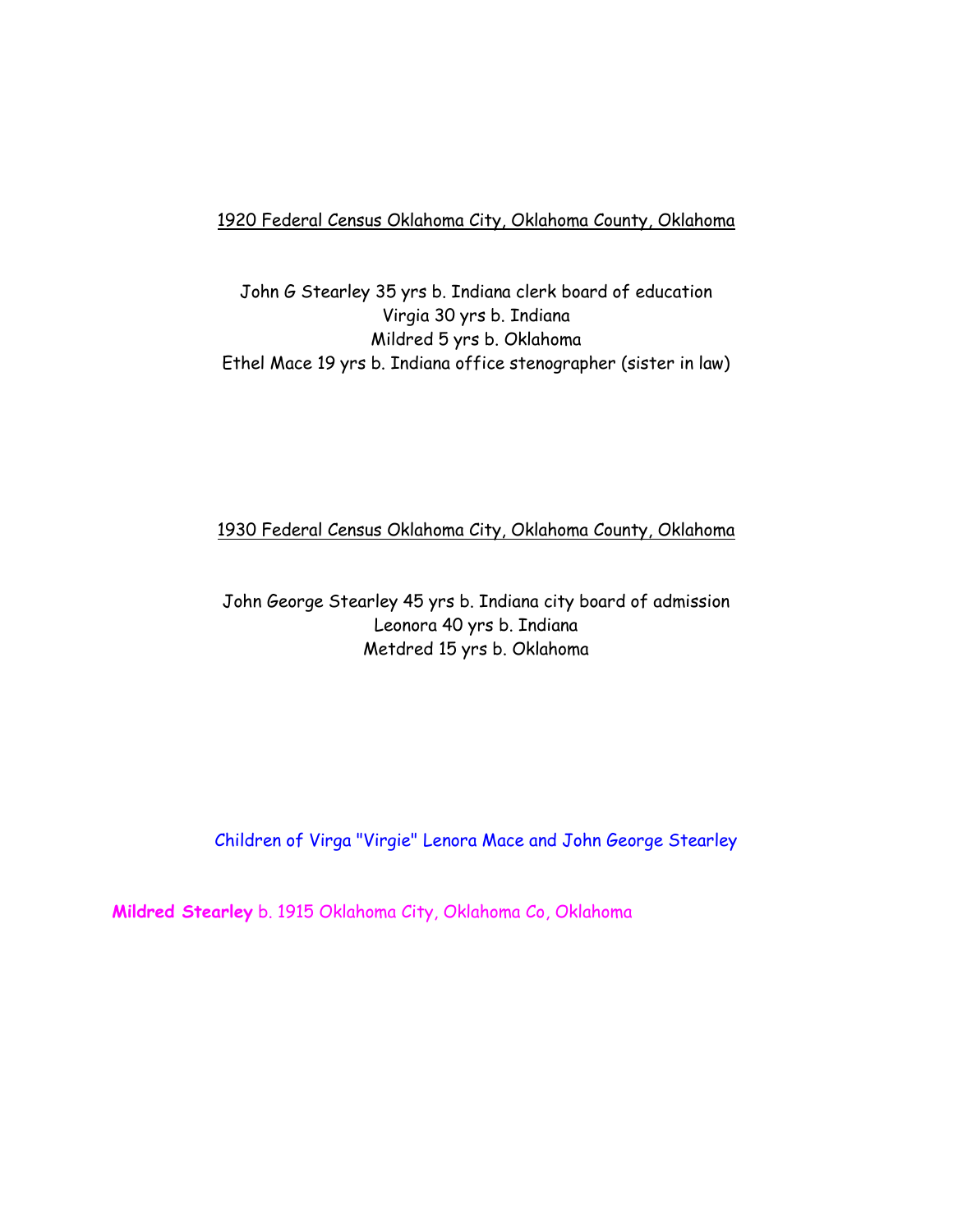**Generation 6:**

**Child #2 of Arilda Jane Anderson and Henry Harrison Mace**

**Alva Leroy Mace** b. July 1, 1890 Putnam Co, Indiana d. May 11, 1978 Center Point, Clay Co, **Indiana** 

> m. **Essie Sutton** March 26, 1917 Clay Co, Indiana b. Dec 25, 1895 b. Dec 25, 1895 Vigo Co, Indiana ( Daughter of Clifford Sutton b. Abt 1854 Washington Twp, Putnam Co, Indiana and Olive Turner b. Abt 1855 Madison Twp, Putnam Co, Indiana)

### 1920 Federal Census Harrison Twp, Clay County, Indiana

Alva Mace 29 yrs b. Indiana farmer Essie 26 yrs b. Indiana Russell 1 yr 1 mo b. Indiana

1930 Federal Census Jackson Twp, Clay County, Indiana

Alna Mace 39 yrs b. Indiana farmer Essie 33 yrs b. Indiana Russell 11 yrs b. Indiana Wayne 8 yrs b. Indiana Ralph 4 yrs 8 mo b. Indiana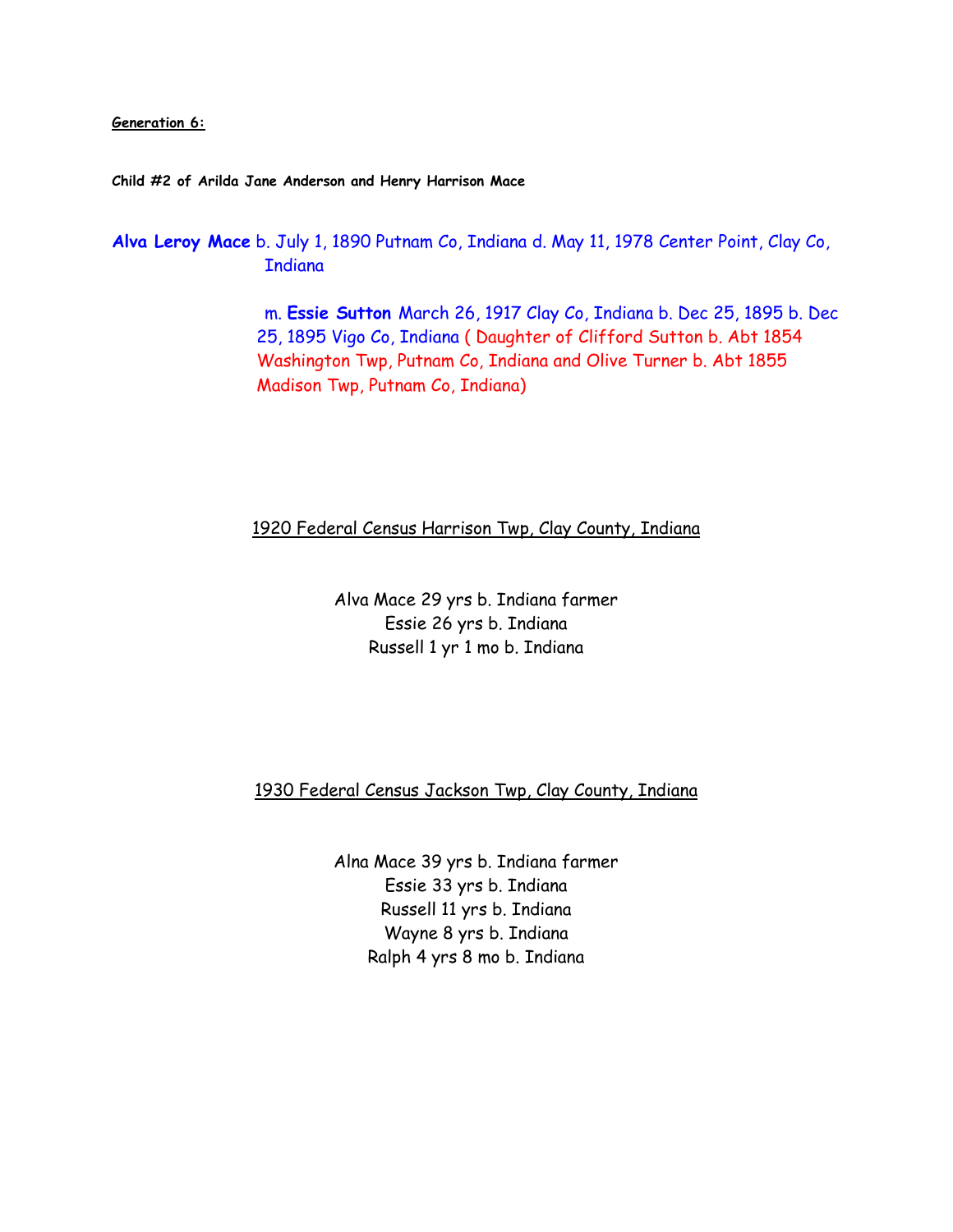## Children of Alva Leroy Mace and Essie Sutton

**Russell Earl Mace** b. Jan 8, 1919 Clay City, Clay Co, Indiana d. Sept 26, 1982 Clay City, Clay Co, Indiana

**Wayne C Mace** b. 1922 Clay Co, Indiana

**Ralph Mace** b. 1924 Clay Co, Indiana d. 1971

**Naomi Mace** 

**Generation 7:**

**Child #1 of Alva Leroy Mace and Essie Sutton**

**Russell Earl Mace** b. Jan 8, 1919 Clay City, Clay Co, Indiana d. Sept 26, 1982 Clay City, Clay Co, Indiana

> m. **Hazel Lorene Mattox** March 30, 1940 Coalmont, Clay Co, Indiana ( Daughter of Curtis Mattox and Pearl Feldin)

Children of Russell Earl Mace and Hazel Lorene Mattox

**Jerry R Mace**

**Linda J Mace**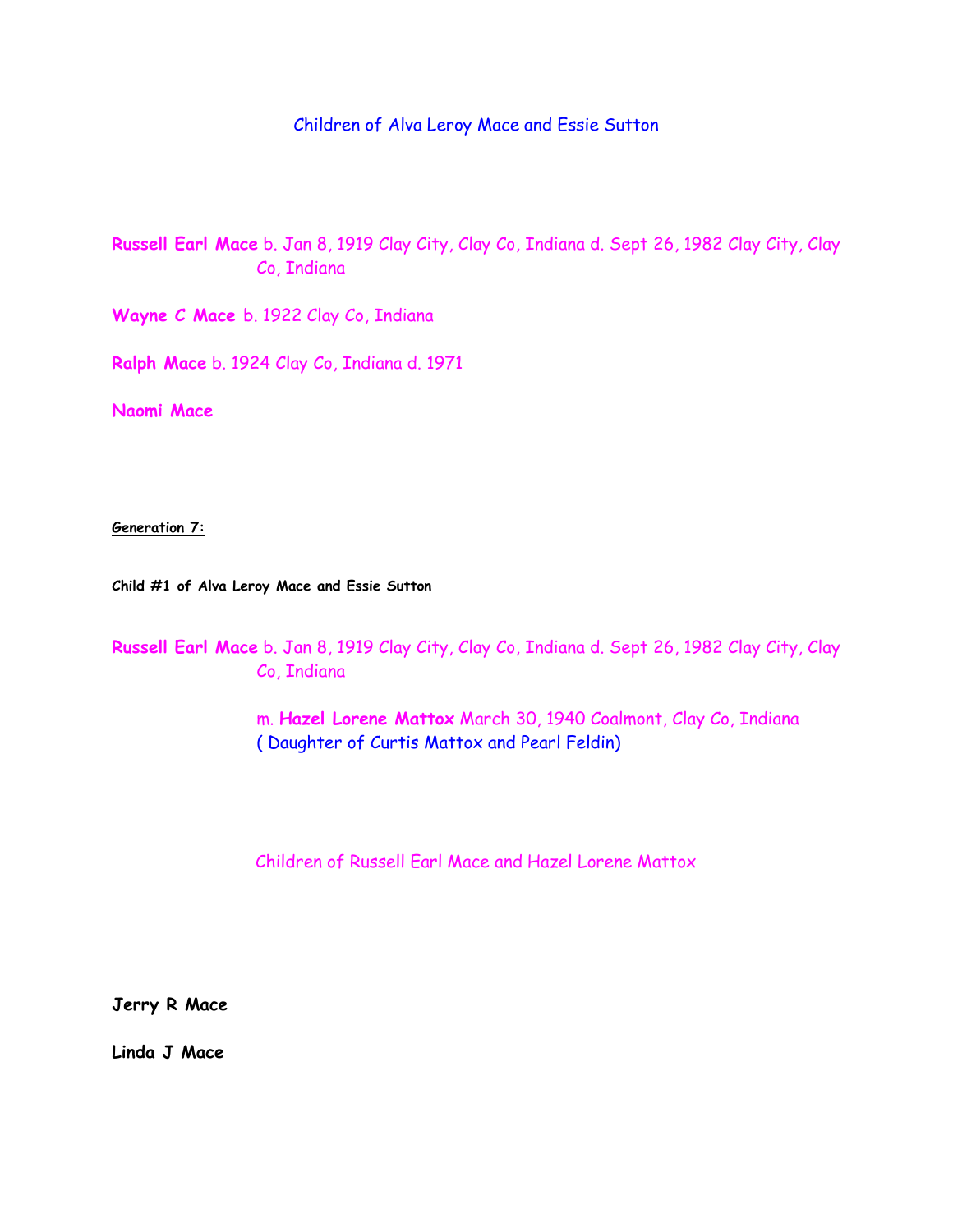### **Generation 7:**

**Child #2 of Alva Leroy Mace and Essie Sutton**

**Wayne C Mace** b. 1922 Clay Co, Indiana

m. **Nila Mae Stearley** ( Daughter of Roy Stearley and Maude )

Children of Wayne C Mace and Nila Mae Stearley

**Daniel Mace** 

**Mary Maude Mace**

**Generation 7:**

**Child #3 of Alva Leroy Mace and Essie Sutton**

**Ralph Mace** b. 1924 d. 1971

 m. **Byrle Jean Romas** ( Daughter of Harry Michael Romas and Emma Seiglin)

Children of Ralph Mace and Byrle Jean Romas

**James Leroy Mace**

**Glen Robert Mace**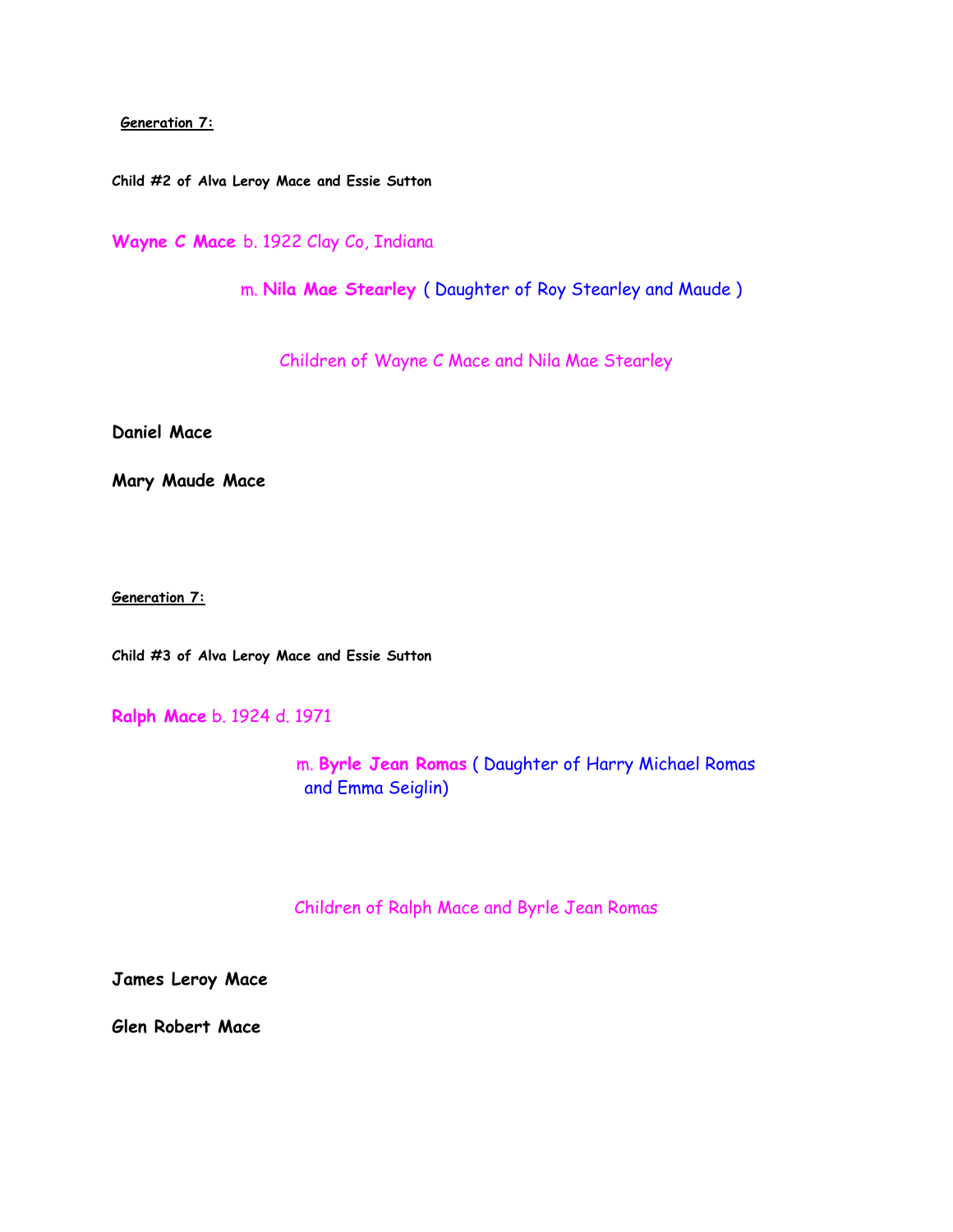**Generation 7:**

**Child #4 of Alva Leroy Mace and Essie Sutton**

### **Naomi Mace**

m. **William Post**

Children of Naomi Mace and William Post

**David Post** 

**Denise Post**

**Generation 6:**

**Child #3 of Arilda Jane Anderson and Henry Harrison Mace**

**Lumma Clifford Mace** b. Sept 23, 1891 Putnam Co, Indiana d. Dec 3, 1935 Saint John's Cemetery Brazil, Clay Co, Indiana was in a US National Homes for Disabled Volunteer Soldiers

> m. **Marie Anna Stearley** April 2, 1916 Clay Co, Indiana b. 1893 d. Jan 13, 1977

1920 Federal Census Cass Twp, Clay County, Indiana

Lumma C Mace 28 yrs b. Indiana farmer Marie A 20 yrs b. Indiana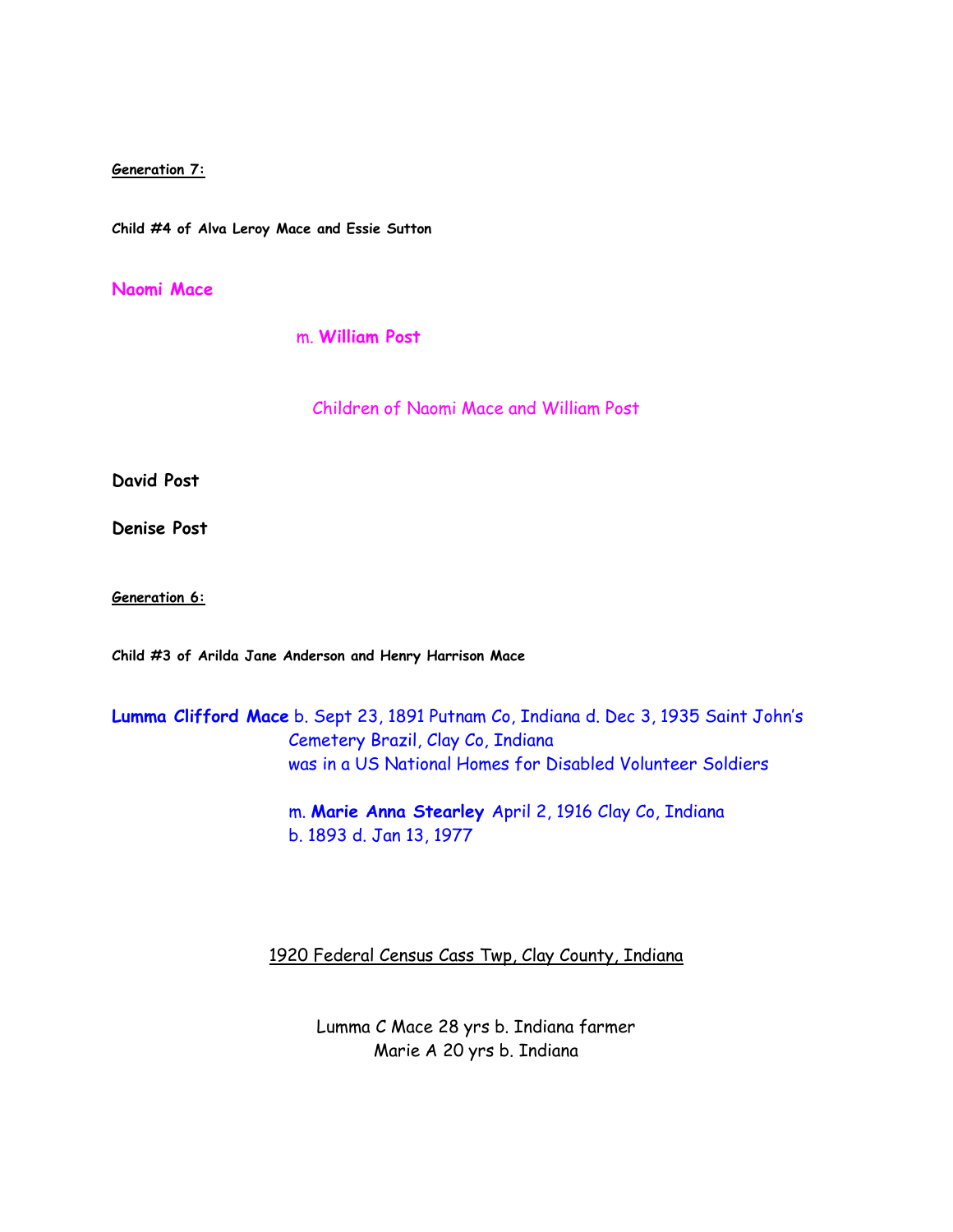1930 Federal Census Washington Twp, Putnam County, Indiana

Lumma E Mace 37 yrs b. Indiana farmer Anna M 30 yrs b. Indiana Julia J 10 yrs b. Indiana Anna K 7 yrs b. Indiana

Children of Lumma Clifford Mace and Marie Anna Stearley

**Julia J Mace** b. 1920 Clay Co, Indiana

**Anna Katherine Mace** b. 1923 Indiana

**John Harold Mace**

**Generation 6:**

**Child #4 of Arilda Jane Anderson and Henry Harrison Mace**

**Harley Elmer Mace** b. Sept 24, 1894 Indiana d. June 7, 1967 Terre Haute, Vigo Co, Indiana Buried Highland Lawn Cemetery Terre Haute, Vigo Co, Indiana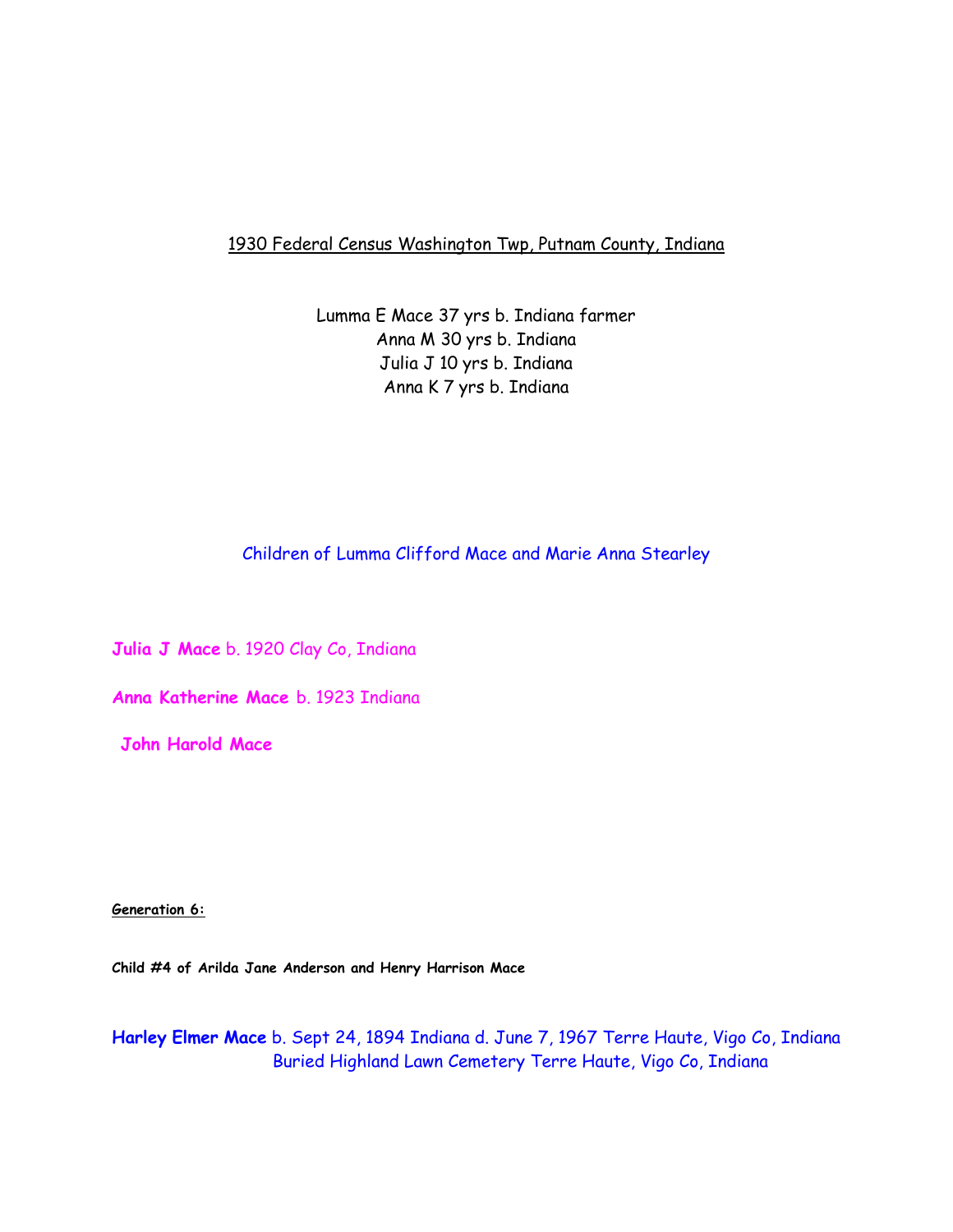m. (1) **Madonna Hillis**

m. (2) **Margaret Minnik** b. Dec 28, 1913 d. Aug 3, 1972 buried Highland Lawn Cemetery Terre Haute, Vigo Co, Indiana

**Generation 6:**

**Child #6 of Arilda Jane Anderson and Henry Harrison Mace**

# **Betty Aubrey Mace** b. Nov 16, 1904 Brazil, Clay Co, Indiana d. March 12, 1989 Indiana buried Saint John's Cemetery Brazil, Clay Co, Indiana

Betty Audrey POER, 84, of Brazil died at 11:15 pm Saturday in Alexander Home. She was born 11-16-1904 in Brazil to Henry MACE and Rilda Jan MACE. Her husband John Edward, died 1-7-1982. Survivors include 1 step daughter: Marilyn MORTON of Indpls 4 grandchildren 8 great grandchildren nieces and nephews She was a member of First Christian Church and former member of Order of Eastern Star. Graveside services are scheduled for 2 pm Wednesday in ST JOHN CEMETERY, with Rev Robert Ostermeier officiating. Visitation is 11 am to 1:30 Wednesday in Moore Funeral Home

m. (1) **Henry Benedict**

m. (2)husband of Betty Aubrey Mace 1946 **John Edward Poer** 

b. 1894 d. Jan 4, 1982 buried Saint John's Cemetery Brazil, Clay

Co, Indiana

John Edward (Ed) POER, 84, a former resident of Crawfordsville, died 2:30 am Monday at his residence in Harlingen, TX. Prior to his retirement, he was a foremen with the General Motors Corp in Indpls for 24 years. He was a member of the United Methodist Church in Crawfordsville. Surviving are his wife: Audrey (Betty) MACE POER daughter: Marilyn MORTON of Indpls 3 grandchildren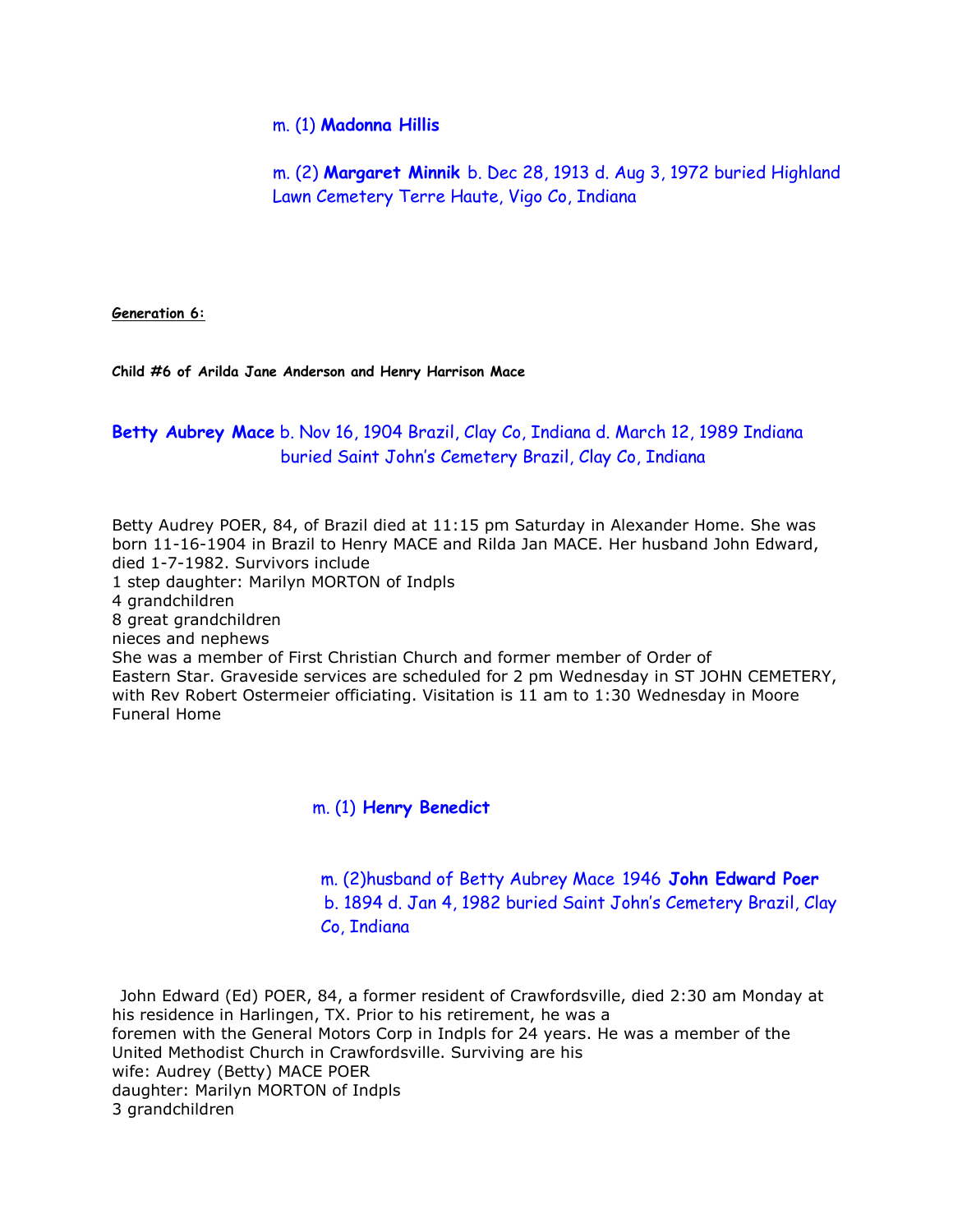3 great grandchildren 1 sister: Emma SMILEY 1 brother: Frederick POER both of Spiceland, IN several nieces & nephews. Services will be 2 pm Thursday at the Lawson-Slack Funeral Home in Brazil. The Rev Victor Link will officiate. Burial will be in ST JOHN CEMETERY, Stearleyville. Visitation will be from 4-9 pm today and until service time on Thursday.

Children of Betty Aubrey Mace and John Edward Poer

**Rose Marie Poer**

#### **Generation 5:**

 m. (2) 2nd husband of Arilda Jane Anderson **George Ealey** June 15, 1919 Clay Co, Indiana (Son of Wealthy is mother)

1920 Federal Census Jackson Twp, Clay County, Indiana

George Ealey 58yrs b. Indiana farmer Rilda 51 yrs b. Indiana Audrie Mace 16 yrs b. Indiana (step daughter) Wealthy Ealey 85 yrs b. Indiana (mother)

1930 Federal Census Jackson Twp, Clay County, Indiana

George Ealey 68 yrs b. Indiana farmer Rilda 62 yrs b. Indiana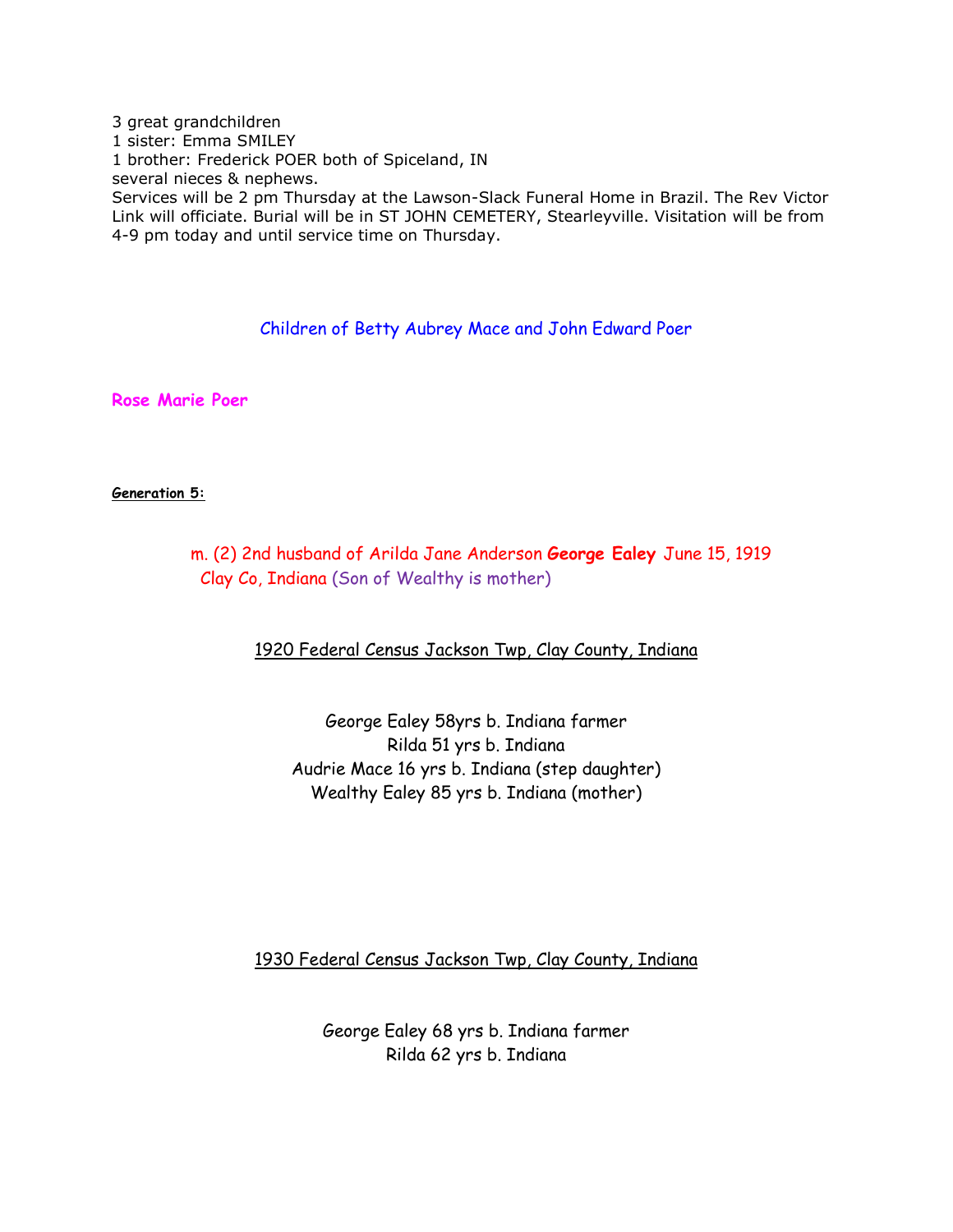#### **Generation 4:**

**Child #3 of Luke Anderson and Mary Ann "Polly" Cagle**

**Nathan Anderson** b. July 2, 1845 Jackson Twp, Owen Co, Indiana d. June 1, 1926 Owen Co, Indiana buried Fertig Cemetery Owen Co, Indiana

> m. **Mahala C Armstrong** Oct 10, 1872 Owen Co, Indiana b. Oct 1850 Indiana d. 1917 Jackson Twp, Owen Co, Indiana buried Fertig Cemetery Owen Co, Indiana

They had no children as far as can be found

#### 1880 Federal Census Jackson Twp, Owen County, Indiana

Nathan Anderson 44 yrs b. Indiana farmer Mahala 37 b. Indiana

### 1900 Federal Census Jackson Twp, Owen County, Indiana

Nathan Anderson 54 yrs b. July 1845 Indiana farmer Mahaly C 46 yrs b. Oct 1853 Indiana mother of 0, 0 living William R 56 yrs b. Nov 1843 Indiana house carpenter (brother)

1910 Federal Census Jackson Twp, Owen County, Indiana

Nathan Anderson 64 yrs b. Indiana farmer Mahally C 57 yrs b. Indiana mother of 0, 0 living

#### 1920 Federal Census Jackson Twp, Owen County, Indiana

Nathan Anderson 74 yrs b. Indiana farmer (widowed) William R 76 yrs b. Indiana house carpenter (brother)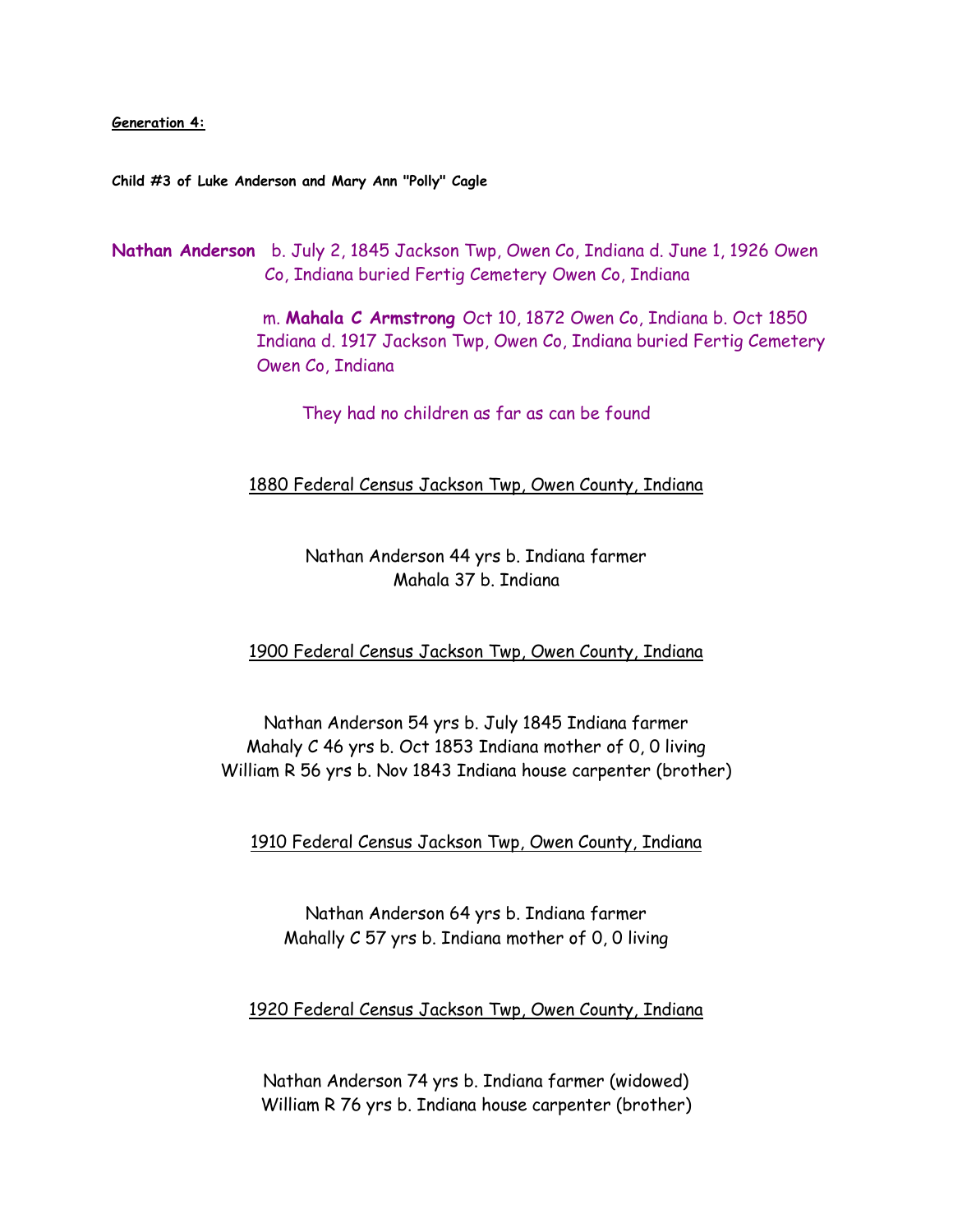**Generation 4:**

**Child #3 of Luke Anderson and Mary Ann "Polly" Cagle**

**Riley H Anderson** b. Jan 1850 Jackson Twp, Owen Co, Indiana

m. **Christina Long** Dec 16, 1869 Clay Co, Indiana b. April 1850 Ohio

# 1870 Federal Census Cass Twp, Clay County, Indiana

Riley Anderson 20 yrs b. Indiana farm hand Chesinta 20 yrs b. Ohio

1880 Federal Census Cass Twp, Clay County, Indiana

Riley Anderson 30 yrs b. Indiana farmer Christina 30 yrs b. Ohio

1900 Federal Census Cass Twp, Clay County, Indiana

Riley Anderson 50 yrs b. Jan 1850 Indiana day labor Chastina 50 yrs b. April 1850 Ohio mother of 3, 2 living Leora 16 yrs b. Nov 1884 Indiana Esra F 11 yrs b. Oct 1888 Indiana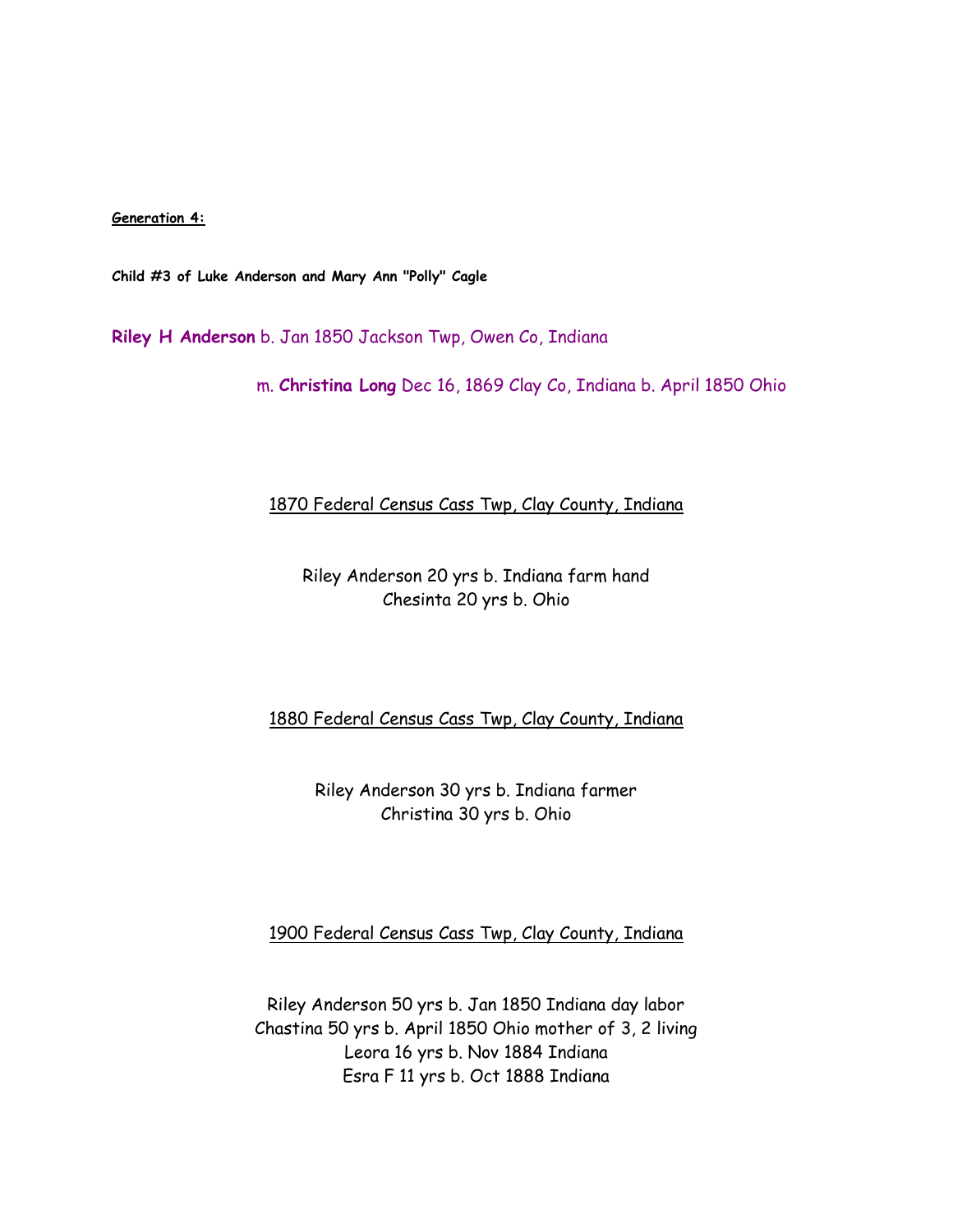### 1910 Federal Census Cass Twp, Clay County, Indiana

Riley H Anderson 60 yrs b. Indiana sawer lumber mill Chastina 60 yrs b. Ohio mother of 3, 1 living Ezra F 21 yrs b. Indiana paper hanger

Children of Riley H Anderson and Christina Long

**Leora Anderson** b. Nov 1884 Clay Co, Indiana d. before 1910 Clay Co, Indiana

**Ezra Fisk Anderson** b. Oct 26, 1888 Clay Co, Indiana d. Dec 1, 1965 Indiana Buried Saint John's Cemetery Buckskin, Gibson Co, Indiana

#### **Generation 5:**

**Child #3 of Riley H Anderson and Christina Long**

**Ezra Fisk Anderson** b. Oct 26, 1888 Clay Co, Indiana d. Dec 1, 1965 Indiana Buried Saint John's Cemetery Buckskin, Gibson Co, Indiana

> m. **Lena M Nickolson** Sept 4, 1913 Clay Co, Indiana b. Nov 10, 1894 d. Nov 1, 1989 buried Saint John's Cemetery Buckskin, Gibson Co, Indiana

## 1920 Federal Census Cass Twp, Clay County, Indiana

Ezra F Anderson 31 yrs .b Indiana own barber shop Lena M 26 yrs b. Illinois Tom R 5 yrs b. Indiana Richard H 4 yrs b. Indiana Max W 1 yr b. Indiana Riley Anderson 69 yrs b. Indiana engineer grist mill (widowed father)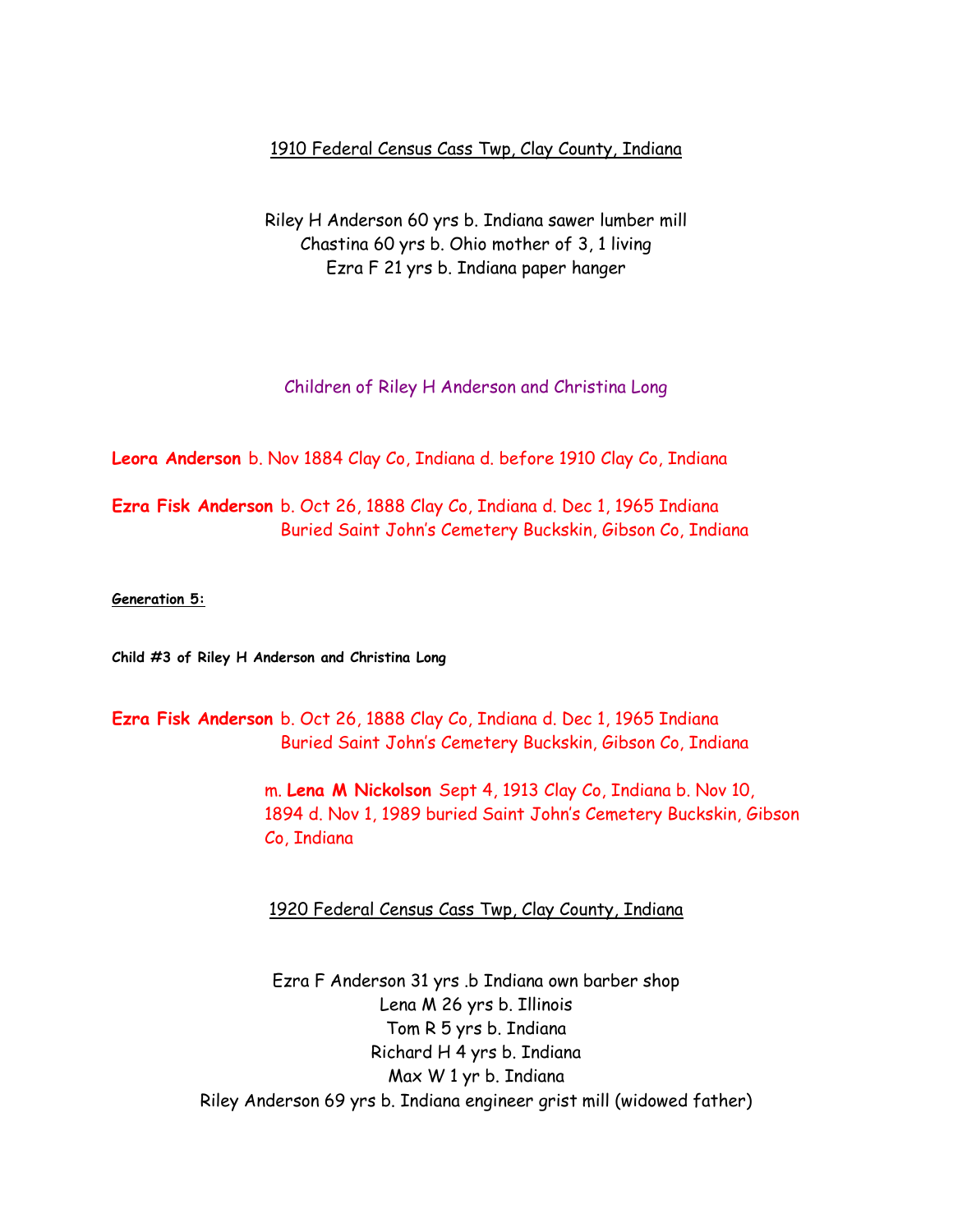## 1930 Federal Census Cass Twp, Clay County, Indiana

Ezra Anderson 41 yrs b. Indiana barber shop Lena 35 yrs b. Illinois Thomas 16yrs b. Indiana Richard 14 yrs b. Indiana Max 12 yrs b. Indiana Kenneth 10 yrs b. Indiana Julia 6 yrs b. Indiana Riley Anderson 80 yrs b. Indiana labor school janitor (father)

Children of Ezra Fish Anderson and Lena M Nickolson

**Thomas Anderson** b. 1914 Clay Co, Indiana

**Richard Anderson** b. 1916 Clay Co, Indiana

**Max Anderson** b. 1918 Clay Co, Indiana

**Kenneth Anderson** b. 1920 Clay Co, Indiana

**Julia Anderson** b. 1924 Clay Co, Indiana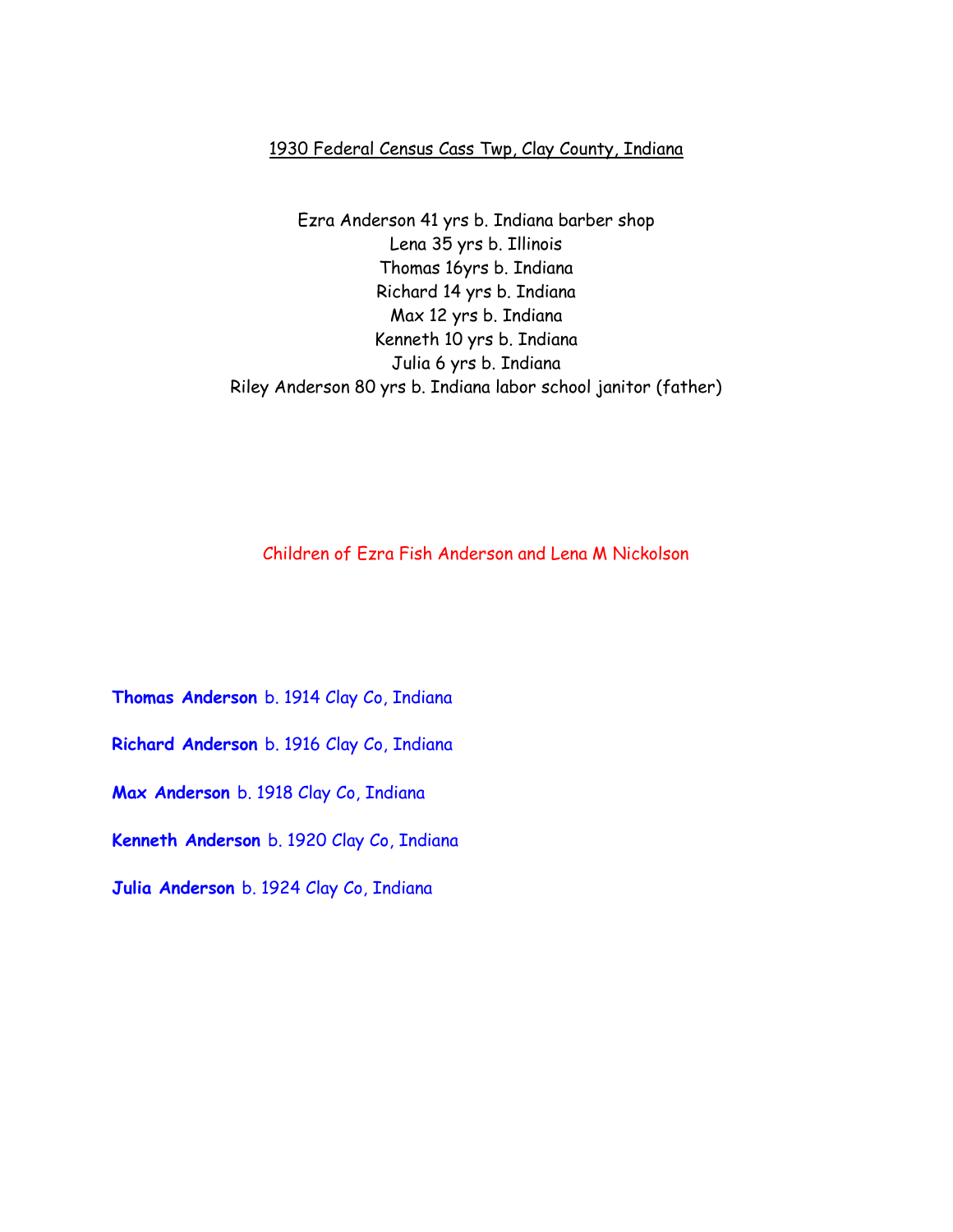#### **Generation 4:**

**Child #6 of Luke Anderson and Mary Ann "Polly" Cagle**

**Martha Ellen Anderson** b. April 10, 1854 Jackson Twp, Owen Co, Indiana d. Jan 30, 1925 Buxton, Wilson Co, Kansas buried Fredonia City Cemetery Fredonia Wilson Co, Kansas

> m. **Andrew Jackson Neese** Feb 6, 1870 Owen Co, Indiana b. March 1, 1849 Poland, Owen Co, Indiana d. Oct 15, 1937 Lafontaine, Wilson Co, Buried Fredonia City Cemetery Fredonia, Wilson Co,Kansas (Son of Christopher Nees b. Oct 9, 1822 Green Co,Tennessee d. Oct 5, 1904 Owen Co, Indiana and Elleanor Evans b. Kentucky d. Putnam Co, Indiana )

1880 Federal Census Bourbon County, Kansas

Andrew Neese 30 yrs b. Indiana farmer Ellen M 26 yrs b. Indiana John C 7 yrs b. Indiana Nancy E 5 yrs b. Indiana Ida E 4 yrs b. Indiana Mary A 2 yrs b. Illinois Andrew 1 mo b. May Kansas

March 1 1885 Kansas State Special Census Franklin Twp, Bourbon County, Kansas

Andrew Neese 36 yrs farmer Martha E 31 yrs John C 12 yrs Nancy E 10 yrs Ida 9 yrs Mary 8 yrs James 5 yrs Ernest 3 yrs Sarah E 1 yr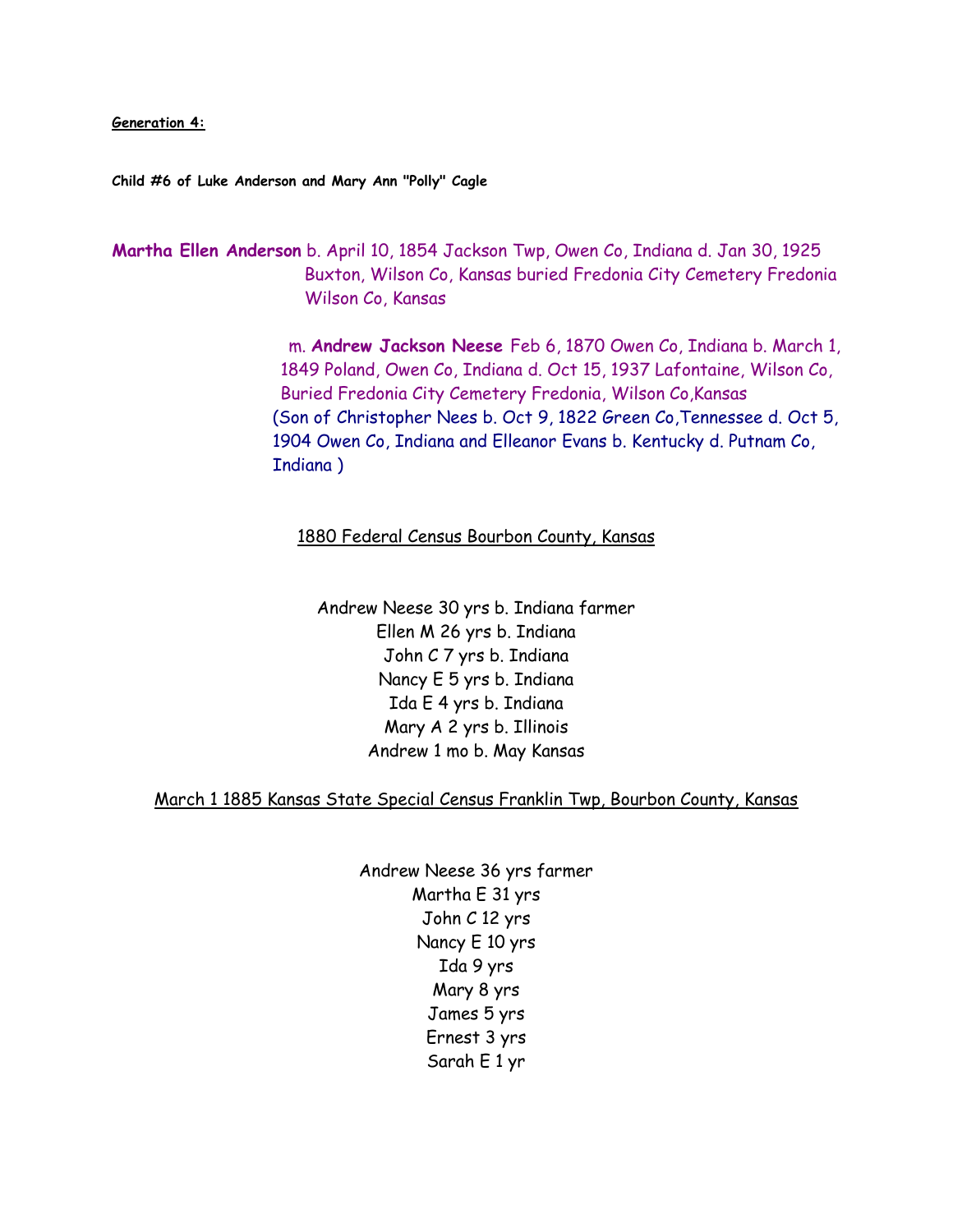March 1 1895 Kansas State Special Census Fall River, Wilson County, Kansas

Andrew Neese 46 yrs b. Indiana farmer Martha E 40 yrs b. Indiana N E 20 yrs b. Indiana Ida E 18 yrs b. Indiana Mary A 17 yrs b. Indiana James R 15 yrs b. Illinois Ernest M 13 yrs b. Kansas Sarah E 11 yrs b. Kansas Chas A 8 yrs b. Kansas

### 1900 Federal Census Duck Creek, Wilson County, Kansas

Andrew Neese 51 yrs b. Indiana farmer Ellen 46 yrs b. Indiana mother of 8, 8 living Ernest 18 yrs b. Kansas farm labor Sarah 12 yrs b. Kansas Chrlie 13 yrs b. Kansas farm labor

March 1 1905 Kansas State Special Census Duck Creek, Wilson County, Kansas

Andrew Neese 56 yrs Ellen 51 yrs Charley 18 yrs Sadie 21 yrs G W Nees 41 yrs Amos 7 yrs Hiram 5 yrs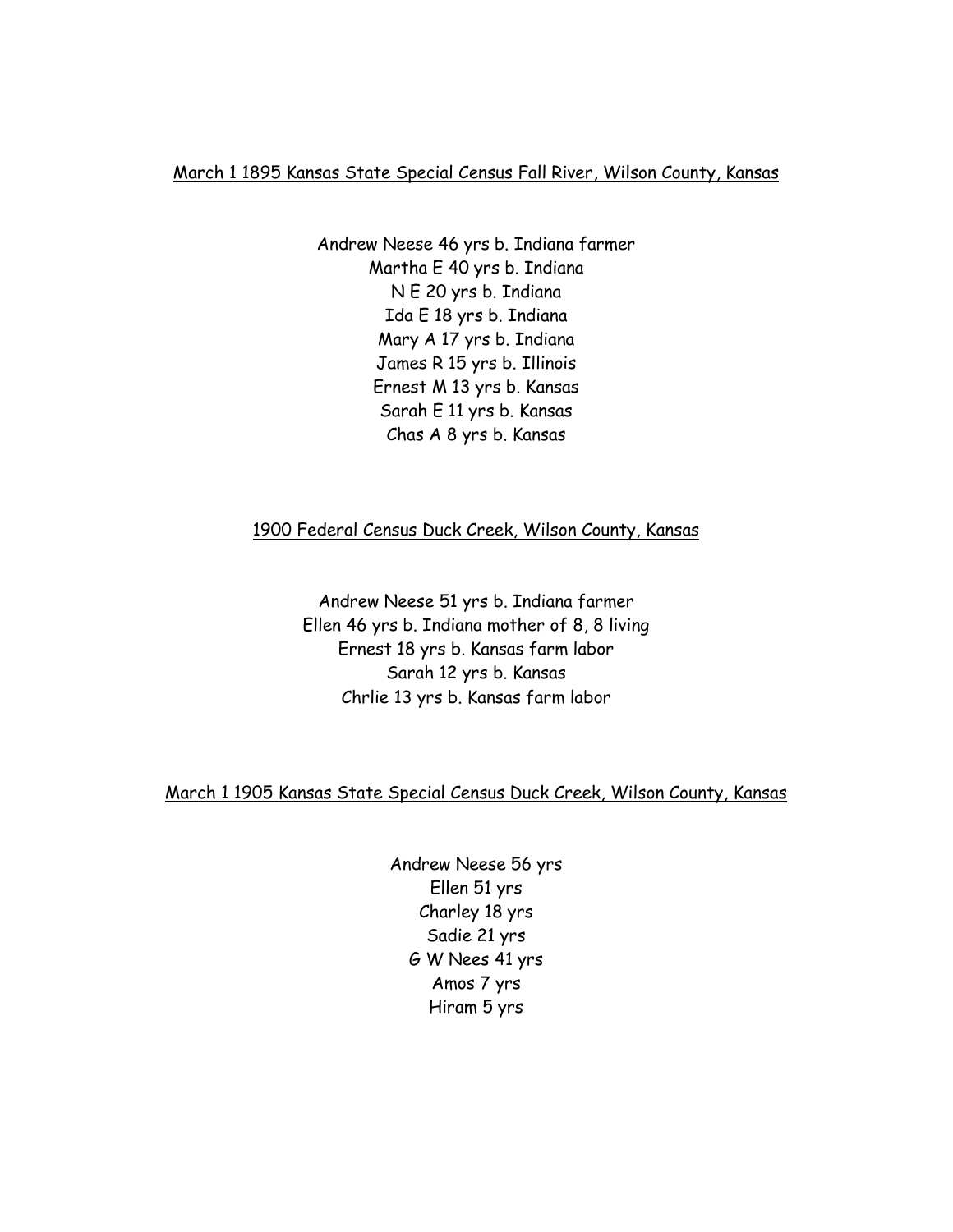### 1910 Federal Census Duck Creek, Wilson County, Kansas

Andrew Neese 61 yrs b. Indiana farmer Martha E 56 yrs b. Indiana mother of 8, 8 living Sadie E 26 yrs b. Kansas

#### 1920 Federal Census Duck Creek, Wilson County, Kansas

# Andrew Neese 70 yrs b. Indiana farmer Elen 65 yrs b. Indiana John C 47 yrs b. Indiana farmer (divorced) Sadie 36 yrs b. Kansas home dressmaker

### 1925 Kansas State Special Census Duck Creek, Wilson County, Kansas

# Andrew Neese 76 yrs b. Indiana farmer Sadie 41 yrs b. Kansas seamstress

## Children of Martha Ellen Anderson and Andrew Jackson Neese

**John Christopher Neese** b. Dec 7, 1872 Poland, Owen Co, Indiana d. June 15, 1944 Lafontaine, Wilson Co, Kansas

**Nancy Elizabeth Neese** b. Aug 8, 1874 Poland, Owen Co, Indiana d. Aug 25, 1950 Fredonia, Wilson Co, Kansas buried Fredonia City Cemetery, Fredonia Wilson Co, Kansas

**Ida Estel Neese** b. Feb 29, 1876 Poland, Owen Co, Indiana d. March 13, 1948 Fredonia, Wilson Co, Kansas buried Fredonia City Cemetery Fredonia, Wilson Co, Kansas

**Mary Ann Neese** b Dec 18, 1877 Illinois d. May 16, 1921 Wichita, Sedgwick Co, Kansas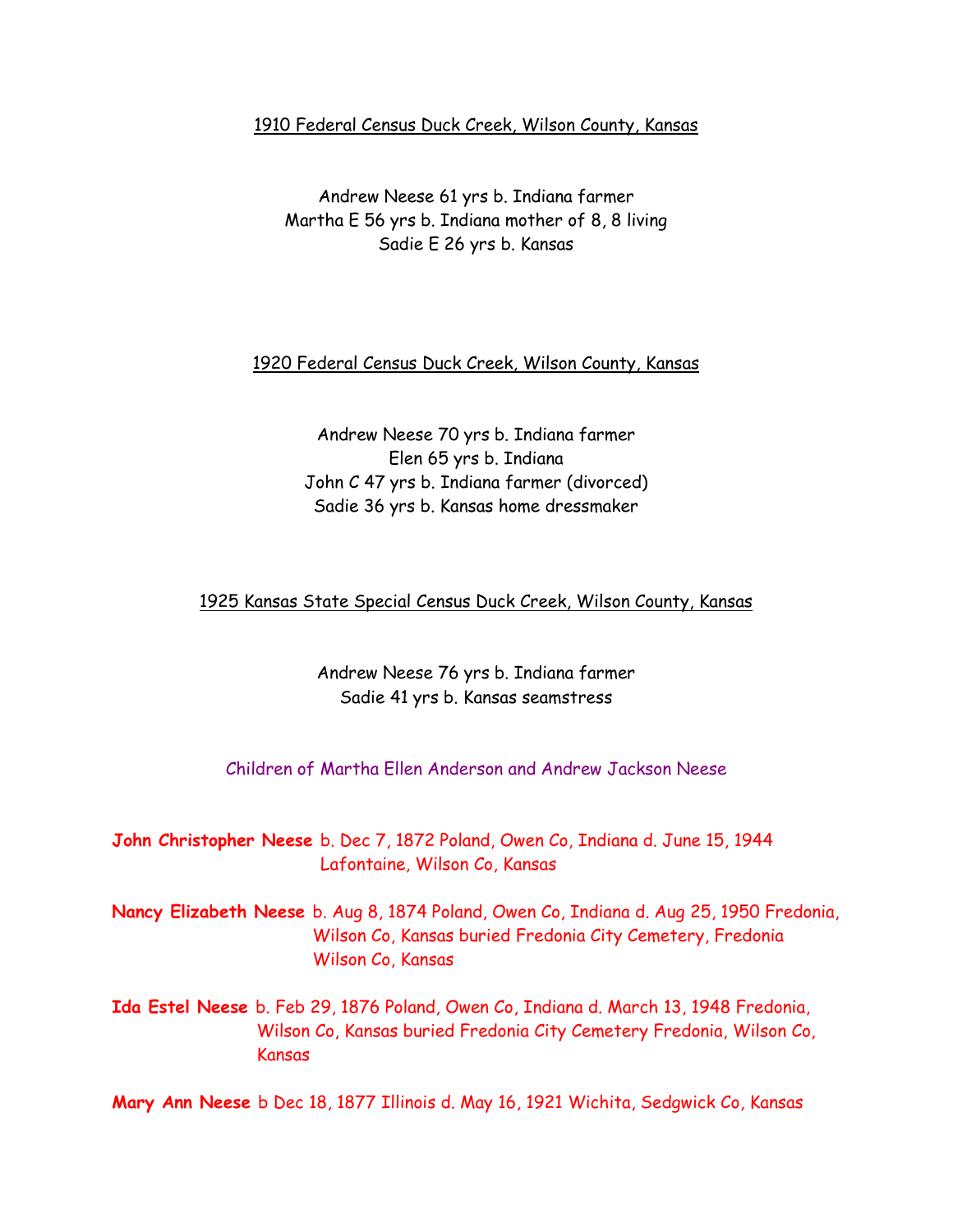**James Robert Neese** b. May 20, 1880 Bourbon Co, Kansas d. Jan 16, 1955 Ulysses, Grant Co, Kansas buried Ulysses Cemetery Ulysses, Grant Co, Kansas

**Ernest Monroe Neese** b. Nov 21, 1881 Uniontown, Bourbon Co, Kansas d. May 29, 1956 Fredonia, Wilson Co, Kansas buried Fredonia City Cemetery Fredonia, Wilson Co, Kansas

**Sarah "Sadie" Ellen Neese** b. Nov 21, 1883 Kansas d. May 27, 1956 Wilson Co, Kansas Buried Fredonia City Cemetery, Fredonia, Wilson Co, Kansas Never Married

**Charles Andrew Neese** b. July 13, 1886 Kansas d. May 11, 1968 Hutchinson, Reno Co, Kansas buried Memorial Park Cemetery Hutchinson, Reno Co, Kansas

**Generation 5:**

**Child #1 of Martha Ellen Anderson and Andrew Jackson Neese**

**John Christopher Neese** b. Dec 7, 1872 Poland, Owen Co, Indiana d. June 15, 1944 Lafontaine, Wilson Co, Kansas

> m. (1) **Lenora** "**Nora" D Bachelder** July 2, 1893 Wilson Co, Kansas b. Sept 1869 Kansas ( Daughter of Ira S Bachelder b. 1843 Maine and Caroline Gage b. Feb 1, 1846 Indiana)

1900 Federal Census Fall River, Wilson County, Kansas

Chris Neese 27 yrs b. Dec 1872 Indiana farmer Nora C 30 yrs b. Sept 1869 Kansas mother of 0, 0 living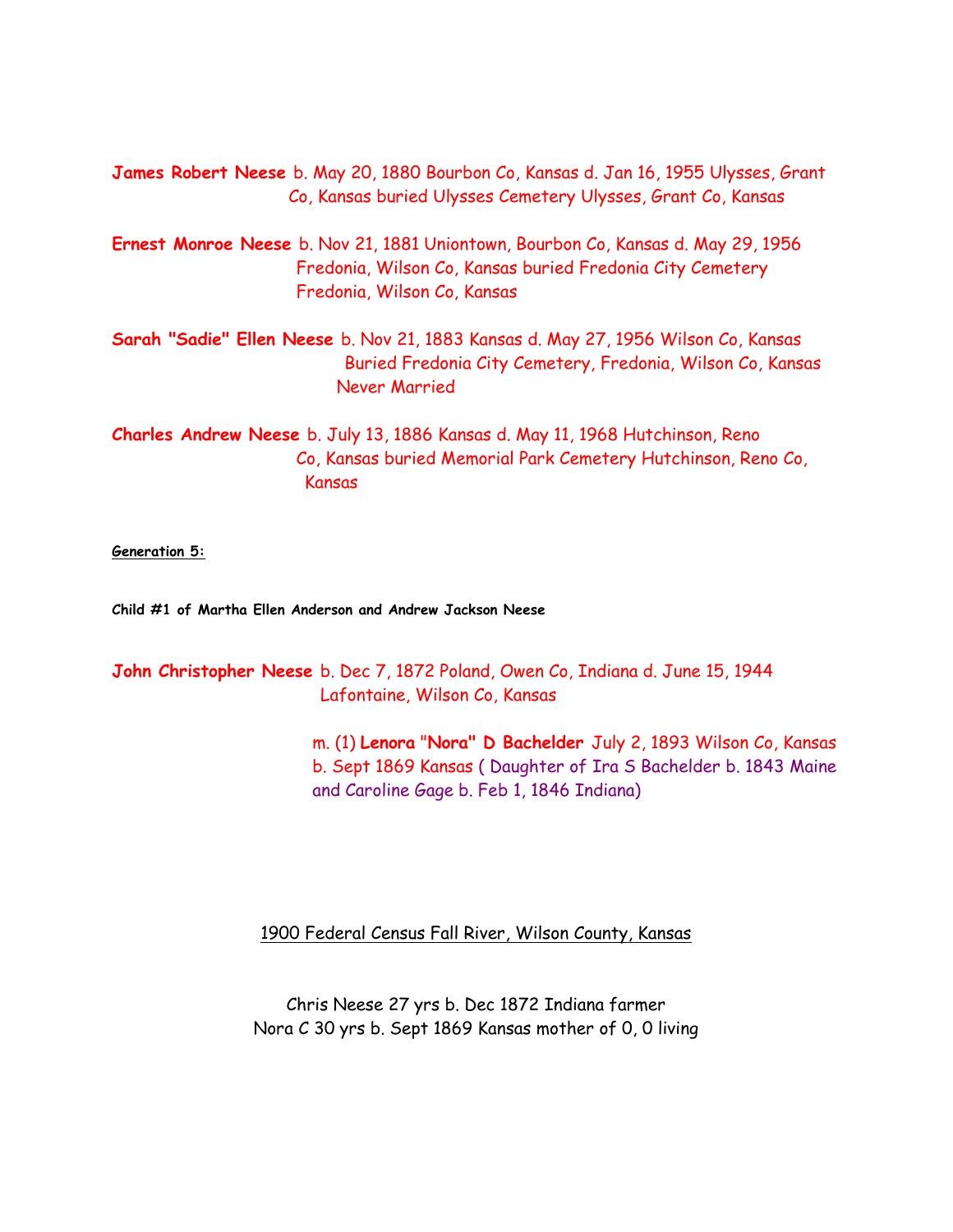# March 1 1905 Kansas State Special Census Fall River, Wilson County, Kansas

J C Neese 32 yr Nora D 35 yrs

Children of John Christopher Neese and Lenora "Nora" D Bachelder

**Ilene Neese** b. 1923 Wilson Co, Kansas

### **Generation 5:**

m. (2) 2nd wife of John Christopher Neese **Ina Myrtle Chamberlin** b. May 14, 1892 near Altoona, Kansas d. March 21, 1943 Lafontaine, Wilson Co, Kansas

1925 Kansas State Special Census Duck Creek, Wilson County, Kansas

Jno C Neese 52 yrs b. Indiana farmer Myrtle 32 yrs b. Kansas Ilene 2 yrs b. Kansas

1930 Federal Census Duck Creek, Wilson County, Kansas

J C Neese 57 yrs b. Indiana farmer Myrtle 39 yrs b. Kansas Ilene 7 yrs b. Kansas Russell 3 yrs b. Kansas Vernon 10 mo b. Kansas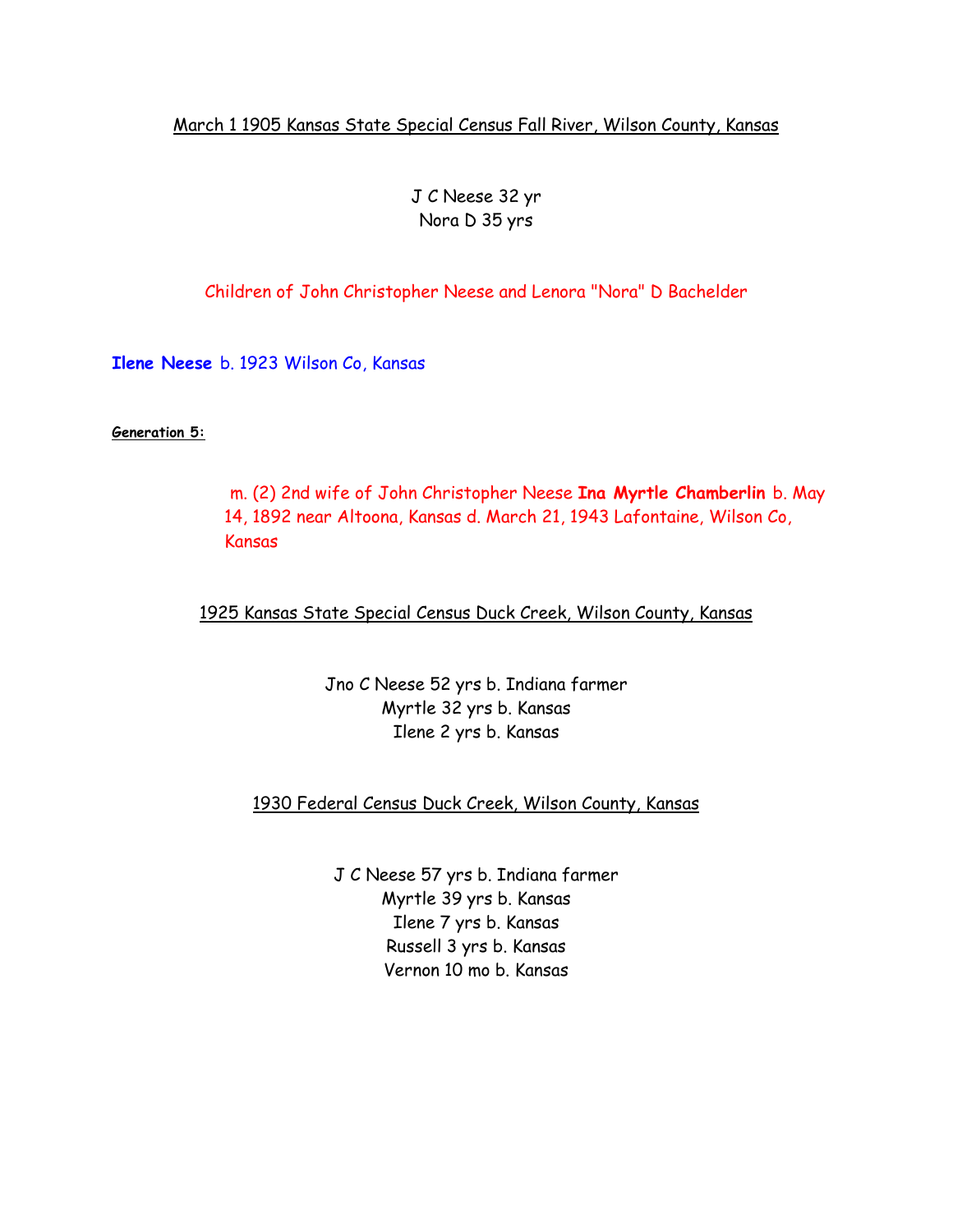Children of John Christopher Neese and Ina Myrtle Chamberlin

**Russel Neese** b. 1927 Wilson Co, Kansas

**Vernon Neese** b. 1929 Wilson Co, Kansas

**Generation 5:**

**Child #2 of Martha Ellen Anderson and Andrew Jackson Neese**

**Nancy Elizabeth Neese** b. Aug 8, 1874 Poland, Owen County, Indiana d. Aug 25, 1950 Fredonia, Wilson County, Kansas buried Fredonia City Cemetery Fredonia, Wilson Co, Kansas

> m. **Earl Raymond Tyler** 1895 Kansas b. Feb 1872 Indiana placed in cemetery June 8, 1919 buried Fredonia City Cemetery Fredonia Wilson Co, Kansas ( Son of James N Tyler and Phebe Klasson)

1900 Federal Census Fredonia, Wilson County, Kansas

Ray Tyler 28 yrs b. Feb 1872 Indiana house painter Nancy Elizabeth 25 yrs b. Aug 1874 Indiana mother of 2, 2 living Jesse 4 yrs b April 1895 Kansas Bessie 1 yr b. March 1899 Kansas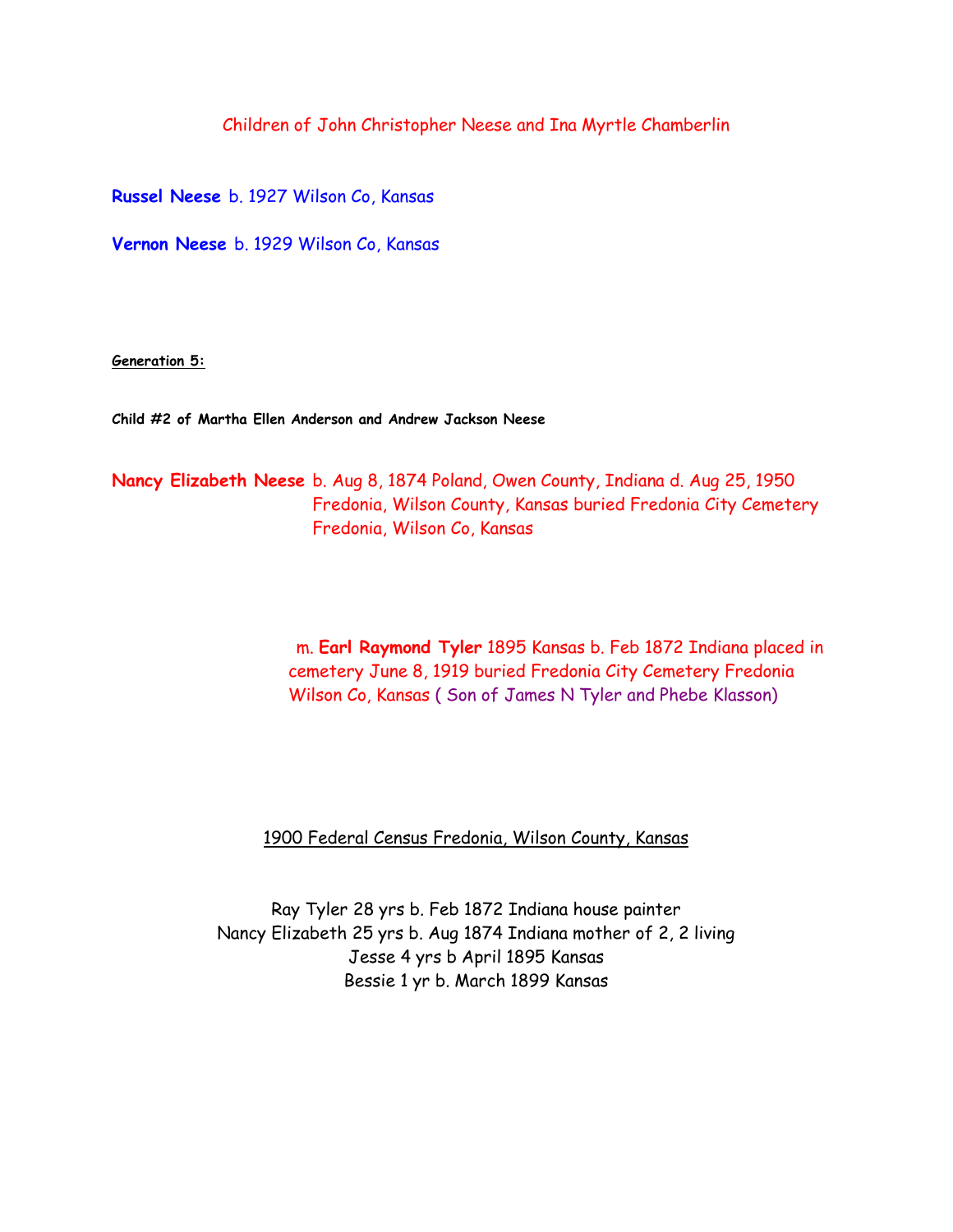#### 1910 Federal Census Fredonia, Wilson County, Kansas

Earl R Tyler 38yrs b. Indiana house painter B Nancy E 35 yrs b. Indiana mother 5, 5 living Jessie I 14 yrs b. Kansas Ellen C 11 yrs b. Kansas Raymond P 8 yrs b. Kansas Agatha N 4 yrs b. Kansas Boy Baby 0 b. Kansas

### 1915 Kansas State Special Census Fredonia, Wilson County, Kansas

E R Tyler 43 yrs b. Indiana Nancy E 39 yrs b. Indiana Jessie 18 yrs b. Kansas Bessie 16 yrs b. Kansas Raymond 13 ys b. Kansas Joe 4 yrs b. Kansas

### 1920 Federal Census Fredonia, Wilson County, Kansas

Elizabeth Tyler 44 yrs b. Indiana (widow) Jessie 23 yrs b. Kansas grade school teacher Bessie 20 yrs b. Kansas high school teacher Raymond 17 yrs b. Kansas salesman Agatha 14 yrs b. Kansas Joseph 9 yrs b. Kansas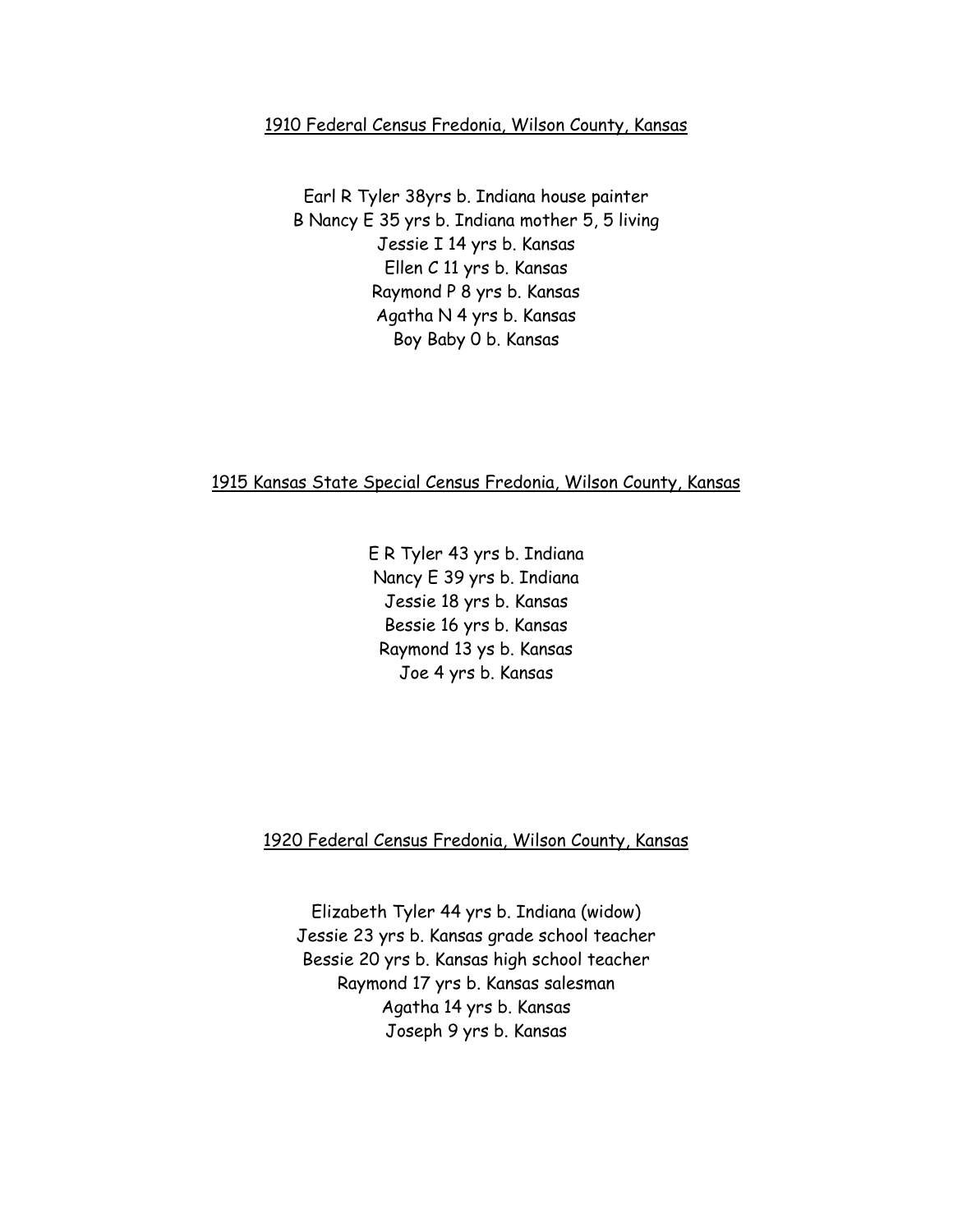### 1925 Kansas State Special Census Fredonia, Wilson County, Kansas

Mrs E R Tyler 49 yrs b. Indiana (widowed) Jessie 27 yrs b. Kansas Fredonia teacher Raymond 23 yrs b. Kansas butin drug store druggist Joe 14 yrs b. Kansas sacker

### 1930 Federal Census Fredonia, Wilson County, Kansas

Elizabeth N Tyler 54 yrs b. Indiana Raymond P 28 yrs b Kansas clerk drug store Andrew J 19 yrs b. Kansas clerk durg store

### Children of Nancy Elizabeth Neese and Earl Raymond Tyler

**Jessie Tyler** b. April 1895 Wilson Co, Kansas

**Ellen "Bessie" C Tyler** b. March 1899 Wilson Co, Kansas

**Raymond P Tyler** b. 1902 Wilson Co, Kansas

**Agatha Tyler** b. 1906 Wilson Co, Kansas

**Andrew Joseph Tyler** b. 1910 Wilson Co, Kansas

#### **Generation 5:**

**Child #3 of Martha Ellen Anderson and Andrew Jackson Neese**

**Ida Estel Neese** b. Feb 29, 1876 Poland, Owen Co, Indiana d. March 13, 1948 Fredonia, Wilson Co, Kansas buried Fredonia City Cemetery Fredonia, Wilson Co, Kansas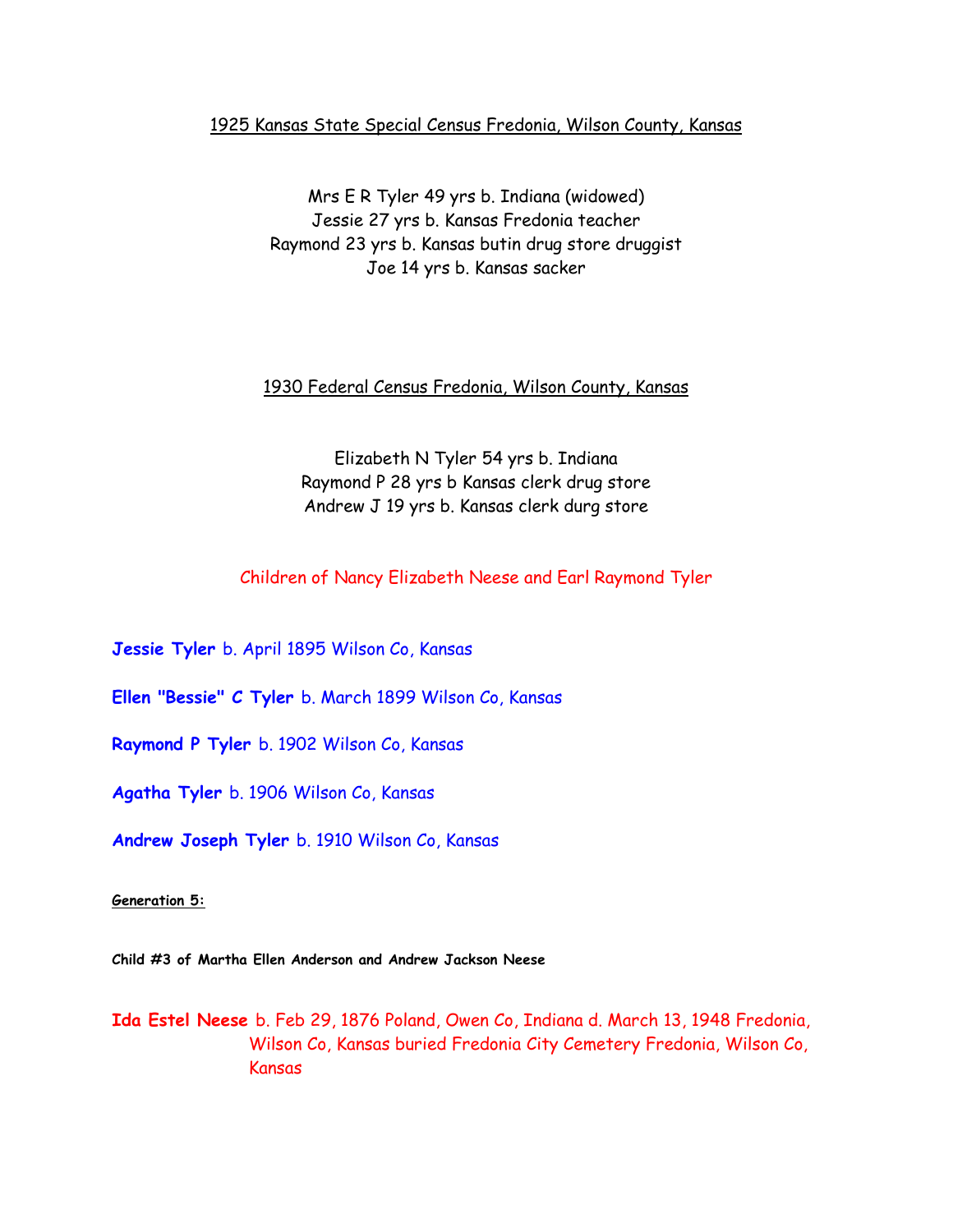m. **George Andrew Crawshaw** Feb 17, 1897 Buxton, Wilson Co, Kansas b. Dec 14, 1874 Wilson Co, Kansas d. Feb 25, 1945 Wilson Co, Kansas buried Fredonia City Cemetery Fredonia, Wilson Co, Kansas (Son of Henry Crawshaw b. Sept 4, 1847 Bacup, England d. Aug 13, 1935 Fredonia, Wilson Co, Kansas and Mary Jane Krone b. Aug 26, 1857 Decatur, Illinois d. Marcch 28, 1897 Pleasant Grove, Wilson Co, Kansas

### 1900 Federal Census Fall River, Wilson County, Kansas

Anderw Crawshaw 25 yrs b. Dec 1874 Kansas farmer Ida E 24 yrs b. Feb 1876 Indiana mother of 1, 1 living Aurthur A 1 yr b. May 1899 Kansas

#### March 1, 1905 Kansas State Special Census Fall River, Wilson County, Kansas

Andrew Crawshaw 30 yrs b. Kansas farmer Ida E 29 yrs .b Indiana Auther 5 yrs b. Kansas Niellie 4 yrs b. Kansas

#### 1910 Federal Census Center Twp, Wilson County, Kansas

Andrew Crawshaw 35 yrs b. Kansas RFD mail carrier Ida 34 yrs b. Indiana mother of 4, 3 living Nellis 9 yrs b. Kansas Ellen 9 yrs b. Kansas Ellen 4 yrs b. Kansas Buel 1 yr b. Kansas

#### 1920 Federal Census Fall River, Wilson County, Kansas

Andrew Crawshaw 45 yrs b. Kansas farmer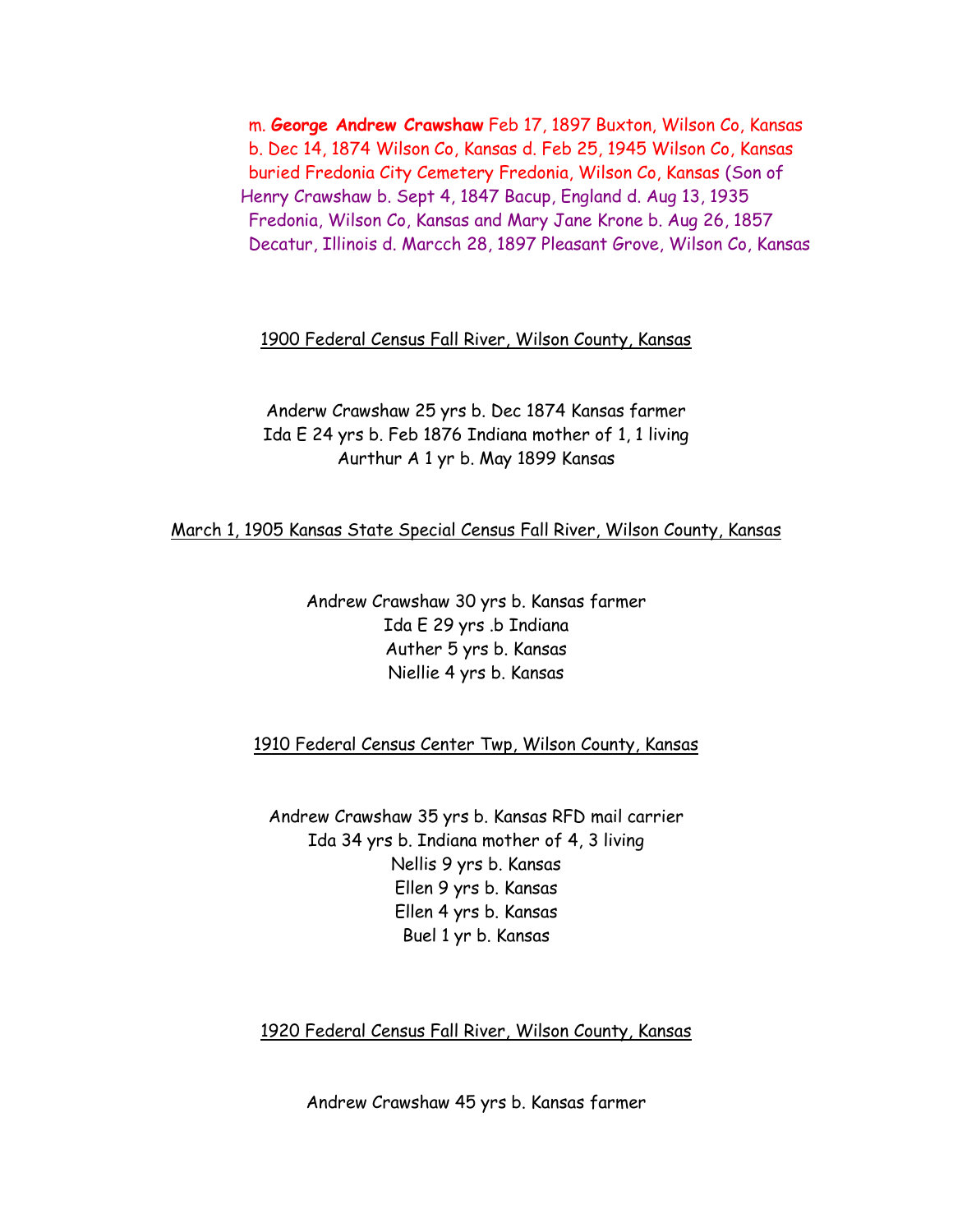Ida 42 yrs b. Indiana Ellen 13 yrs b. Kansas Buel 10 yrs b. Kansas

1930 Federal Census Fall River, Wilson County, Kansas

Andrew Crawshaw 55 yrs b. Kansas farmer Ida E 54 yrs b. Indiana Buel L 21yrs b. Kansas odd jobs

Children of Ida Estel Neese and George Andrew Crawshaw

**Arthur Crawshaw** b. May 13, 1899 Fall River, Wilson Co, Kansas d. Aug 1908 Wilson Co, Kansas buried Fredonia City Cemetery Fredonia, Wilson Co, Kansas

**Nellie May Crawshaw** b. Feb 25, 1901 Fredonia, Wilson Co, Kansas d. Aug 15, 1967 Longton, Elk Co, Kansas buried Fredonia City Cemetery Fredonia, Wilson Co, Kansas

**Minnie Ellen Crawshaw** b. Jan 10, 1906 Wilson Co, Kansas d. Aug 23, 1984 Mexico

**Buel "Bud" Lee Crawshaw** b Jan 26, 1909 Wilson Co, Kansas d. Aug 15, 1996 Fredonia, Wilson Co, Kansas

**Generation 6:**

**Child #2 of Ida Estel Neese and George Andrew Crawshaw**

**Nellie May Crawshaw** b. Feb 25, 1901 Fredonia, Wilson County, Kansas d. Aug 15, 1967 Longton, Elk County, Kansas buried Fredonia City Cemetery Fredonia, Wilson Co, Kansas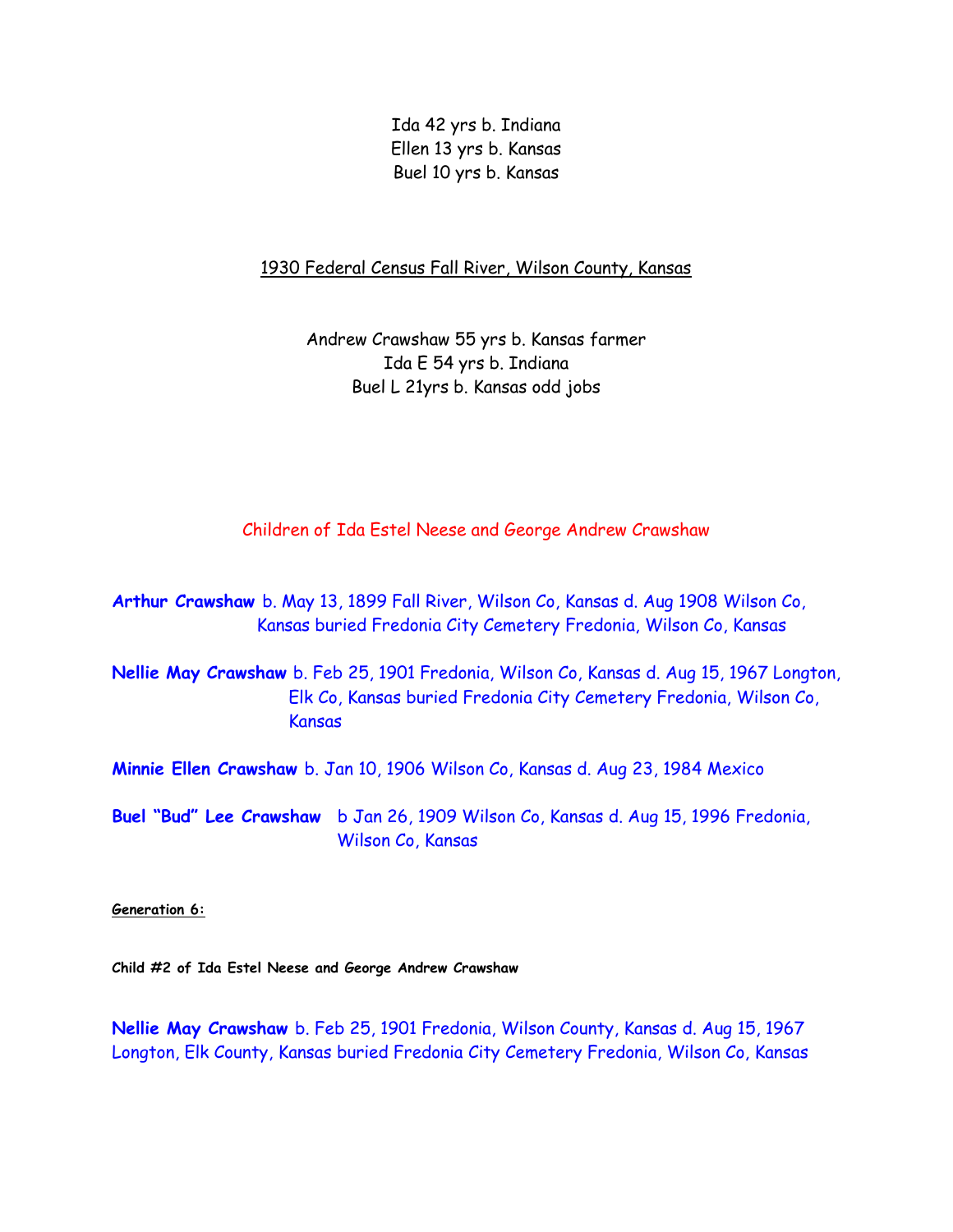m. **Harley Kelsey Shinkle** Dec 20, 1919 b. June 3, 1899 Coyville, Greenwood Co, Kansas d. May 10, 1984 Fredonia, Wilson Co, Kansas buried Fredonia City Cemetery Fredonia, Wilson Co, Kansas

#### 1920 Federal Census Fall River, Wilson County, Kansas

Harley Shinkle 20 yrs b. Kansas farmer Nellie 18 yrs .b Kansas graded school teacher

### 1925 Kansas State Special Census Salt Springs, Greenwood County, Kansas

Harlie Shinkle 24 yr b. Kansas farmer Nellie 22 yrs b. Indiana Marjorie 4 yrs b. Kansas Bettie J 3 yrs b. Kansas Kennith 1 yr b. Kansas

1930 Painterhood, Elk County, Kansas

Harley K Shinkle 30 yrs b. Kansas farmer Nellie M 29 yrs b. Kansas Marjorie E 9 yrs b. Kansas Betty 8 yrs b. Kansas Kenneth H 6 yrs b. Kansas Dorothy I 3 yrs b. Kansas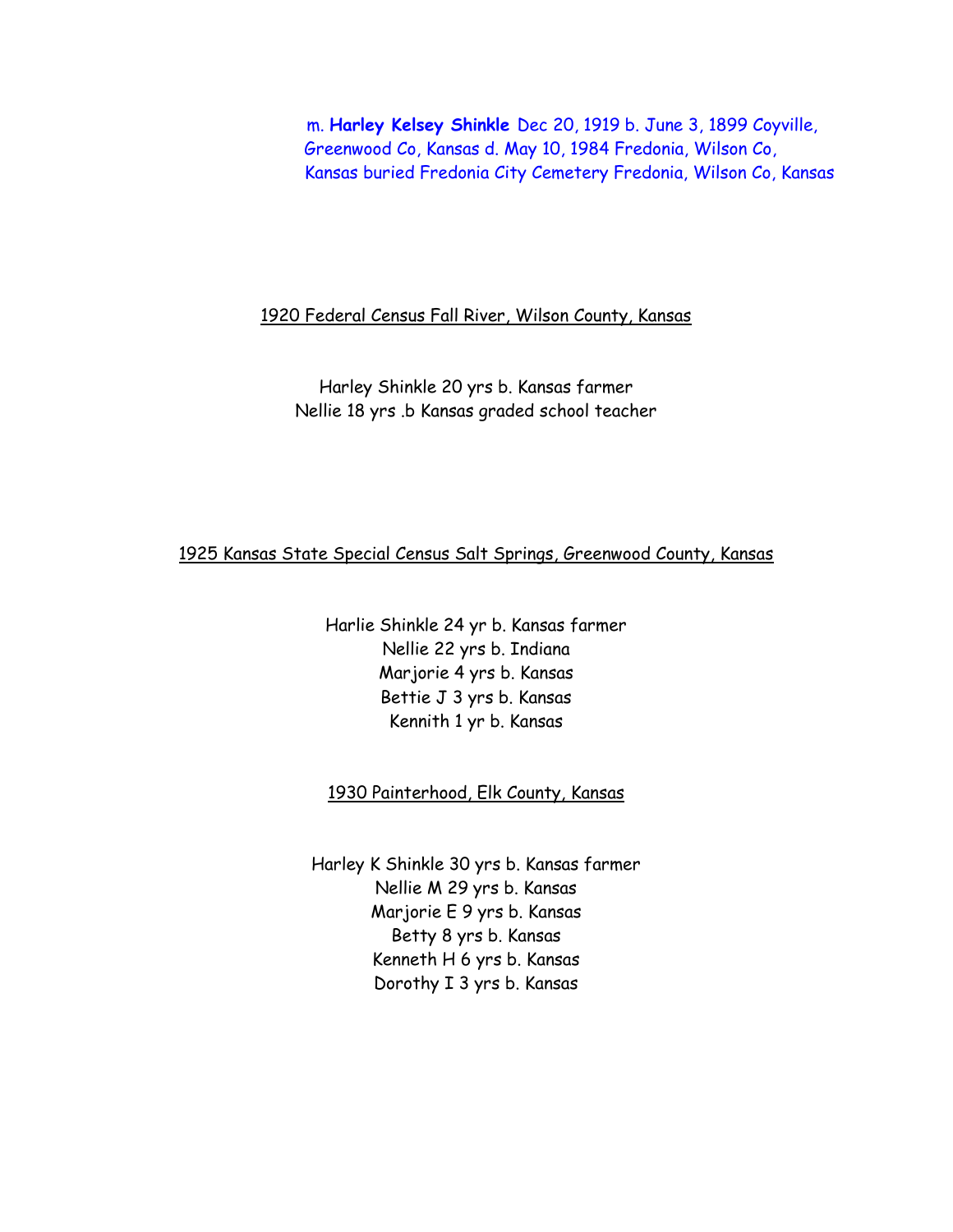### Children of Nellie May Crawshaw and Harley Shinkle

- **Marjorie Ellen Shinkle** b. Dec 6, 1920 Neodesha, Wilson Co, Kansas d. March 26, 1942 Los Animos, Bent Co, Colorado buried Fredonia City Cemetery Fredonia, Wilson Co, Kansas
- **Betty Jean Shinkle** b. March 27, 1922 Fredonia, Wilson Co, Kansas d. May 18, 2006 Fredonia, Wilson Co, Kansas buried Fredonia City Cemetery Fredonia, Wilson Co, Kansas
- **Harley Kenneth Shinkle** b. Feb 12, 1924 Longton, Elk Co, Kansas d. Aug 23, 1974 Fredonia, Wilson Co, Kansas buried Fredonia City Cemetery Fredonia Wilson Co, Kansas
- **Dorothy Irene Shinkle** b. Jan 3, 1929 Longton, Elk Co, Kansas d. March 8, 1992 Fredonia, Wilson Co, Kansas buried Fredonia City Cemetery Fredonia, Wilson Co, Kansas
- **Melvin Dale Shinkle** b. Sept 26, 1930 Longton, Elk Co, Kansas d. March 15, 1993 Wichita, Sedgwick Co, Kansas
- **Ida Louise Shinkle** b March 4, 1934 Longton, Elk Co, Kansas d. May 23, 1966 Wichita, Sedgwick Co, Kansas

#### **Generation 7:**

**Betty Jean Shinkle** b. March 27, 1922 Fredonia, Wilson Co, Kansas d. May 18, 2006 Fredonia, Wilson Co, Kansas buried Fredonia City Cemetery Fredonia, Wilson Co, Kansas

Obituary  $\sim$  Chanute Tribune  $\sim$  Chanute, KS  $\sim$  May 19, 2006

Betty Jean Beemer, 84, rural Fredonia, Kansas, died Thursday, May 18, 2006, at Beverly Health and Rehab in Fredonia, Kansas.

She was born March 27, 1922 in rural Fredonia, Kansas, the daughter of Harley Kelsey and Nellie Mae Crankshaw-Shinkle. She was a graduate of Lafontaine High School.

On Feb. 1, 1941, in Fredonia, she married Kenneth Beemer. He survives of their home.

Other survivors include daughter, Jeanean Wright, Altoona, KS; son, Kelsey Beemer, Helena, MT; six grandchildren and five great-grandchildren.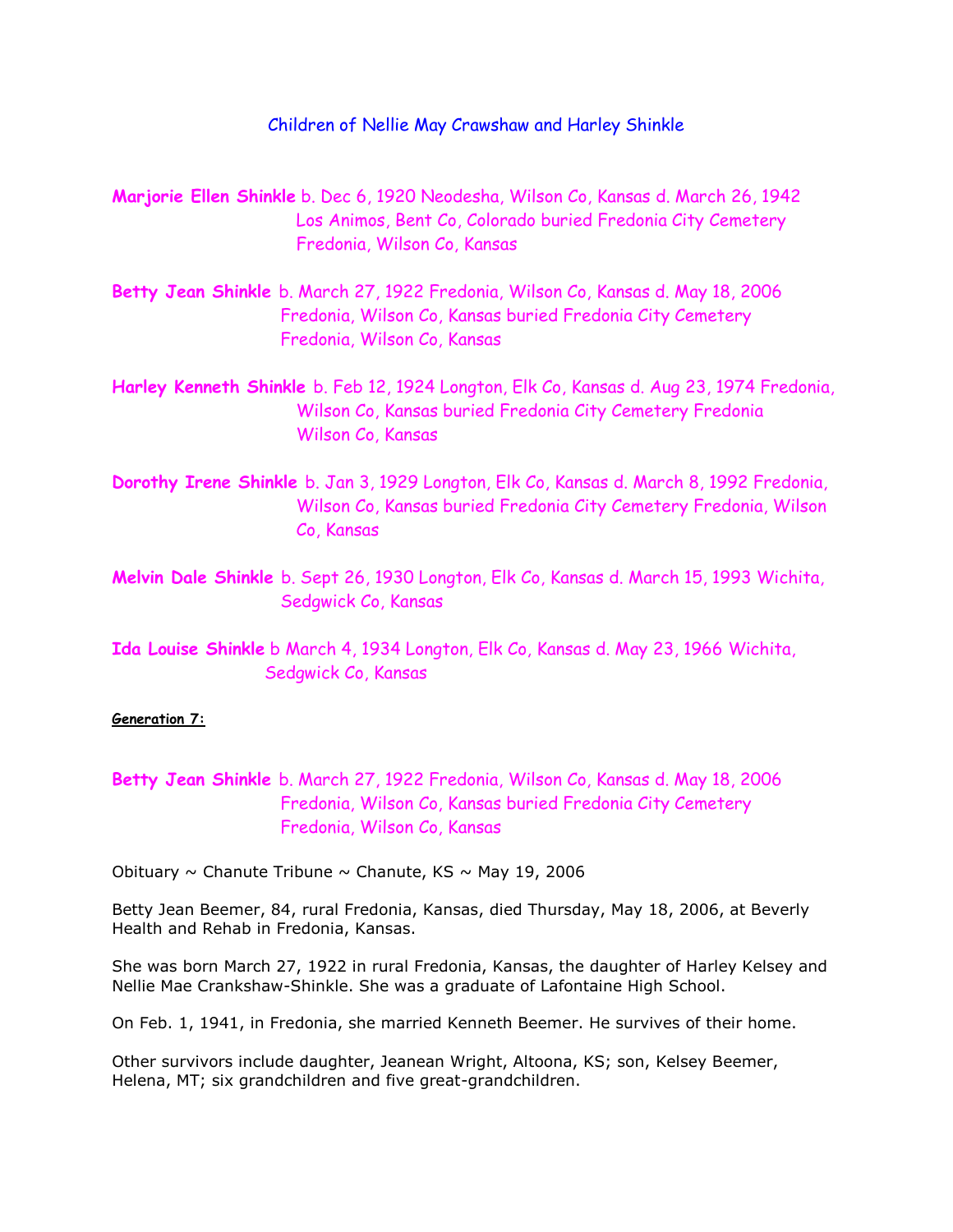She was preceded in death by her parents.

Burial will be May 20, 2006 in Fredonia City Cemetery.

 m. **Kenneth Phillip Beemer** Feb 1, 1941 Fredonia, Wilson Co, Kansas b. Oct 12, 1918 Lafontaine, Wilson Co, Kansas d. Dec 17, 2010 Fredonia, Wilson Co, Kansas buried Fredonia City Cemetery Fredonia, Wilson Co, Kansas

Children of Betty Jean Shinkle and Kenneth Phillip Beemer

**Jeanean Beemer**

**Kelsey Beemer**

**Generation 7:**

**Child #1 of Nellie May Crawshaw and Harley Shinkle**

**Marjorie Ellen Shinkle** b. Dec 6, 1920 Neodesha, Wilson County, Kansas d. March 26, 1942 Los Animos, Bent County, Colorado buried Fredonia City Cemetery Fredonia, Wilson Co, Kansas

> m. **Wesley Clair Westrope** Aug 19, 1939 d. 1984 ( Son of William Wesley Westrope b. June 11, 1891 d. Nov 1981 and Rachel M Laird b. Oct 1, 1892 Lacygne, Kansas d. Dec 28, 1984 Neodesha, Wilson Co, Kansas)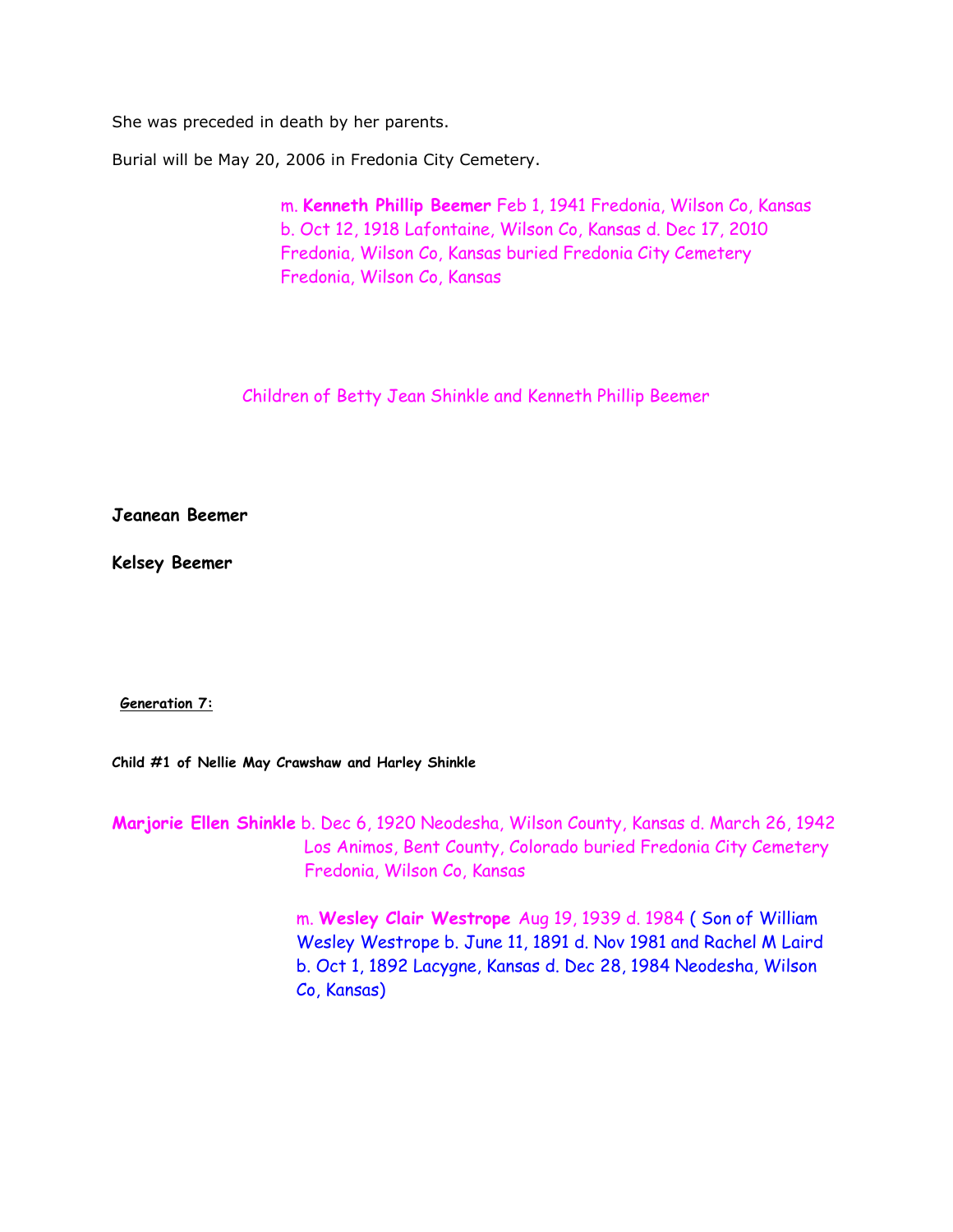**Generation 7:**

**Child #4 of Nellie May Crawshaw and Harley Shinkle**

**Dorothy Irene Shinkle** b. Jan 3, 1929 Longton, Elk Co, Kansas d. March 8, 1992 Fredonia, Wilson Co, Kansas buried Fredonia City Cemetery Fredonia, Wilson Co, Kansas

Wichita Eagle - March 11, 1992

Dorothy Irene Papon, 63, retired city of Fredonia assistant clerk, died Sunday, March 8, 1992. Memorial service 2 p.m. Friday, Timmons Funeral Home.

Survivors: son, Bruce of Hardtner; daughters, Peggy Durant of Montrose, Colo., Jo Fowler of Emporia; Pat Spillman of Denver; brother, Dale Shinkle of Pratt; sister, Betty Jean Beemer of Fredonia; seven grandchildren. Memorial has been established with Friends of the Library, Fredonia.

> m. **Guy Papon** buried Fredonia City Cemetery Fredonia, Wilson Co, Kansas ( Son of Peter Papon d, May 15, 1971 and Edith Pearl Bible b. March 26, 1888 Elmore, Kansas d. June 10, 1979 Fredonia, Wilson Co, Kansas)

Children of Dorothy Irene Shinkle and Guy Papon

**Bruce Papon**

**Peggy Papon**

**Jo Papon**

**Pat Papon**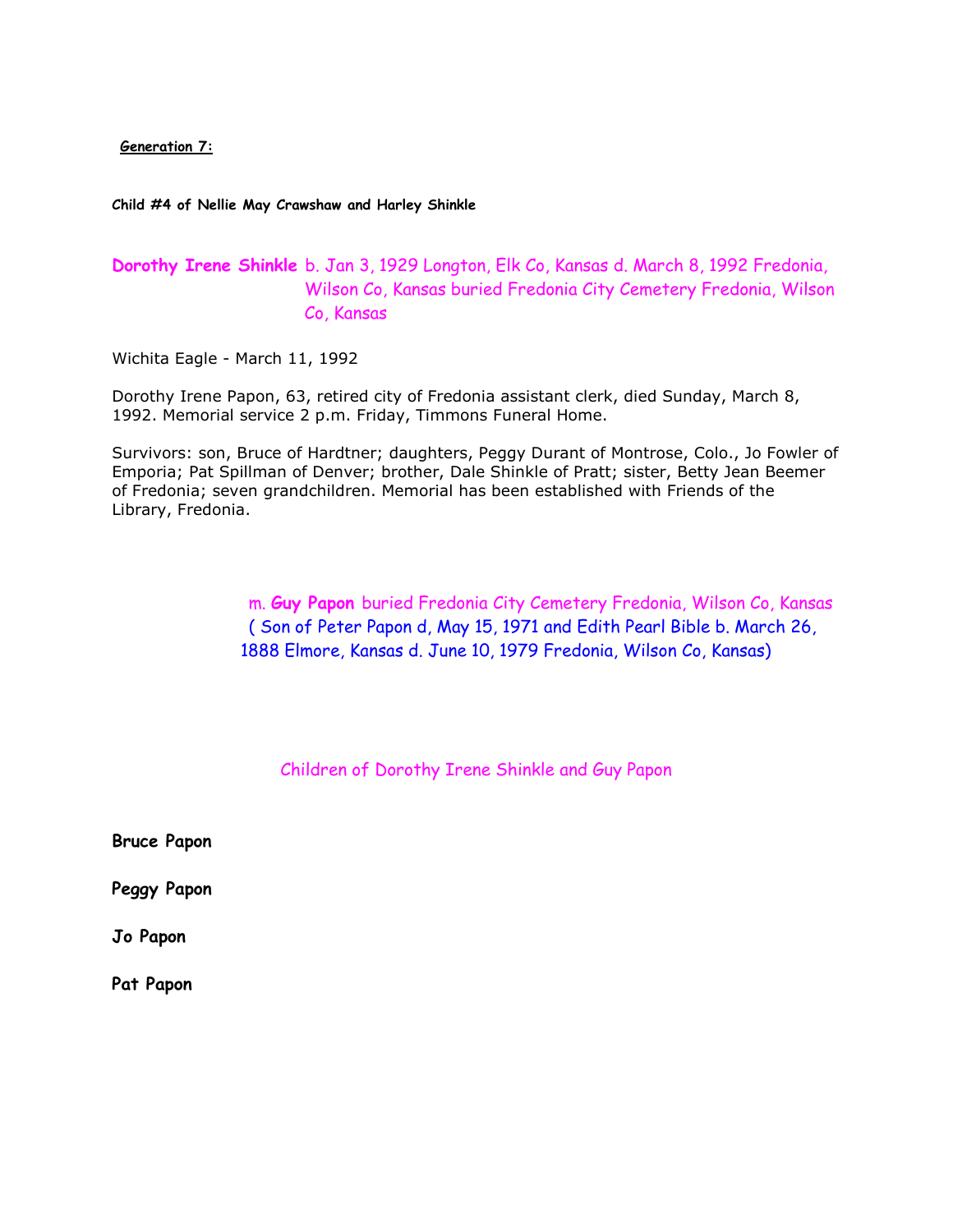**Generation 6:**

**Child #3 of Ida Estel Neese and George Andrew Crawshaw**

**Minnie Ellen Crawshaw** b. Jan 10, 1906 Wilson Co, Kansas d. Aug 23, 1984 Mexico

m. **James Wever**

**Generation 6:**

**Child #4 of Ida Estel Neese and George Andrew Crawshaw**

**Buel "Bud" Lee Crawshaw** b Jan 26, 1909 Wilson Co, Kansas d. Aug 15, 1996 Fredonia, Wilson Co, Kansas buried Fredonia City Cemetery Fredonia, Wilson Co, Kansas

Wichita Eagle - September 9, 1990

Buel "Bud" Lee Crawshaw, 81, retired farmer and mechanic, died Saturday, Sept. 8, 1990. Service 10 a.m. Tuesday, Timmons Funeral Home.

Survivors: wife, Emma; sons, Billy of El Dorado, Bobby of Independence; five grandchildren

m. **Emma Gladys McBeath** Dec 6, 1930 b. Jan 17, 1907 Bolton, Kansas d. Aug 15, 1996 Fredonia, Wilson Co, Kansas buried Fredonia City Cemetery Fredonia, Wilson Co, Kansas

Wichita Eagle - August 18, 1996

Crawshaw, Emma G., 89, homemaker, died Thursday, Aug. 15, 1996. Service 10 a.m. Monday, Timmons Funeral Home.

Survivors: sons, Billy, Bobby, both of Fredonia; five grandchildren; 12 great-grandchildren. Memorial has been established with the Center for Basic Cancer Research at Kansas State University.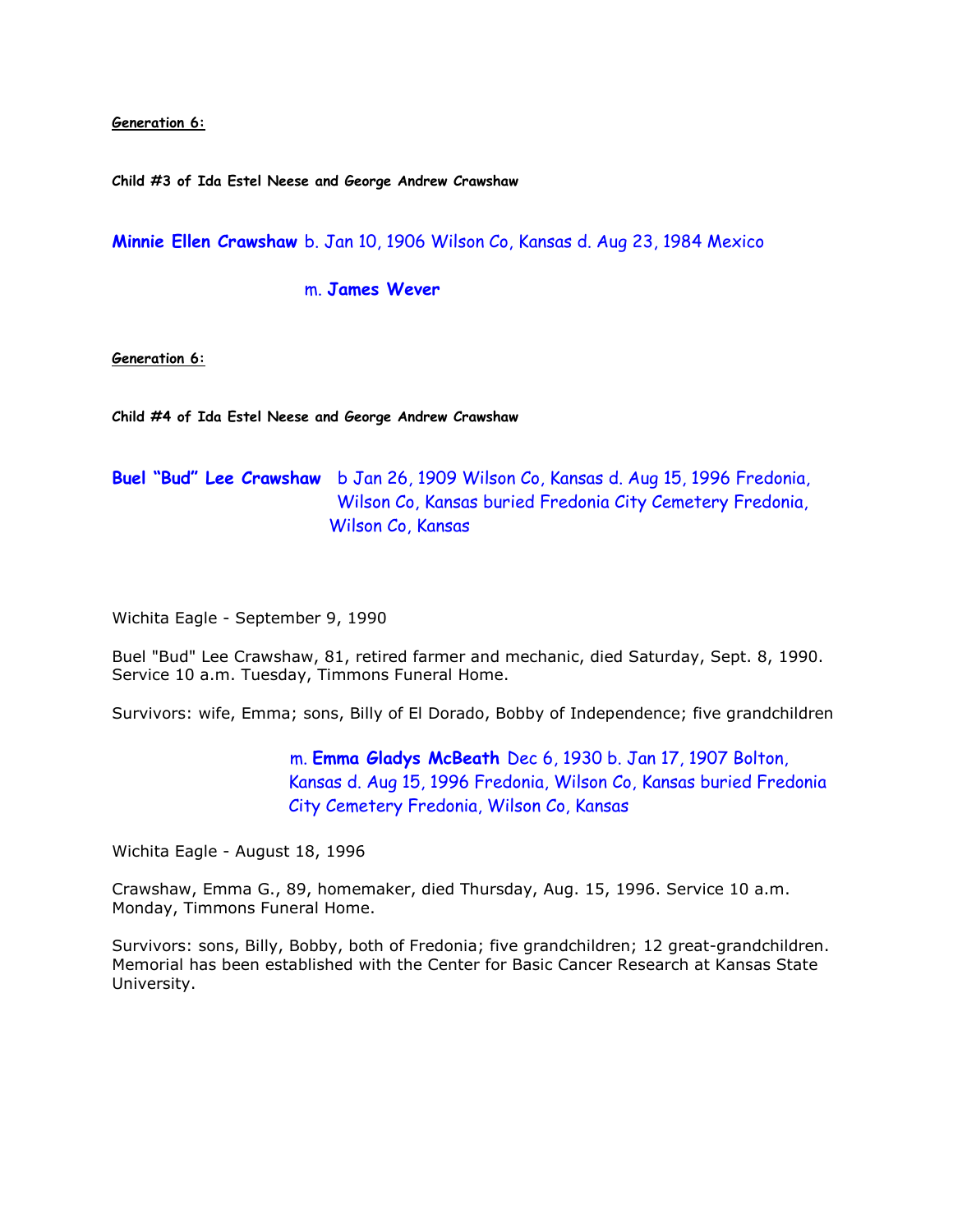Children of Buel "Bud" Lee Crawshaw and Emma Gladys McBeath

**Billy Crawshaw**

**Bobby Crawshaw**

**Generation 5:**

**Child #4 of Martha Ellen Anderson and Andrew Jackson Neese**

**Mary Ann Neese** b Dec 18, 1877 Shelby Co, Illinois d. May 16, 1921 Wichita, Sedgwick Co, Kansas

> m. **Charles Wesley Tice** June 23, 1899 b. July 30, 1875 Painterhood, Howard Co, Kansas

1900 Painterhood Twp, Elk County, Kansas

Charlie Tice 23 yrs b. July 1876 Kansas farmer Mary 22 yrs b. Dec 1876 Ill. Mother of 1, 1 living Walter C 2 mo b. March 1900 Kansas

1910 Oak Valley Twp, Elk County, Kansas

Charley Tice 34 yrs b. Kansas farmer Mary 32 yrs b. Ill mother of 2, 2 living Walter 10 yrs b. Kansas Susie 8 yrs b. Kansas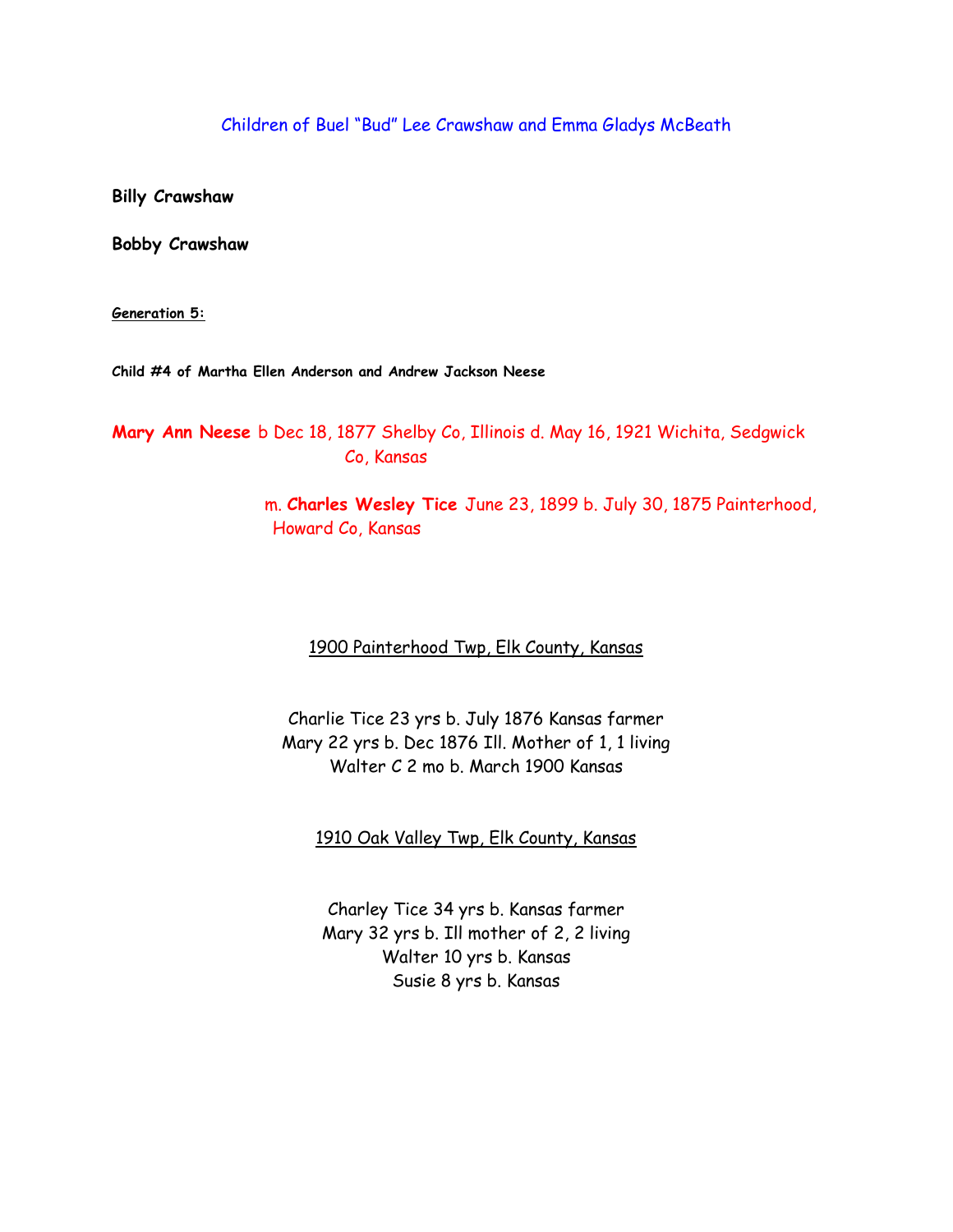#### 1920 Oswatomie, Miami County, Kansas

Charles W Tice 44 yrs b. Kansas farmer Mary 42 yrs b. Ill Walter 19 yrs b. Kansas farmer at home Susan 15 yrs b. Kansas

#### Children of Mary Ann Neese and Charles Wesley Tice

**Walter Carmel Tice** b. March 30, 1900 d. Sept 19, 1956 buried Green Valley Cemetery Lane, Miami Co, Kansas

**Susan "Susie" Ellen Tice** b. Oct 19, 1901 Longton, Kansas d. Sept 7, 1971 Sedan, Kansas

#### **Generation 6:**

**Child #1 of Mary Ann Neese and Charles Wesely Tice**

**Walter Carmel Tice** b. March 30, 1900 d. Sept 19, 1956 buried Green Valley Cemetery Lane, Miami Co, Kansas

> m. **Daisy E** b. Dec 11, 1900 d. April 27, 1996 Oswatomie, Miami Co, Kansas buried Green Valley Cemetery Lane, Miami Co, Kansas

#### **Generation 6:**

**Child #2 of Mary Ann Neese and Charles Wesely Tice**

**Susan "Susie" Ellen Tice** b. Oct 19, 1901 Longton, Kansas d. Sept 7, 1971 Sedan Kansas

 m. **Charley Lee Roy Larkin** April 14, 1920 b. June 14, 1895 Princeton, Kansas d. Feb 7, 1966 Elk Falls, Kansas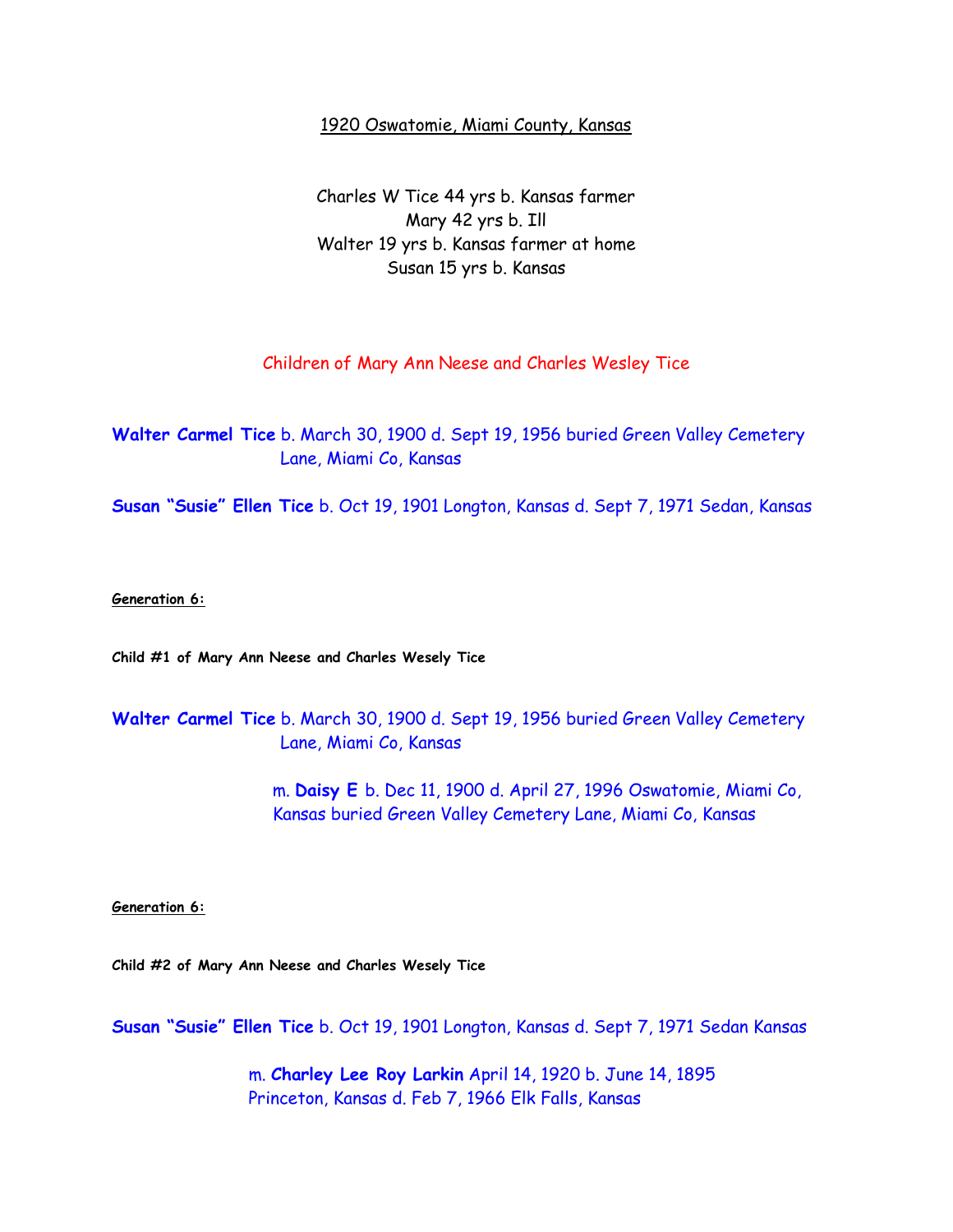#### 1925 Oswatomie, Miami County, Kansas

Lee R Larking 28 yrs Susie E 24 yrs Elva 1 yr

# 1930 Painterhood Twp, Elk County, Kansas

Lee R Larking 34 yrs b. Kansas farmer Susie A 26 yrs b. Kansas Elna N 7 yrs b. Kansas Ronald b. Kansas

Children of Susan "Susie Ellen Tice and Charley Lee Roy Larkin

**Elva Nadine Larkin** b. Oct 27, 1923 Kansas d. May 1985

**Ronald J Larkin** b. May 11, 1929 d. May 11, 2009

**Alice Marie Larkin** b. Oct 8, 1935 Longton, Kansas d. Aug 31, 1987 Denton, Kansas buried South Lawn Cemetery Severy, Greenwood Co, Kansas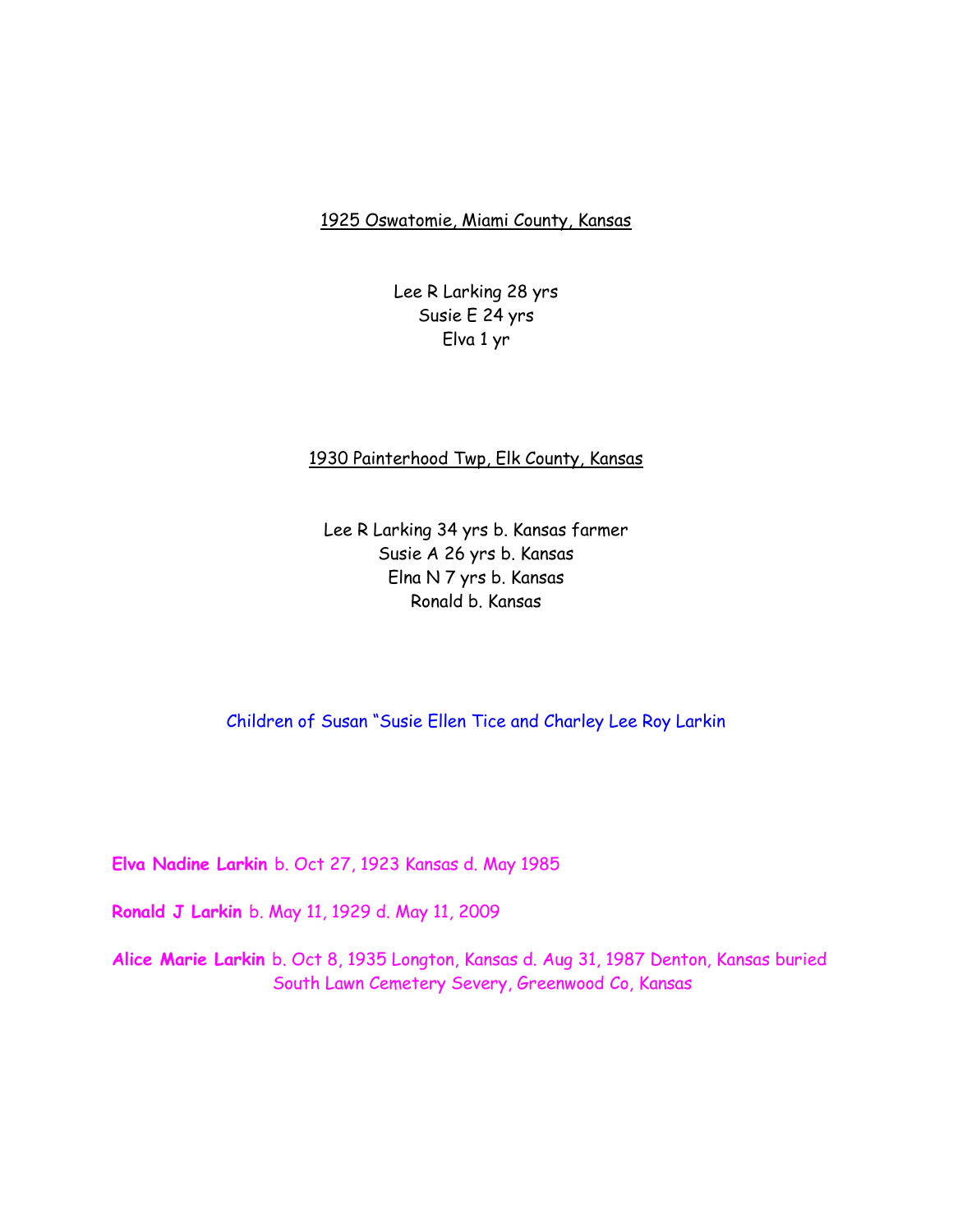#### **Generation 7:**

**Child #3 of Susan "Susie" Ellen Tice and Charley Lee Roy Larkin**

**Alice Marie Larkin** b. Oct 8, 1935 Longton, Kansas d. Aug 31, 1987 Denton, Kansas buried South Lawn Cemetery Severy, Greenwood Co, Kansas

> m. **Verle Dean "PeeWee" Lieurance** b. Oct 9, 1928 Preston, Kansas d. Sept 4, 1992 Eureka, Greenwood Co, Kansas buried South Lawn Cemetery Severy, Greenwood Co, Kansas

**Generation 5:**

**Child #5 of Martha Ellen Anderson and Andrew Jackson Neese**

**James Robert Neese** b. May 20, 1880 Bourbon Co, Kansas d. Jan 16, 1955 Ulysses, Grant Co, Kansas buried Ulysses Cemetery Ulysses, Grant Co, Kansas

> m. **Emma Evylin Lewis** 1897 Kansas b. Sept 29, 1881 Kansas City, Wyandotte Co, Kansas d. June 1964 Ulysses, Grant Co, Kansas Buried Ulysses Cemetery, Grant Co, Kansas ( Daughter of Jonathon Lewis and Wilda M Mosier)

1900 Federal Census Fall River, Wilson County, Kansas

James R Neese 20 yrs b. May 1880 Kansas farmer Emma 18 yrs b. Sept 1881 Kansas mother of 1, 1 living Darold 5 mo b. Dec 1899 Kansas

March 1, 1905 Kansas State Special Census Painterhood, Elk County, Kansas

J R Neese 24 yrs b. Kansas E 23 yrs b. Kansas D 5 yrs b. Kansas E 3 yrs b. Kansas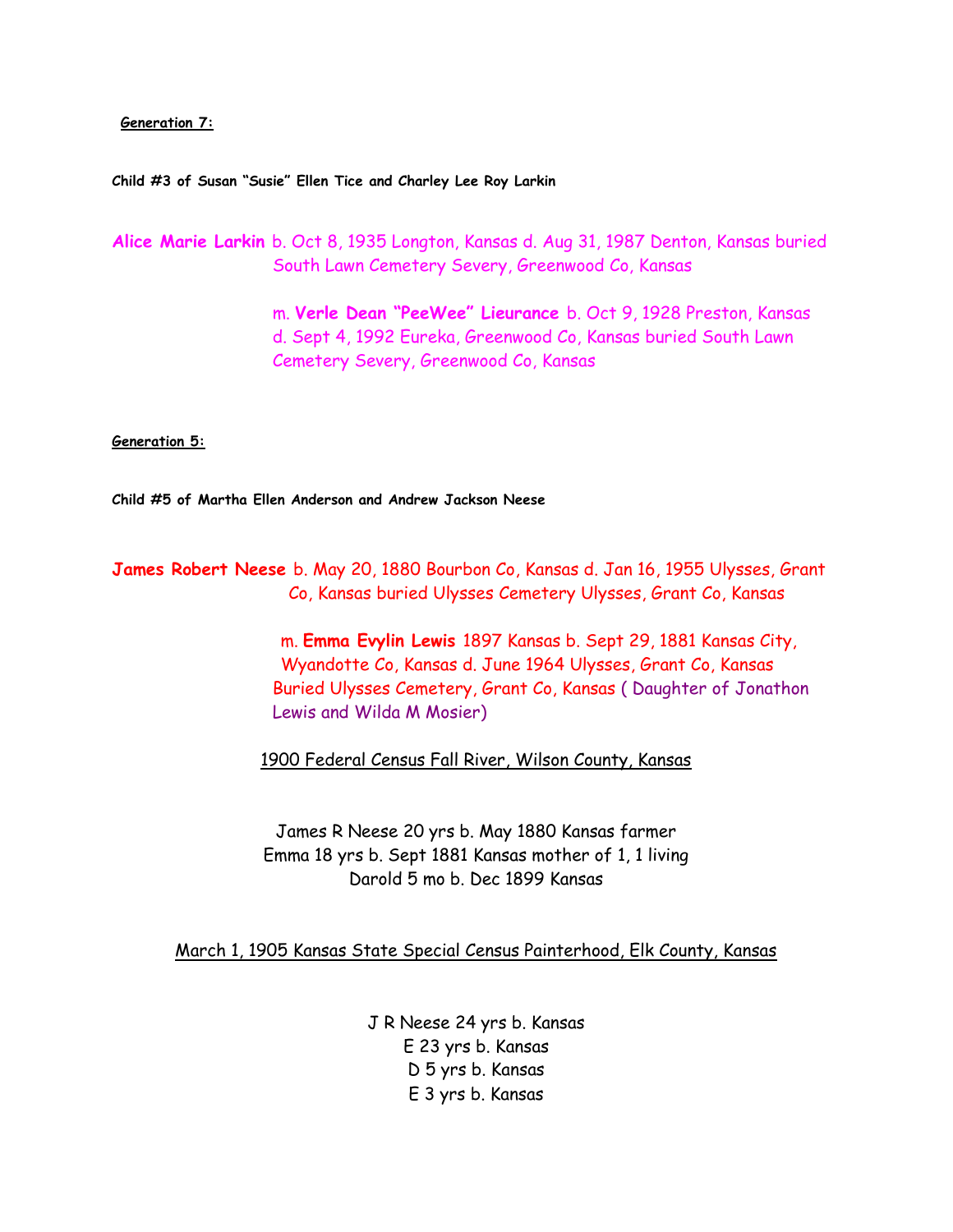## 1910 Federal Census Duck Creek, Wilson County, Kansas

James R Nees 29 yrs b. Kansas farmer Emma 28 yrs b. Kansas mother of 2, 2 living Carrol 10 yrs b. Kansas Earl 7 yrs b. Kansas

### 1915 Kansas State Special Census Salt Springs, Greenwood County, Kansas

J R Neese 34 yrs b. Kansas farmer E 33 yrs b. Kansas Darrel 15 yrs b. Kansas Earl 12 yrs b. Kansas Robbert 1 yr b. Kansas

1920 Federal Census Sherman, Grant County, Kansas

James R Neese 38 yrs b. Kansas farmer Ema E 27 yrs b. Kansas Darren E 20 yrs b. Kansas farmer Earl R 17 yrs b. Kansas Robert L 6 yrs b. Kansas Andrew J 1 yr b. Kansas

#### 1925 Kansas State Special Census Sherman, Grant County, Kansas

J R Neese 44 yrs b. Kansas farmer Emma 43 yrs b. Kansas Robert 11 yrs b. Kansas John 7 yrs b. Kansas Buell 4 yrs b. Kansas Ralph 1 yr b. Kansas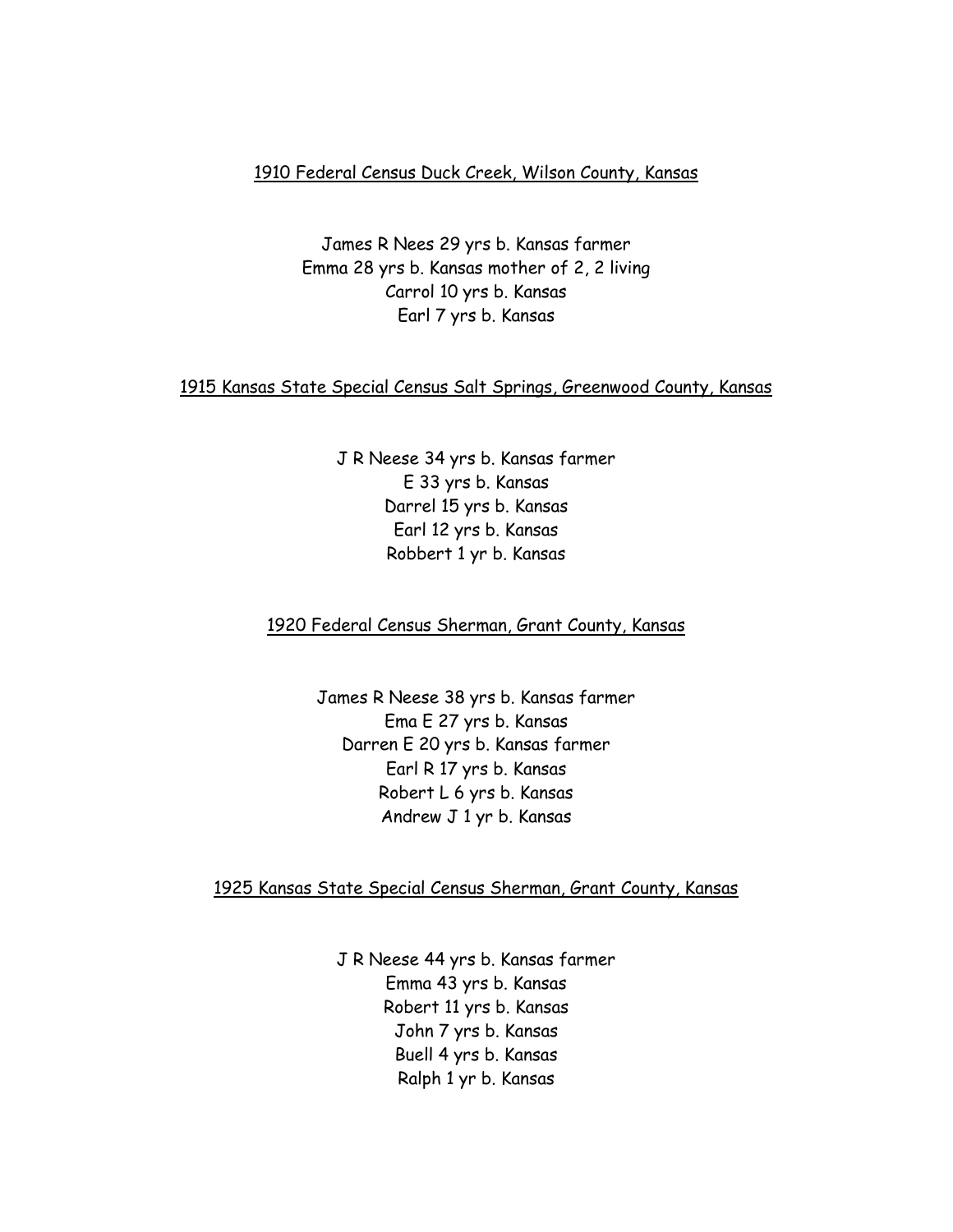### 1930 Federal Census Ulysses, Grant County, Kansas

James R Neese 49 yrs b. Kansas county sheriff Emma E 48 yrs b. Kansas Robert L 16 yrs b. Kansas John H 12 yrs b. Kansas Buel L 9 yrs b. Kansas Ralph H 6 yrs b. Kansas

### Children of James Robert Neese and Emma Evylin Lewis

**Darrel Edwin Neese** b. Dec 14, 1899 Elk Co, Kansas d. May 1, 1989 Moffat, Saguache Co, Colorado buried Hillside Cemetery Saguache Co, Colorado

**Earl Raymond Neese** b. Sept 29, 1902 Fredonia, Wilson County, Kansas d. Aug 12, 1972 Kansas buried Valley View Cemetery Garden City, Finney Co, Kansas

**Robert Lewis Neese** b. April 5, 1913 New Albany, Kansas d. May 10, 1966 Ulysses, Grant County, Kansas buried Ulysses Cemetery Ulysses, Grant Co, Kansas

**Andrew "John" Jonathan Neese** b. March 23, 1918 Kansas d. June 2, 1969 Ulysses, Grant Co, Kansas buried Ulysses Cemetery Ulysses, Grant Co, Kansas

**Buel Lee Neese** b. Aug 7, 1920 Ulysses, Grant Co, Kansas d. March 25, 1939 Garden City, Finney Co, Kansas buried Ulysses Cemetery Ulysses, Grant Co, Kansas died of football injury at 19 yrs of age that lead to blood poisoning

**Hershel Ralph Neese** b. March 1, 1924 Kansas d. Jan 12, 2001 Oakland, California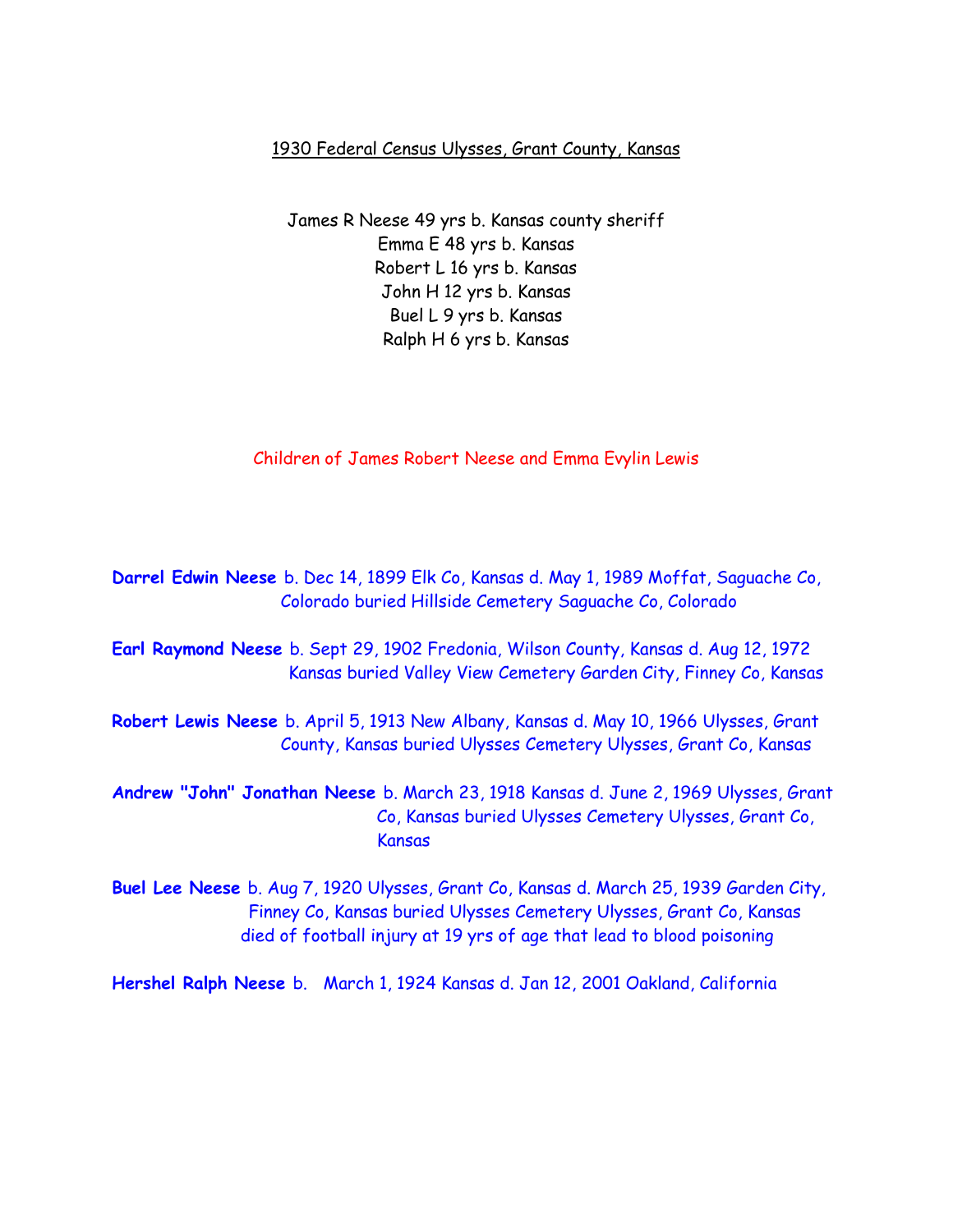**Generation 6:**

**Child #1 of James Robert Neese and Emma Evylin Lewis**

**Darrel Edwin Neese** b. Dec 14, 1899 Elk County, Kansas d. May 1, 1989 Moffat, Saguache Co, Colorado buried Hillside Cemetery Saguache Co, Colorado

> m. **Elise Elma Garrison** Feb 8, 1922 Garden City, Finney Co, Kansas b. March 15, 1901 Greensburg, Kiowa Co, Kansas d. May 25, 1979 Moffat, Saguache Co, Colorado buried Hillside Cemetery Saguache Co, Colorado ( Daughter of Otis Elma Garrison and Sarah Martha Scott)

#### 1930 Federal Census Ulysses, Grant County, Kansas

Darrel Neese 30 yrs .b Kansas grade county roads Elsie E 28 yrs b. Kansas Harold E 7 yrs b. Colorado Lawrence R 10 mo b. Kansas Glen Garrison 25 yrs b. Kansas county roads laborer (brother in law)

Children of Darrel Edwin Neese and Elise Elam Garrison

**Harold Edwin Neese** b. Feb 4, 1923 Saguache Co, Colorado d. Feb 7, 2008 Canon City, Fremont Co, Colorado buried Hillside Cemetery Saguache Co, Colorado

**Keith Neese** b. Nov 16, 1925 Saguache Co, Colorado d. 1926 buried Hillside Cemetery Saguache Co, Colorado

**Lawrence Ray Neese** b. 1929 Ulysses, Grant Co, Kansas

**Marvin Devin Neese** b. Sept 3, 1931 Liberal, Sweard Co, Kansas d. June 17, 1976 Nevada, Clark Co, Arkansas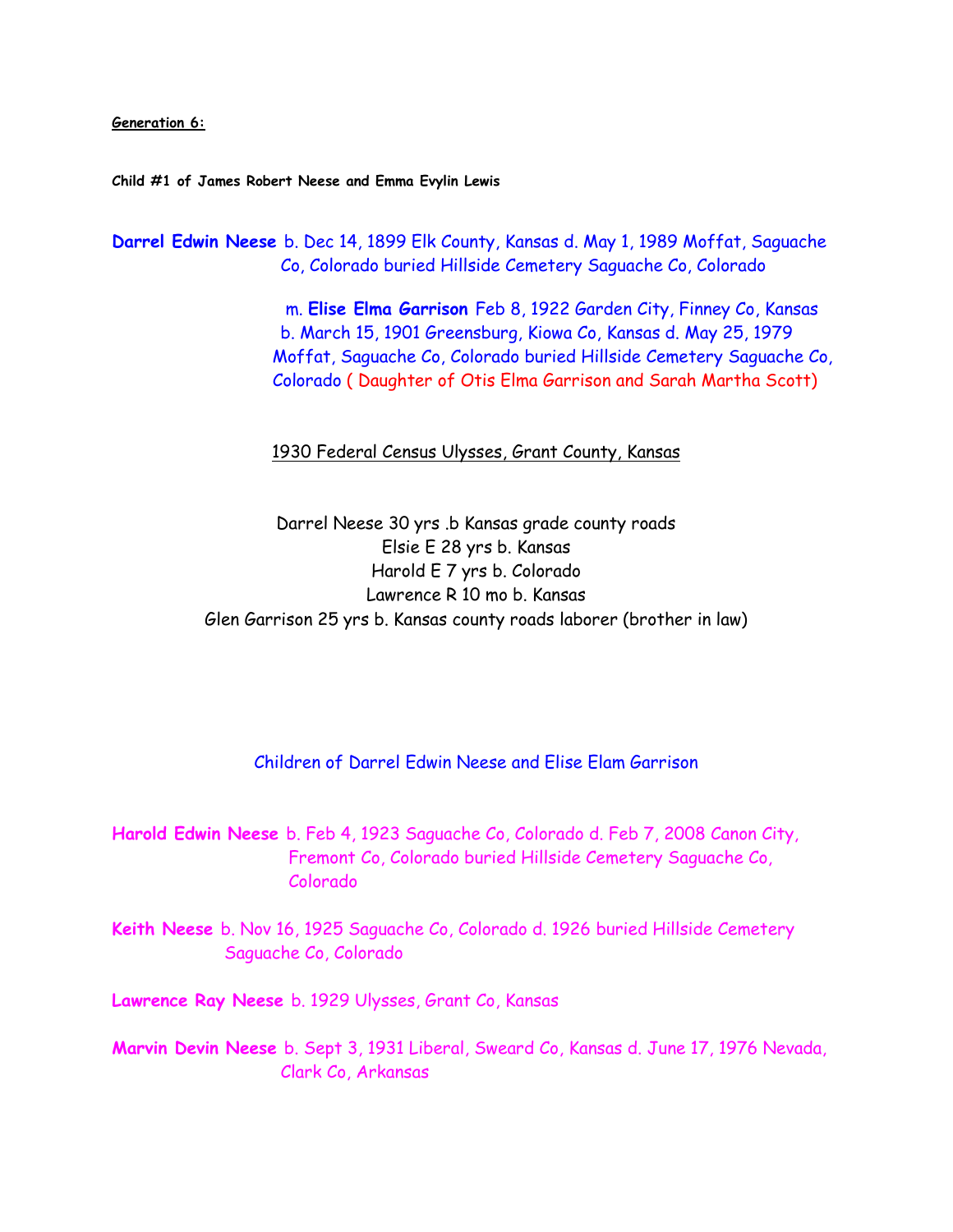#### **Generation 7:**

**Child #1 of Darrel Edwin Neese and Elise Elma Garrison**

**Harold Edwin Neese** b. Feb 4, 1923 Saguache Co, Colorado d. Feb 7, 2008 Canon City, Fremont Co, Colorado buried Hillside Cemetery Saguache Co, Colorado

> m. **Betty Marjorie McColm** b. Jan 24, 1925 Lakin, Kearny Co, Kansas d. April 21, 1989 Moffat, Saguache Co, Colorado buried Hillside Cemetery Saguache Co, Colorado

**Generation 6:**

**Child #2 of James Robert Neese and Emma Evylin Lewis**

**Earl Raymond Neese** b. Sept 29, 190 Fredonia, Wilson County, Kansas d. Aug 12, 1972 Kansas buried Valley View Cemetery Garden City, Finney Co, Kansas

> m. **Mary Delphea Ladner** b. 1904 d. 1970 Garden City, Kansas buried Valley View Cemetery Garden City, Finney Co, Kansas

1925 Kansas State Special Census Sherman, Grant County, Kansas

Earl R Neese 22 yrs b. Kansas farmer Mary 21 yrs b. Kansas

1930 Federal Census Sherman, Grant County, Kansas

Earl R Neese 27 yrs b. Kansas farmer Mary D 25 yrs b. Kansas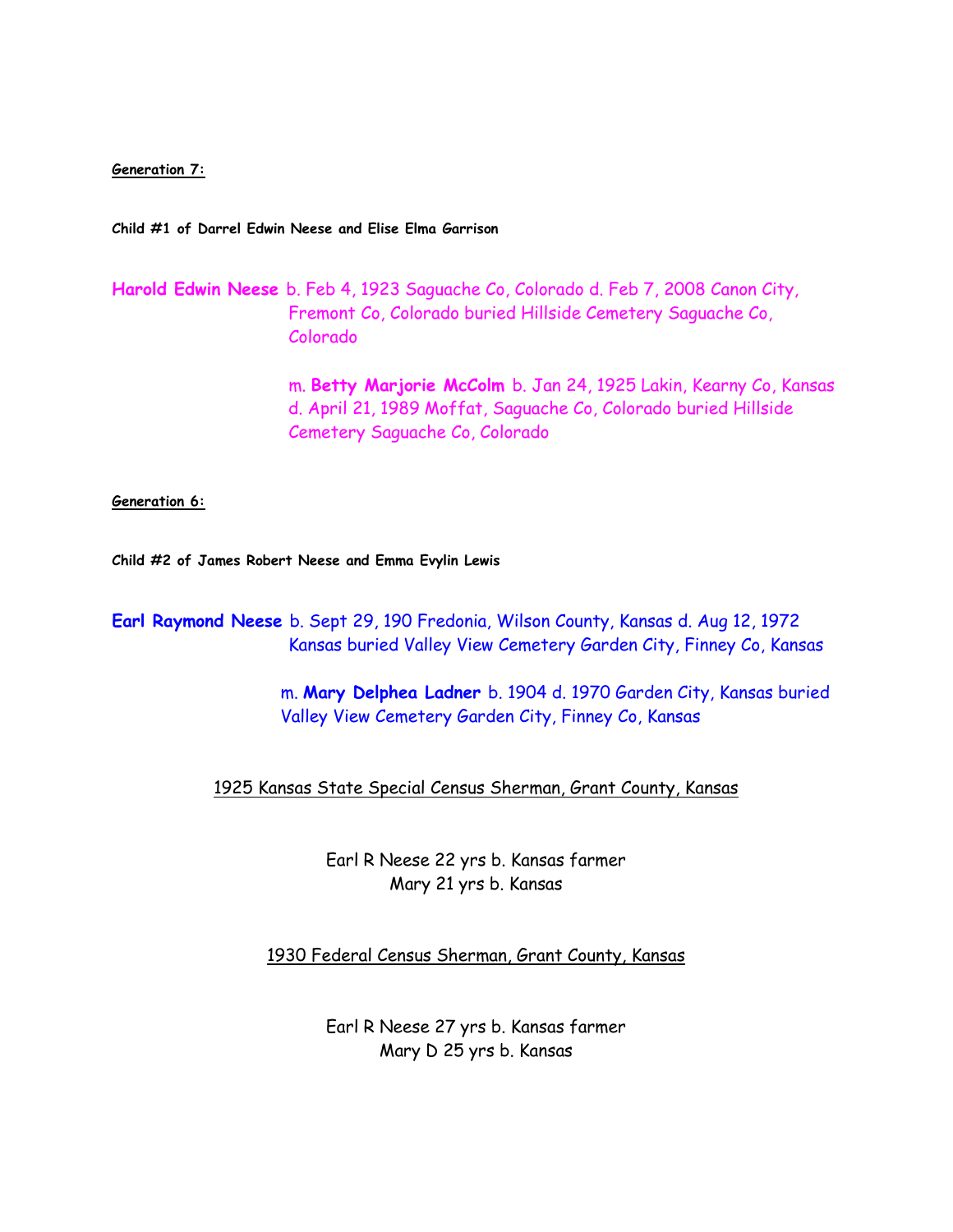**Generation 6:**

**Child #3 of James Robert Neese and Emma Evylin Lewis**

**Robert Lewis Neese** b. April 5, 1913 New Albany, Kansas d. May 10, 1966 Ulysses, Grant County, Kansas buried Ulysses Cemetery Ulysses, Grant Co, Kansas

> m. **Christine Beatrice Crawshaw** April 10, 1936 b. Aug 5, 1917 d. 1989 Ulysses, Grant County, Kansas

**Generation 6:**

**Child #4 of James Robert Neese and Emma Evylin Lewis**

**Andrew "John" Jonathan Neese** b. March 23, 1918 Kansas d. June 2, 1969 Ulysses, Grant Co, Kansas buried Ulysses Cemetery Ulysses, Grant Co, Kansas

> m. **Flora Mae Richards** Feb 10, 1944 Garden City, Finney Co, Kansas b. May 22, 1924 d. April 15, 1998 Ulysses, Grant Co, Kansas buried Ulysses Cemetery Ulysses, Grant Co, Kansas

**Generation 5:**

**Child #6 of Martha Ellen Anderson and Andrew Jackson Neese**

**Ernest Monroe Neese** b. Nov 21, 1881 Uniontown, Bourbon Co, Kansas d. May 29, 1956 Fredonia, Wilson Co, Kansas buried Fredonia City Cemetery Fredonia, Wilson Co, Kansas

> m. **Allie M** b. 1884 d. Aug 1962 Kansas buried Fredonia City Cemetery Fredonia, Wilson Co, Kansas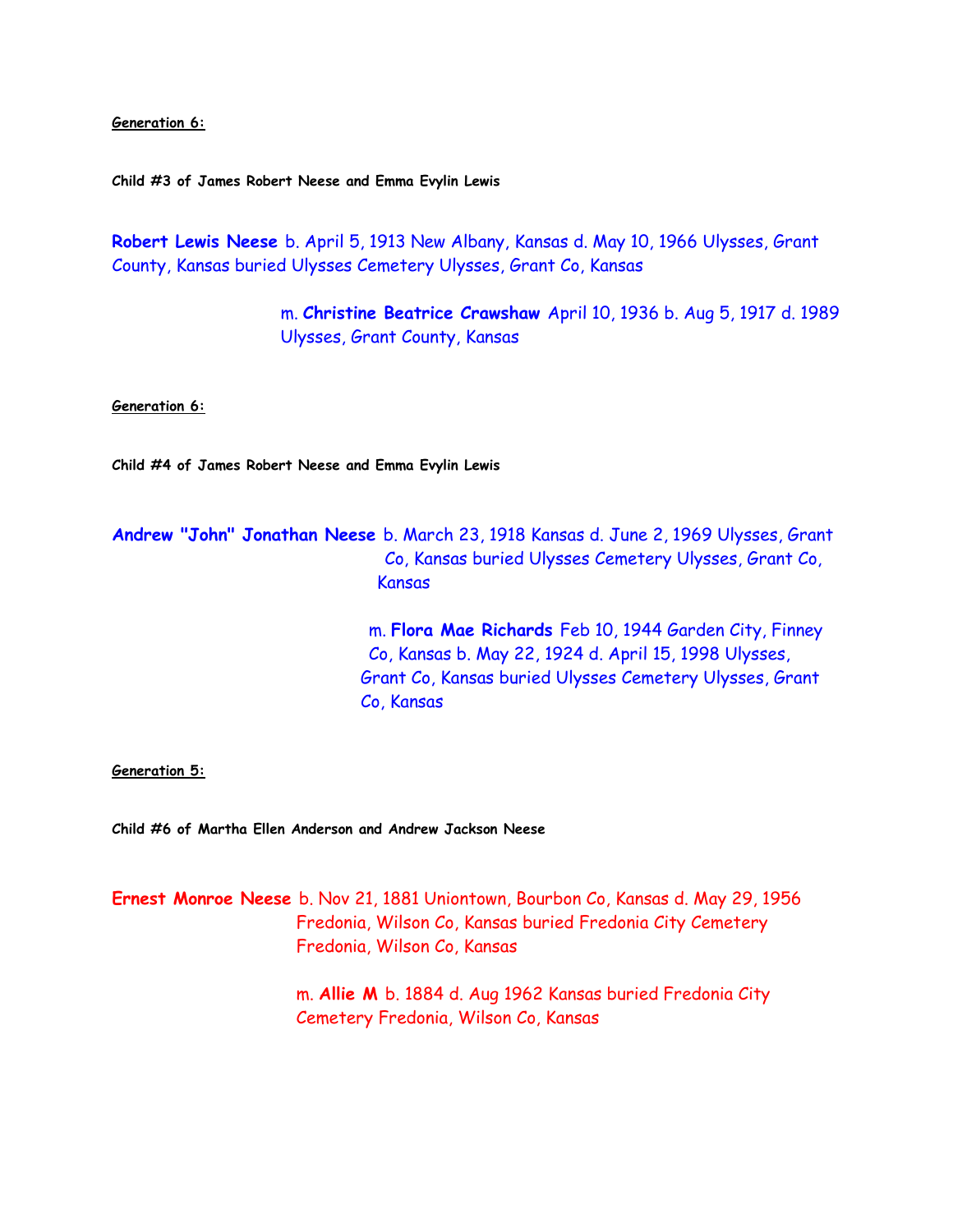# 1910 Liberty, Coffee County, Kansas

Earnest Nuse 28 yrs b. Kansas RR section foreman Allie M 26 yrs b. Kansas mother of 2, 2 living Brasl G 3 yrs b. Kansas Della O 1 yr b. Kansas

### 1915 Kansas State Special Census Fredonia, Wilson County, Kansas

E M Neese 33 yrs b. Kansas Allie 31 yrs b. Kansas Pearl 8 yrs b. Kansas Della 6 yrs b. Kansas Gilbert 3 yrs b. Kansas

#### 1920 Federal Census Duck Creek, Wilson County, Kansas

Earnest M Neese 38 yrs b. Kansas R R Track foreman Allie M 35 yrs b. Kansas Pearl G 13 yrs b. Kansas Della O 10 yrs b. Kansas Gilbert 8 yrs b. Kansas

1925 Kansas State Special Census Severy, Greenwood County, Kansas

E M Neese 43 yrs b. Kansas Allie 41 yrs b. Kansas Pearle 18 yrs b. Kansas Della 16 yrs b. Kansas Gilbert 13 yrs b. Kansas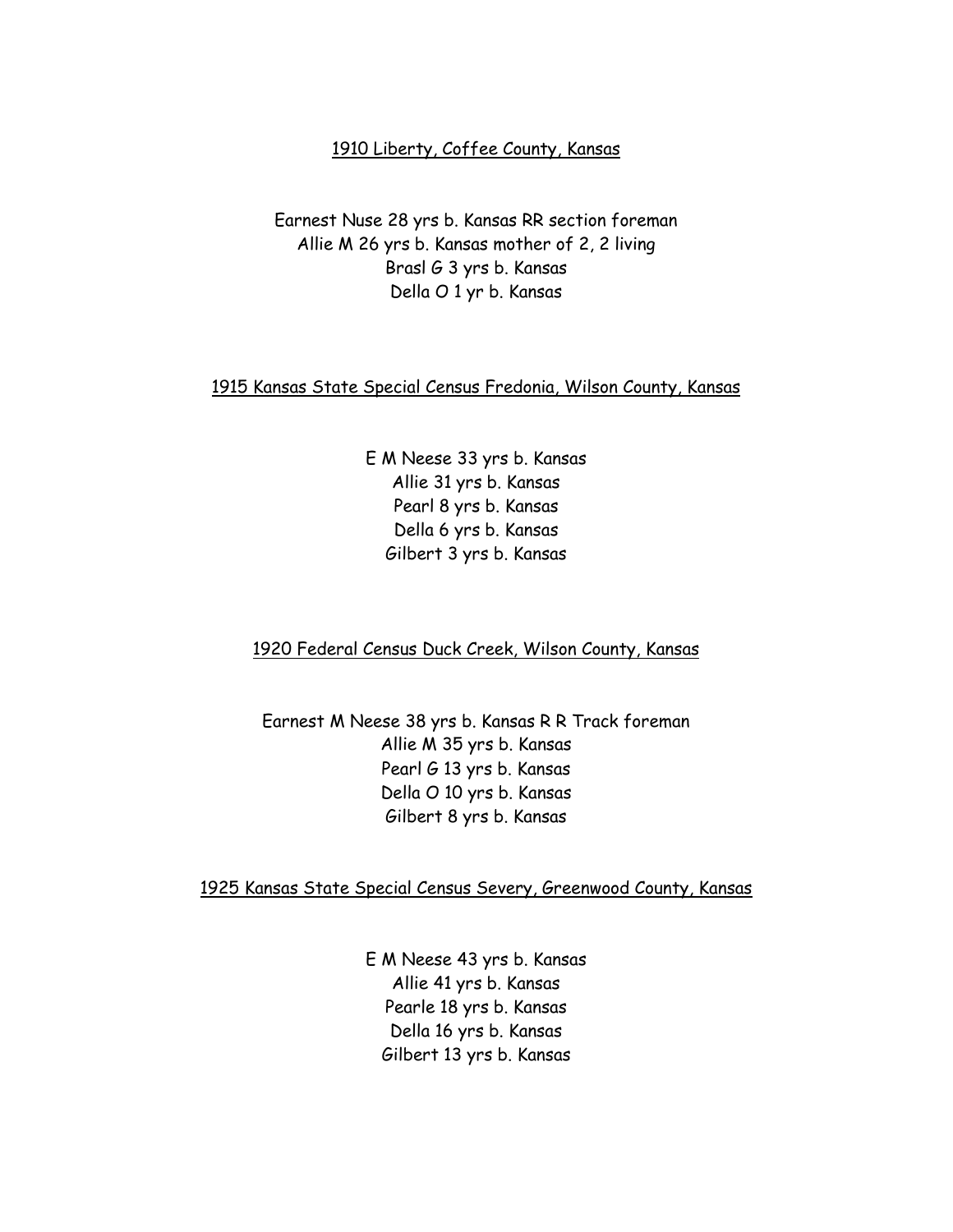### 1930 Federal Census Severy, Greenwood County, Kansas

Earnest M Neese 48 yrs .b Kansas RR section foreman Allie M 46 yrs b. Kansas Gilbert 18 yrs b. Kansas Vera E 3 yrs 3 mo b. Kansas

### Children of Ernest Monroe Neese and Allie M

**Pearl Neese** b. 1907 Kansas

**Della Neese** b. 1909 Kansas

**Gilbert Neese** b. Dec 1, 1911 Kansas d. June 12, 1974 Kansas buried Fredonia City Cemetery Fredonia, Wilson Co, Kansas

**Vera E Neese** b. 1927 Kansas

**Generation 5:**

**Child #8 of Martha Ellen Anderson and Andrew Jackson Neese**

**Charles Andrew Neese** b. July 13, 1886 Kansas d. May 1968 Hutchinson, Reno Co, Kansas buried Memorial Park Cemetery Hutchinson, Reno Co, Kansas

m. **Mabel Chamberlain** (Daughter of Clark Chamberlain and Effie)

### 1910 Federal Census Duck Creek, Wilson County, Kansas

Charles Neese 23 yrs b. Kansas RR section boss Mabel 20 yrs b. Kansas mother of 0, 0 living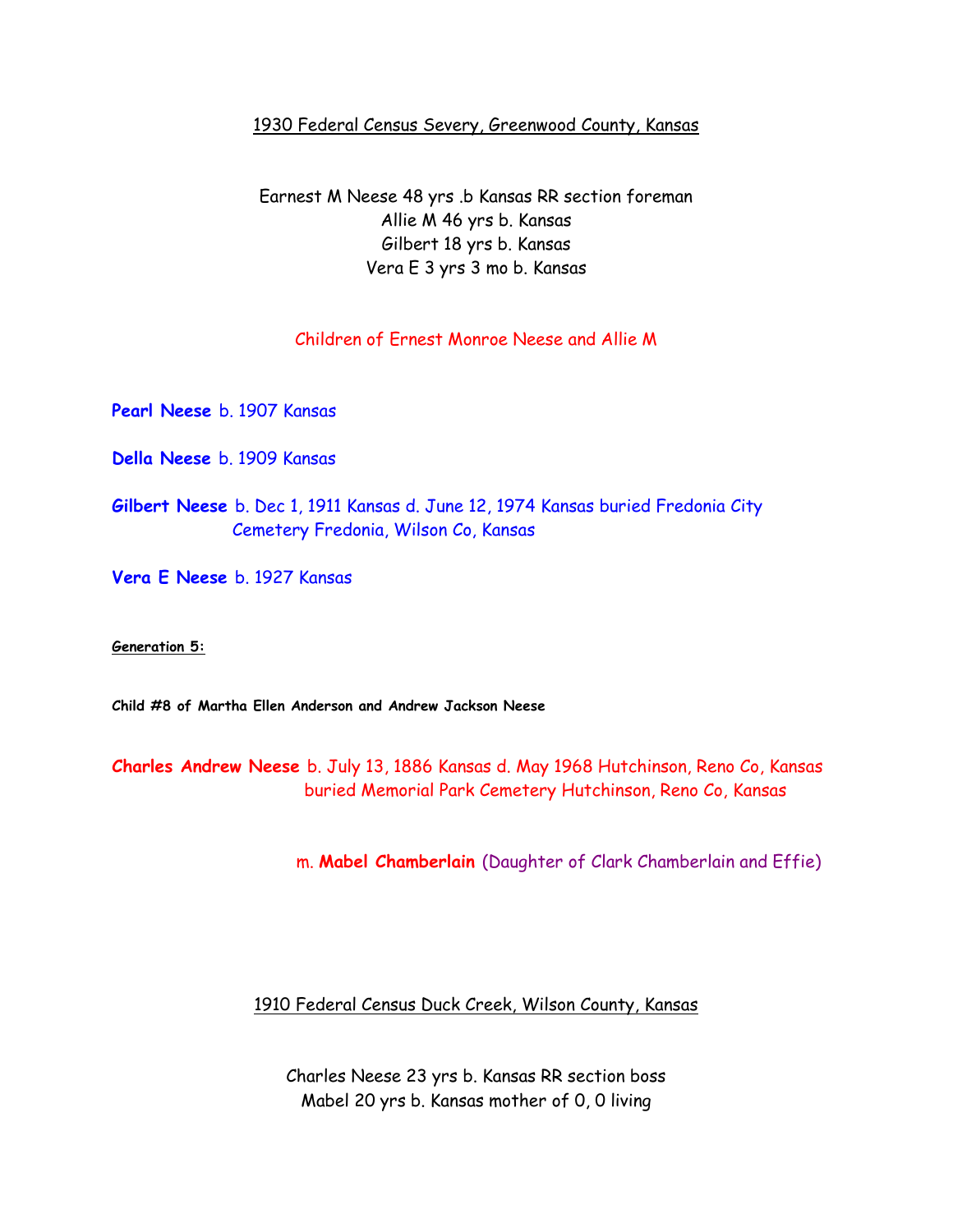### 1920 Federal Census Mountain Grove, Wright County, Missouri

Charlie A Neese 34 yrs b. Kansas common labor Mabel Z 28 yrs b. Kansas Virgie D 9 yrs b. Kansas Geneva E 3 yrs b. Missouri

# 1925 Kansas State Special Census Sherman, Grant County, Kansas

C A Neese 38 yrs b. Kansas Mable B 36 yrs b. Kansas Virgie I 14 yrs b. Kansas Geneva 8 yrs b. Missouri Wonda M 3 yrs b. Kansas

# 1930 Federal Census Southside, Kearney County, Kansas

Charles A Neese 43 yrs b. Kansas farmer Mable Z 40 yrs b. Kansas Geneva M 13 yrs b. Missouri Maxine M 8 yrs b. Kansas Effie Chamberlain 63 yrs b. Indiana (mother in law) Fay Chamberlain 28 yrs b. Kansas (sister in law) Clark Chamberlain 70 yrs b. Indiana (father in law)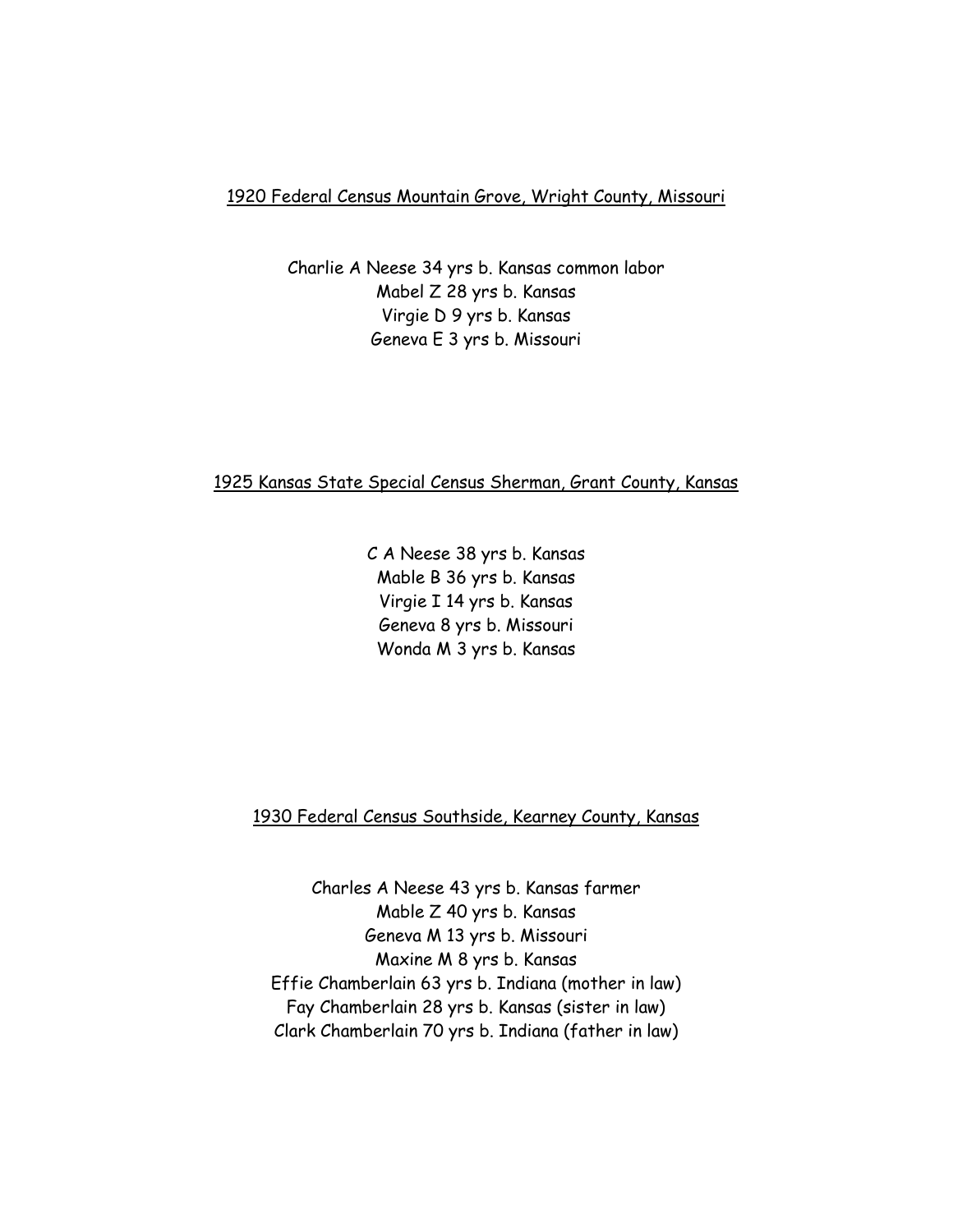# Children of Charles Andrew Neese and Mabel Chamberlain

**Virgie Iona Neese** b. 1911 Duck Creek, Wilson Co, Kansas

**Geneva Neese** b. 1917 Wright Co, Missouri

**Wanda Maxine Neese** b. 1922 Kansas

**Generation 4:**

**Child #7 of Luke Anderson and Mary Ann "Polly" Cagle**

**Eliza "Ellen" Jane Anderson** b. 1856 Jackson Twp, Owen Co, Indiana

 m. **John Harris Miller** Feb 6, 1874 Owen Co, Indiana b. Nov 4, 1854 Indiana d. Illinois (Son of John Miller and Louisa Harris)

## 1880 Federal Census Cloverdale, Putnam County, Indiana

John H Miller 26 yrs b. Indiana farmer Eliza J 23 yrs b. Indiana Minnie F 6 yrs b. Indiana Charles F 5 yrs b. Indiana Louisa B 2 yrs b. Indiana Mary A 1 yr b. Indiana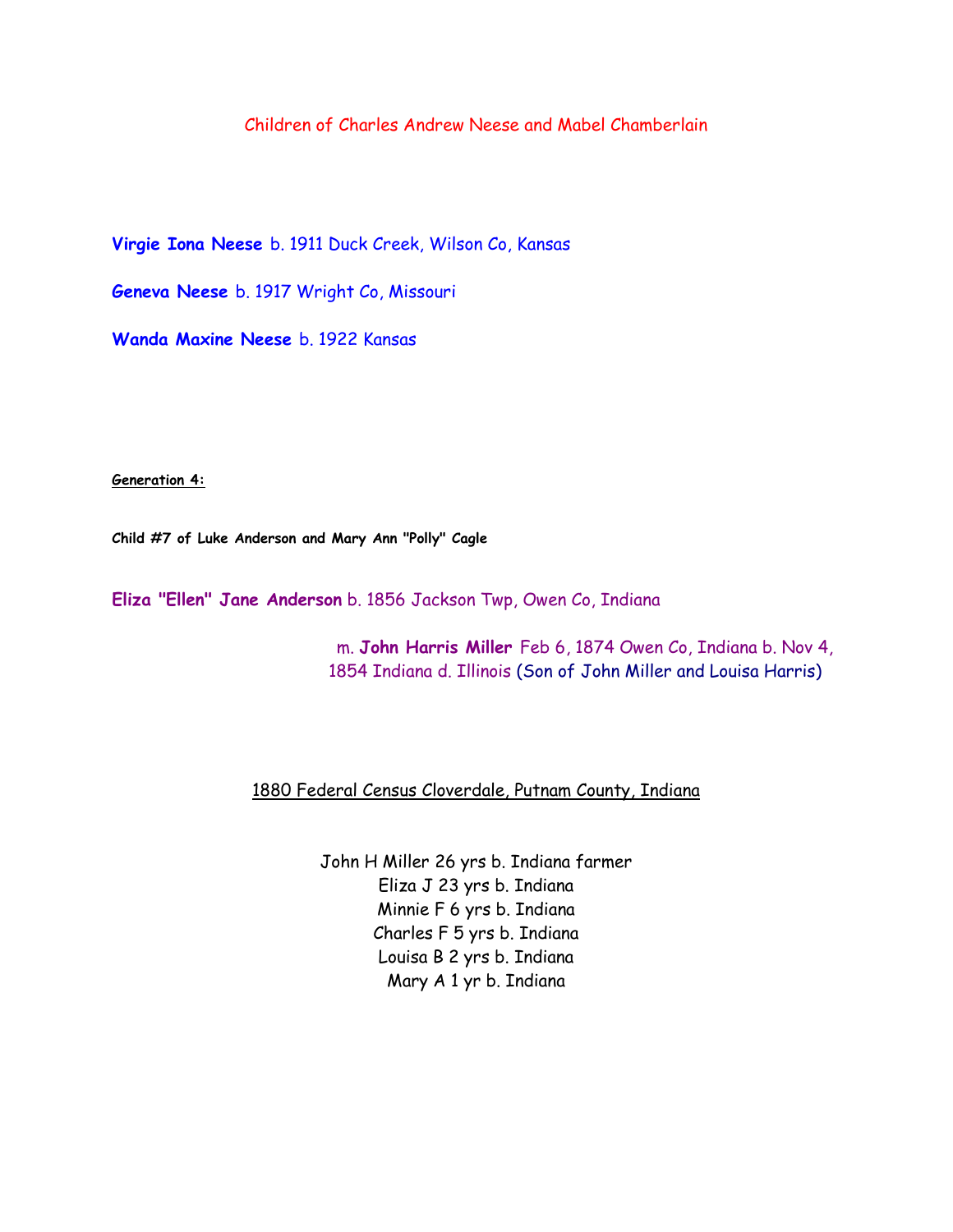Children of Eliza "Ellen" Jane Anderson and John Harris Miller

**Minnie F Miller** b. 1874 Indiana

**Charles F Miller** b. 1875 Indiana

**Louisa B Miller** b. 1878 Indiana

**Mary A Miller** b. 1879 Indiana

**Generation 4:**

**Child #9 of Luke Anderson and Mary Ann "Polly" Cagle**

**Lydia A Anderson** b Nov 1860 Jackson Twp, Owen Co, Indiana d. 1946 Indiana buried Putnamville Cemetery Putnamville, Putnam Co, Indiana

> m. (1) **Amos Hartman Kunkel** Nov 21, 1886 b. Oct 15, 1862 Pennsylvania d. Jan 18, 1899 Cloverdale, Putnam Co, Indiana buried Putnamville Cemetery Putnam Co, Indiana ( Son of Benjamin F Kunkel b. Aug 1834 Pennsylvania d. Indiana and Susan Ritz b. June 1838 Pennsylvania d. Oct 10, 1914 Cloverdale, Putnam Co, Indiana)

### 1900 Federal Census Cloverdale, Putnam County, Indiana

Lydia A Kunkel 39yrs b. Nov 1860 Indian mother of 6, 6 living farmer (widowed) Lula M 12 yrs b. Dec 1887 Indiana Guy E 9 yrs b. March 1891 Indiana Eva S 7 yrs b. April 1893 Indiana Roy E 4 yrs b. March 1896 Indiana Clay E 2 yrs b. Aug 1897 Indiana Amie M 1 yr b. April 1899 Indiana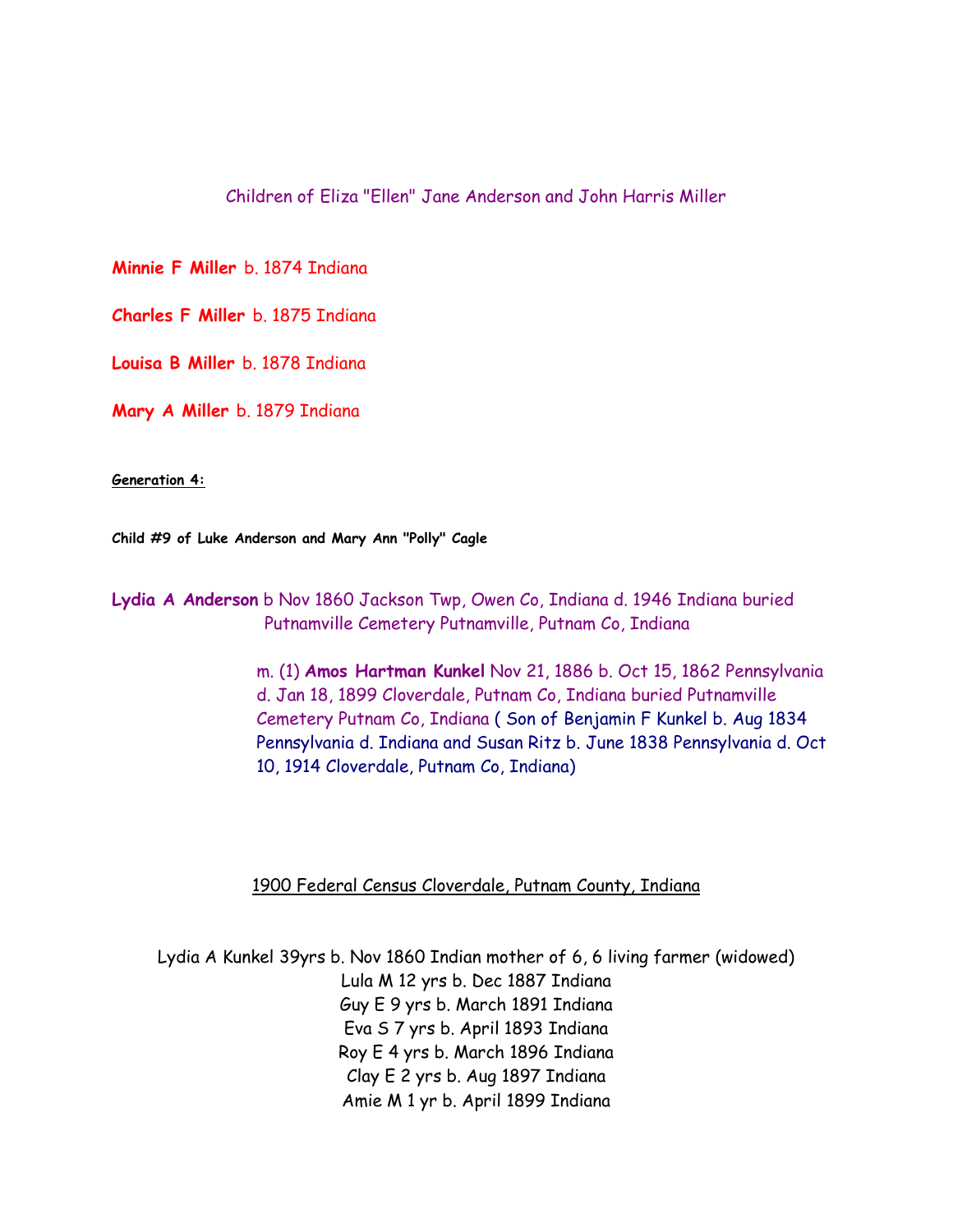Children of Lydia A Anderson and Amos Hartman Kunkel

- **Lula M Kunkel** b. Dec 16, 1887 Cloverdale, Putnam Co, Indiana d. Oct 11, 1959 Brazil, Clay Co, Indiana buried Summit Lawn Cemetery Brazil, Clay Co, Indiana
- **Guy Elmer Kunkel** b. March 19, 1891 Cloverdale, Putnam Co, Indiana d. Aug 1966 Poland, Clay Co, Indiana buried Cloverdale Cemetery Cloverdale, Putnam Co, **T**ndiana
- **Eva S Kunkel** b. April 18, 1893 Cloverdale, Putnam Co, Indiana d. Nov 23, 1901 Cloverdale, Putnam Co, Indiana buried Putnamville Cemetery Putnamville, Putnam Co, **Indiana**
- **Anna H Kunkel** b. March 8, 1895 Cloverdale, Putnam County, Indiana d. Dec 23, 1898 Cloverdale, Putnam Co, Indiana buried Putnamville Cemetery Putnamville, Putnam Co, Indiana
- **Ray Edgar Kunkel** b. March 20, 1896 Cloverdale Putnam Co, Indiana d. Dec 12, 1955 Brazil, Clay Co, Indiana buried Summit Lawn Cemetery Brazil, Clay Co, Indiana
- **Clay E Kunkel** b. Aug 1897 Cloverdale, Putnam Co, Indiana d. Feb 5, 1959 Vigo Co, Indiana
- **Amy M Kunkel** b. April 24, 1899 Cloverdale, Putnam Co, Indiana d. May 1972 Brazil, Clay Co, Indiana buried Putnamville Cemetery Putnamville, Putnam Co, Indiana

#### **Generation 5:**

**Child #1 of Lydia A Anderson and Amos Hartman Kunkel**

**Lula M Kunkel** b. Dec 16, 1887 Cloverdale, Putnam Co, Indiana d. Oct 11, 1959 Brazil, Clay Co, Indiana buried Summit Lawn Cemetery Brazil, Clay Co, Indiana

> m. **James Edgar Syester** Aug 22, 1905 Clay Co, Indiana b. Jan 29, 1882 Clay Co, Indiana d. April 7, 1955 Brazil, Clay Co, Indiana buried Summit Lawn Cemetery Brazil, Clay Co, Indiana ( Son of David Willard Syester b. March 17, 1858 Clay Co, Indiana d. Sept 10, 1922 Clay Co, Indiana and Candasca Valeria Morgan b. Aug 9, 1860 Indiana d. Aug 7, 1926 Clay Co, Indiana )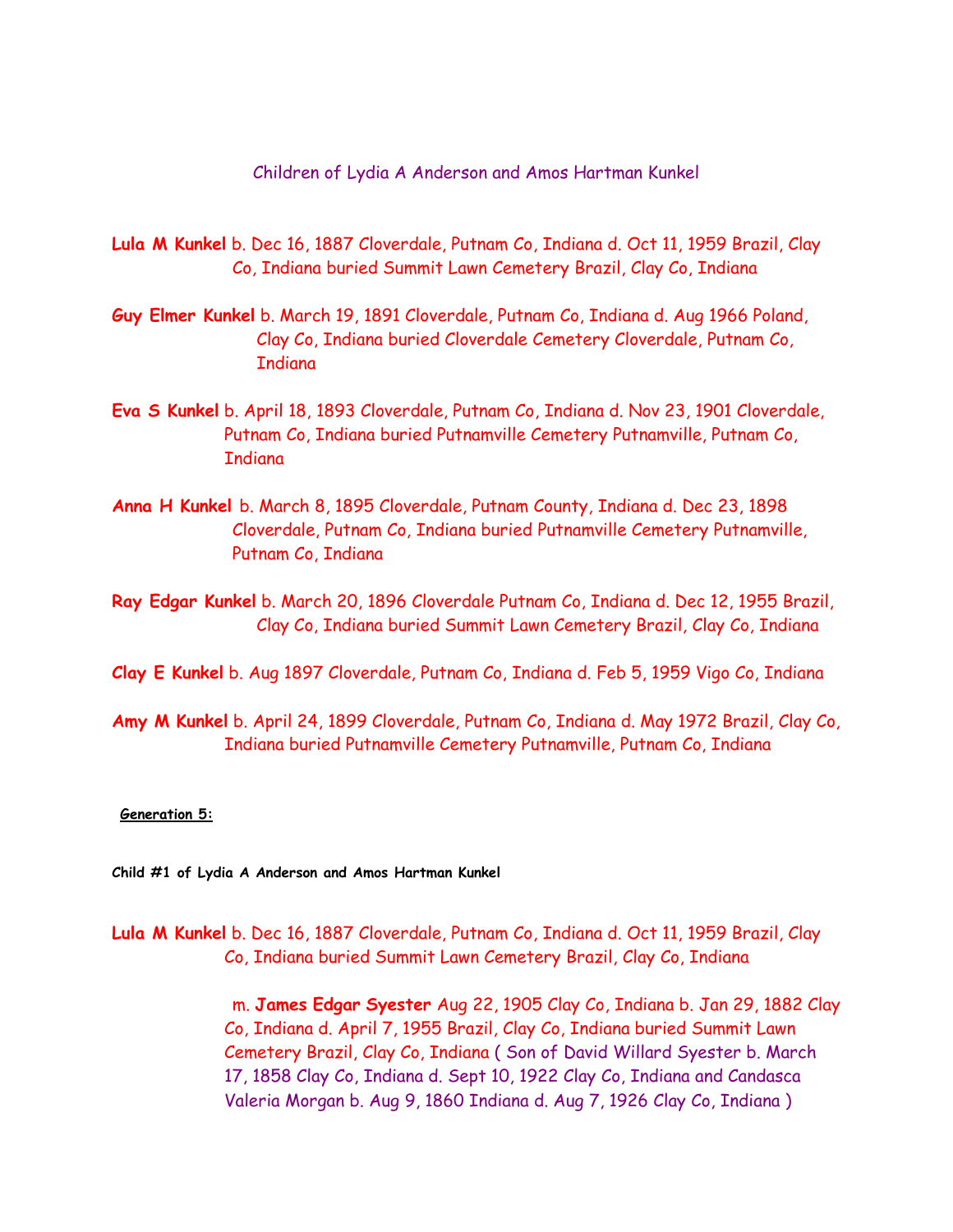## 1910 Federal Census Cass Twp, Clay County, Indiana

James E Lyster 28 yrs b. Indiana farmer Lula M 22 yrs b. Indiana mother of 2, 2 living Morris L 3 yrs b. Indiana Loyd E 1 yr 3 mo b. Indiana

### 1920 Federal Census Brazil, Clay County, Indiana

James Syester 37 yrs b. Indiana coal miner L 32 yrs b. Indiana Morris 13 yrs b. Indiana Loyd 10 yrs b. Indiana

### 1930 Federal Census Brazil, Clay County, Indiana

James Syester 48 yrs b. Indiana clay plant laborer Lulu 42 yrs b. Indiana Morris 23 yrs b. Indiana store salesman

Children of Lula M Kunkel and James Edgar Syester

**Morris L Syester** b. June 11, 1906 Brazil, Clay Co, Indiana d. April 17, 1991 Indiana

**Lloyd Syester** b. March 10, 1909 Brazil, Clay Co, Indiana d. April 1975 Indianapolis, Marion Co, Indiana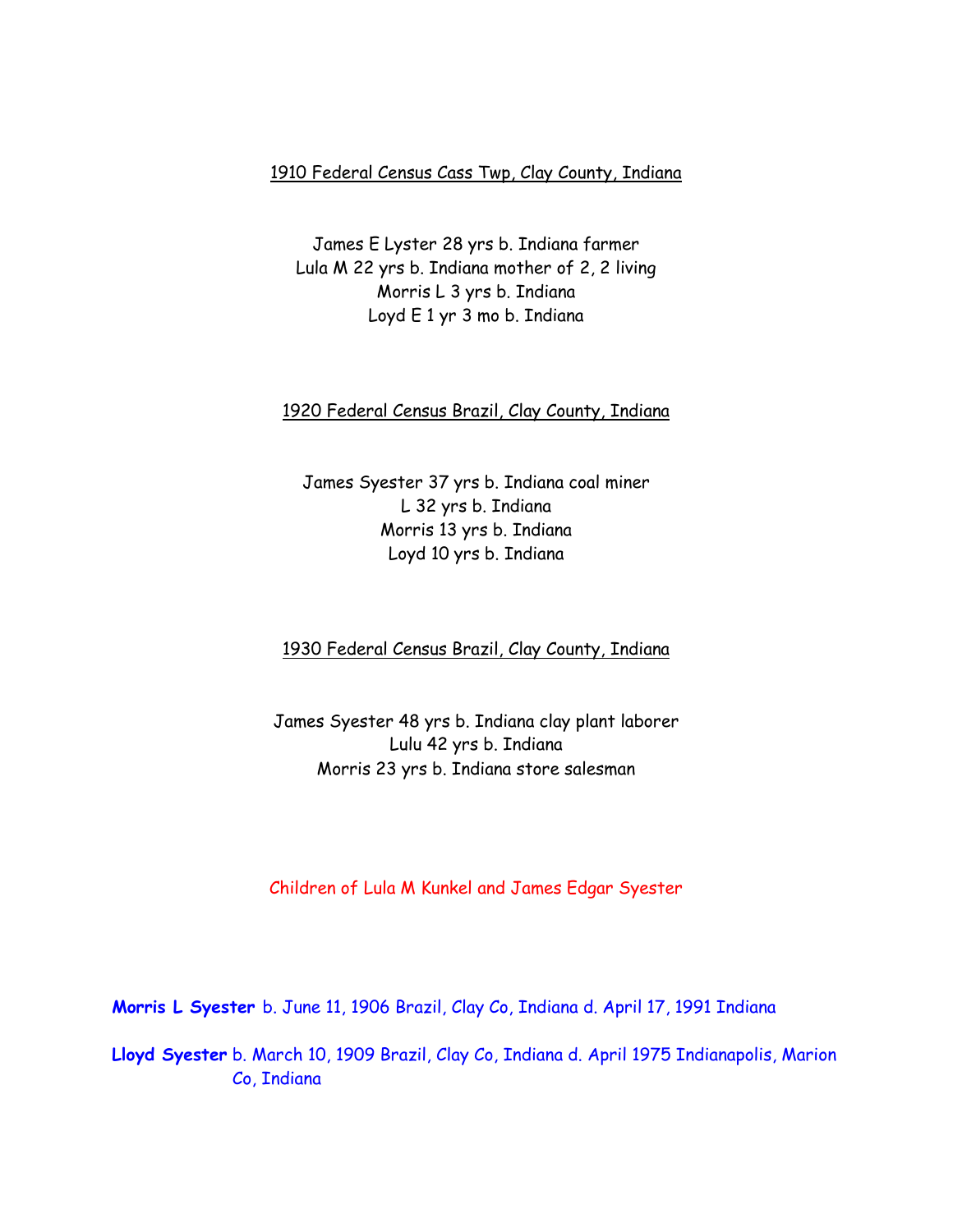**Generation 5:**

**Child #1 of Lula M Kunkel and James Edgar Syester**

**Morris L Syester** b. June 11, 1906 Brazil, Clay Co, Indiana d. April 17, 1991 Indiana

m. **Lucile** b. April 14, 1908 d. July 1993 Plainfield, Hendricks, Co, Indiana

**Generation 5:**

**Child #2 of Lydia A Anderson and Amos Hartman Kunkel**

**Guy Elmer Kunkel** b. March 19, 1891 Cloverdale, Putnam Co, Indiana d. Aug 1966 Poland, Clay Co, Indiana buried Cloverdale Cemetery Cloverdale, Putnam Co, Indiana

> m. **Maude Neese** Feb 12, 1913 Owen Co, Indiana b. June 4, 1886 Indiana d. April 1982 Cloverdale, Putnam Co, Indiana buried Cloverdale Cemetery Cloverdale, Putnam Co, Indiana

## 1920 Federal Census Cloverdale, Putnam County, Indiana

Guy Kunkel 28 yrs b. Indiana farmer Maude 34 yrs b. Indiana Benn 85 yrs b. Pennsylvania (widowed grand father)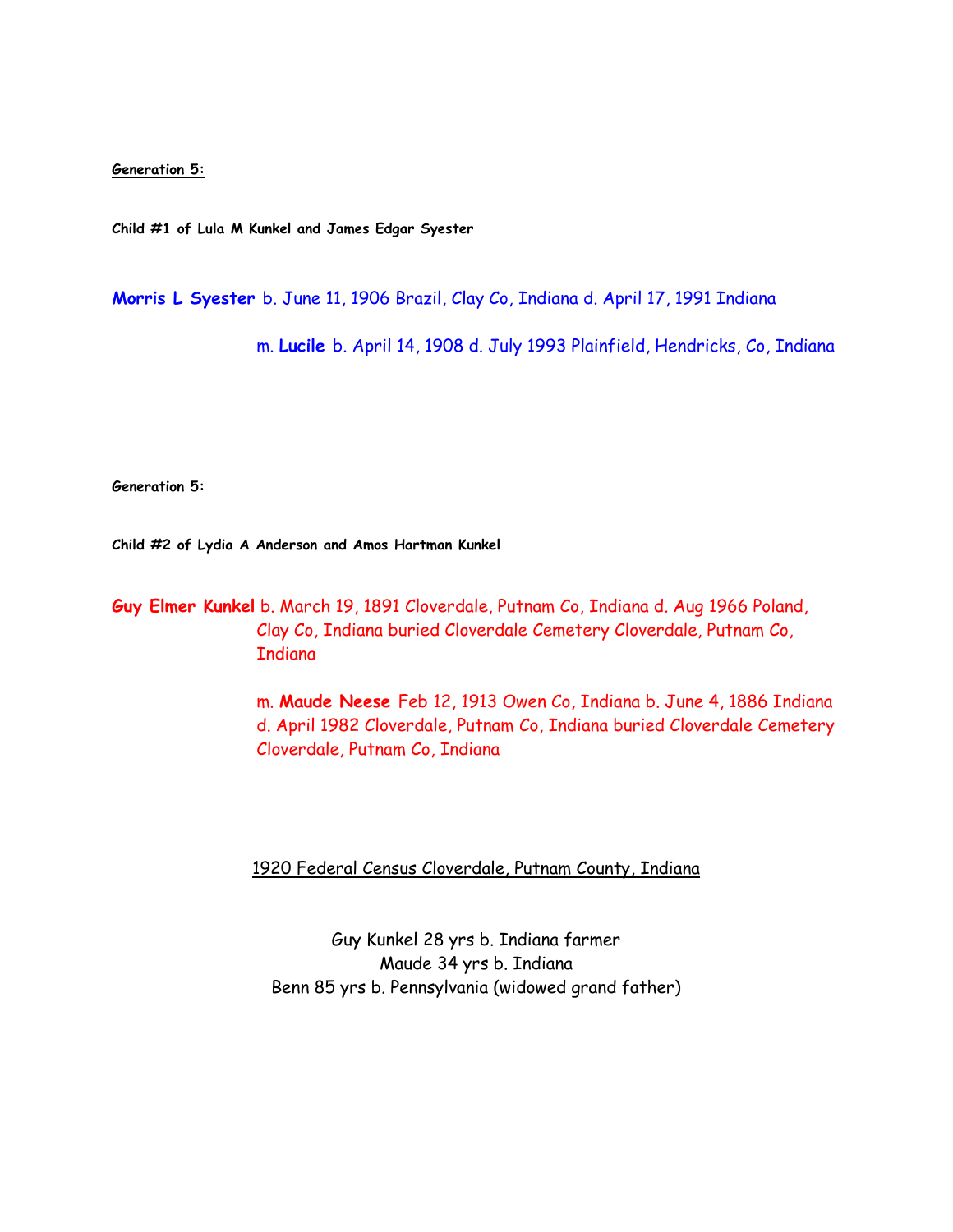**Generation 5:**

**Child #5 of Lydia A Anderson and Amos Hartman Kunkel**

**Ray Edgar Kunkel** b. March 20, 1896 Putnam Co, Indiana d. Dec 12, 1955 Brazil, Clay Co, Indiana buried Summit Lawn Cemetery Brazil, Clay Co, Indiana

> m. **Augustine Julbert** Jan 4, 1922 Brazil, Clay Co, Indiana b. April 8, 1902 Brazil, Clay Co, Indiana d. May 10, 1981 Brazil, Clay Co, Indiana buried Summit Lawn Cemetery Brazil, Clay Co, Indiana ( Daughter of Prosper Julbert b. June 13, 1881 Charleroi, Hainaut, Belgium d. Nov 12, 1951 Brazil, Clay Co, Indiana and Josephine Benton b. July 1882 Lattarve, France d. July 4, 1953 Brazil, Clay Co, Indiana)

### 1920 Federal Census Camp Funston, Riley County, Kansas

Ray Kunkel 23 yrs b. Indiana soldier 64th infantry

### 1930 Federal Census Brazil, Clay County, Indiana

Ray Kunkel 34 yrs b. Indiana clay plant busman Augustine 28 yrs b. Indiana Amos 7 yrs b Indiana Ray 4 yrs b. Indiana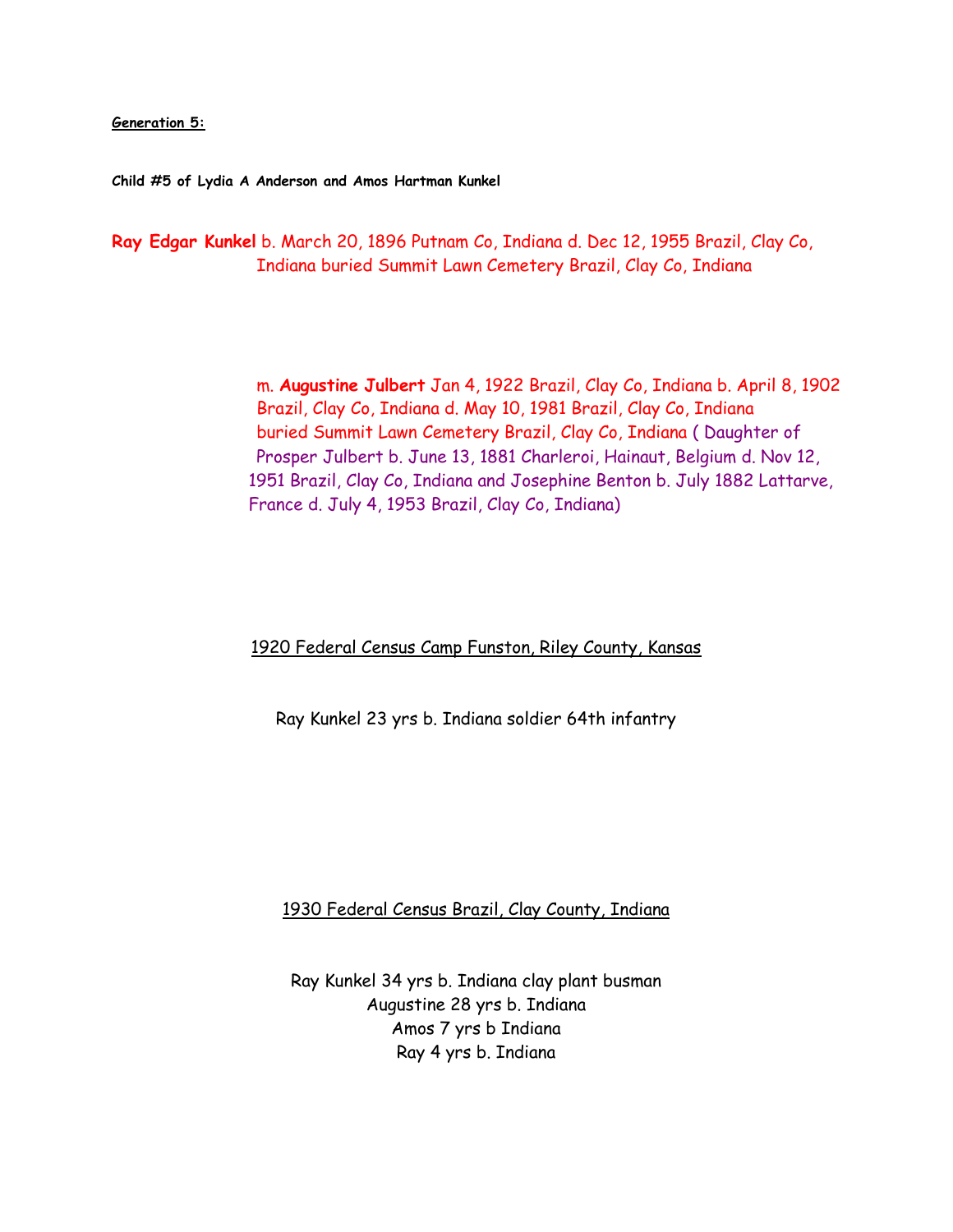### Children of Ray Edgar Kunkel and Augustine Julbert

**Amos Edward Kunkel** b. April 7, 1922 Brazil, Clay Co, Indiana d. April 6, 1986 Brazil, Clay Co, Indiana buried Calcutta Cemetery Calcutta, Clay Co, Indiana

**Ray Edgar Kunkel Jr** b. May 2, 1925 Brazil, Clay Co, Indiana d. March 19, 1988 Indianapolis, Marion Co, Indiana buried Greenlawn Cemetery Franklin, Johnson Co, **Indiana** 

**Lester Lewis Kunkel** b. Nov 18, 1930 Brazil, Clay Co, Indiana d. July 10, 1938 Brazil, Clay Co, Indiana buried Summit Lawn Cemetery Brazil, Clay Co, Indiana

**Generation 6:**

**Child #1 of Ray Edgar Kunkel and Augustine Julbert**

**Amos Edward Kunkel** b. April 7, 1922 Brazil, Clay Co, Indiana d. April 6, 1986 Brazil, Clay Co, Indiana buried Calcutta Cemetery Calcutta, Clay Co, Indiana

> m. **Betty Maxine Howard** Oct 21, 1942 b. Dec 8, 1924 Brazil, Clay Co, Indiana d. Dec 21, 2003 Brazil, Clay County, Indiana buried Calcutta Cemetery Calcutta, Clay Co, Indiana ( Daughter of George Howard and Clara)

Children of Amos Edward Kunkel and Betty Maxine Howard

**Phyllis Jean Kunkel** b. Oct 12, 1943 Brazil, Clay Co, Indiana d. July 11, 2008 Terre Haute, Vigo Co, Indiana

**Marsha Kunkel**

**Tammy Kunkel**

**Richard Kunkel**

**Randy Kunkel**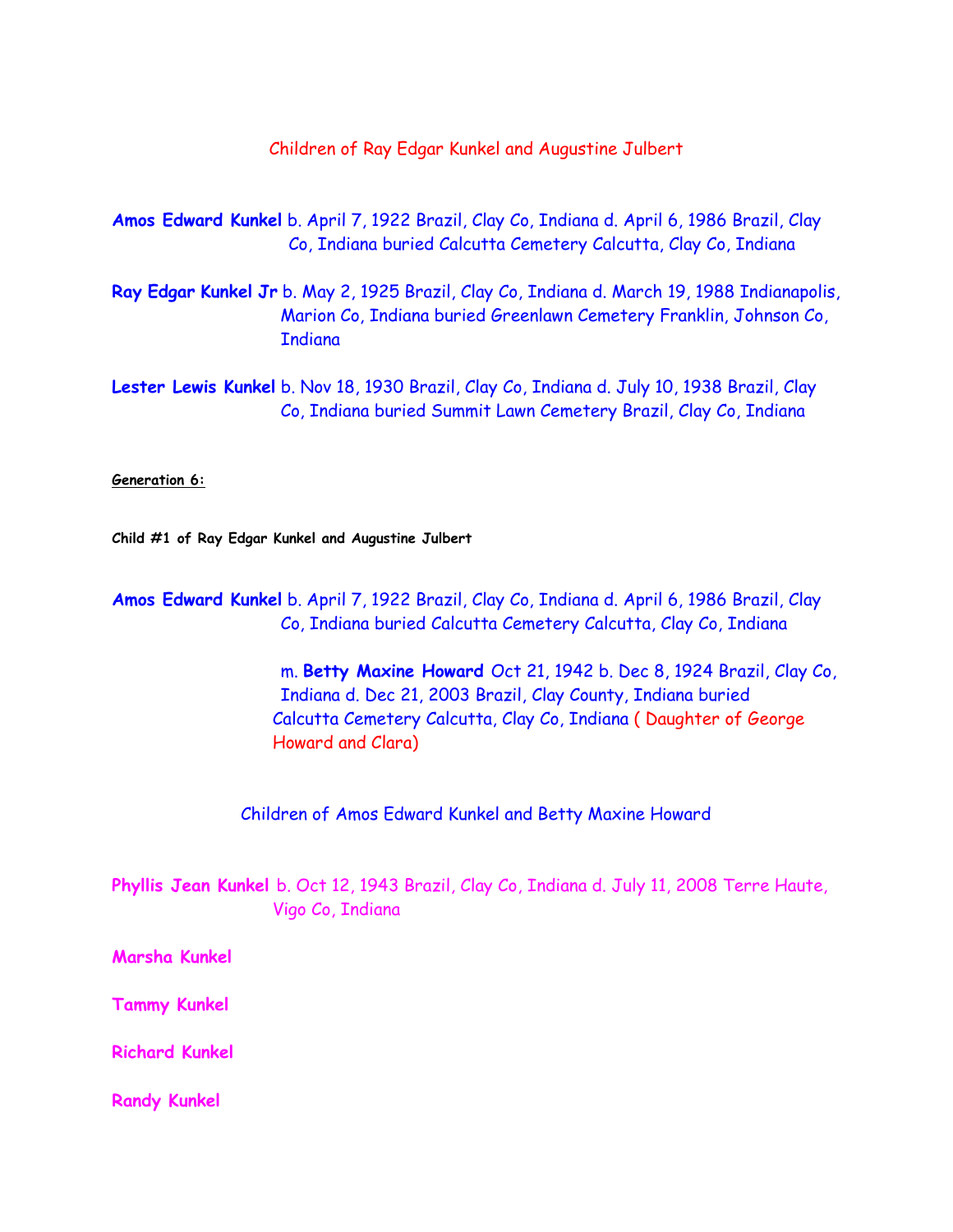### **Generation 7:**

**Child #1 of Amos Edward Kunkel and Betty Maxine Howard**

**Phyllis Jean Kunkel** b. Oct 12, 1943 Brazil, Clay Co, Indiana d. July 11, 2008 Terre Haute, Vigo Co, Indiana buried Calcuatta Cemetery Calcutta, Clay Co, Indiana



Phyllis Jean Kunkel

Phyllis Jean WrittenhouseFriday, July 11, 2008

Phyllis Jean Writtenhouse, 64, Terre Haute, formerly of Brazil, died Friday, July 11, 2008, at Meadows Manor East, Terre Haute.

She was born Oct. 12, 1943, in Brazil, as the daughter of Amos and Betty Howard Kunkel. She graduated from Brazil High School.

She was married to John Writtenhouse, who preceded her in death. She was also preceded in death by her parents.

She is survived by sisters Marsha Helms, Terre Haute, and Tammy Tharp, Spencer, and brothers Richard Kunkel, Indianapolis, and Randy Kunkel, Fremont, Ind.

Visitation will be noon -2 p.m., Monday, July 14, 2008, at Moore Funeral Home, with funeral services set at 2 p.m., with Pastor Don Smock officiating. Burial will follow at Calcutta Cemetery.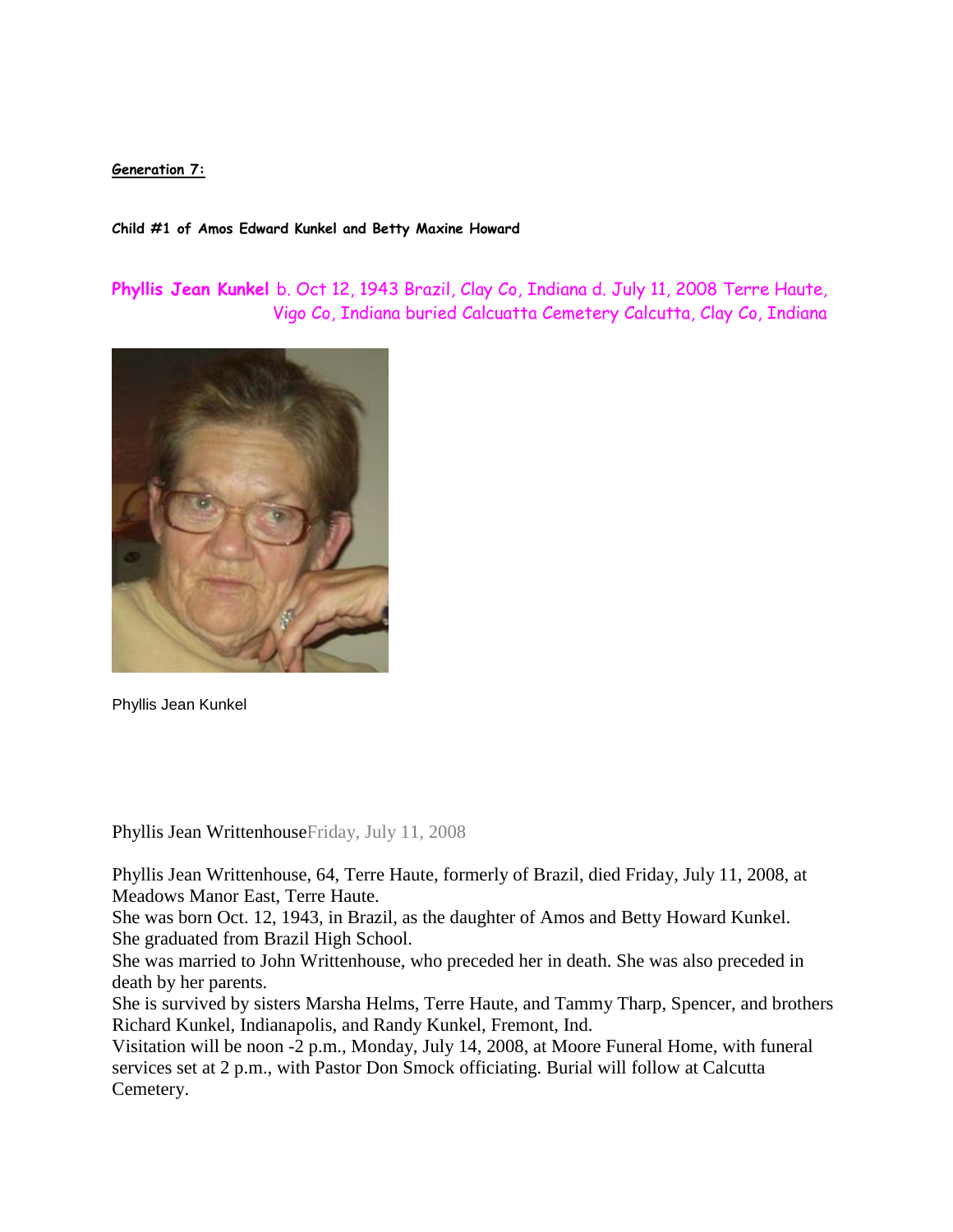m. **John R Writtenhouse** b Dec 25, 1939 d. Feb 8, 1991 Brazil, Clay Co, Indiana buried Calcutta Cemetery Calcutta, Clay Co, Indiana

**Generation 6:**

**Child #2 of Ray Edgar Kunkel and Augustine Julbert**

**Ray Edgar Kunkel Jr** b. May 2, 1925 Brazil, Clay Co, Indiana d. March 19, 1988 Indianapolis, Marion Co, Indiana buried Greenlawn Cemetery Franklin, Johnson Co, **Indiana** 



Ray Kunkel Jr

m. **? Harold** Nov 24, 1946 Indianapolis, Marion Co, Indiana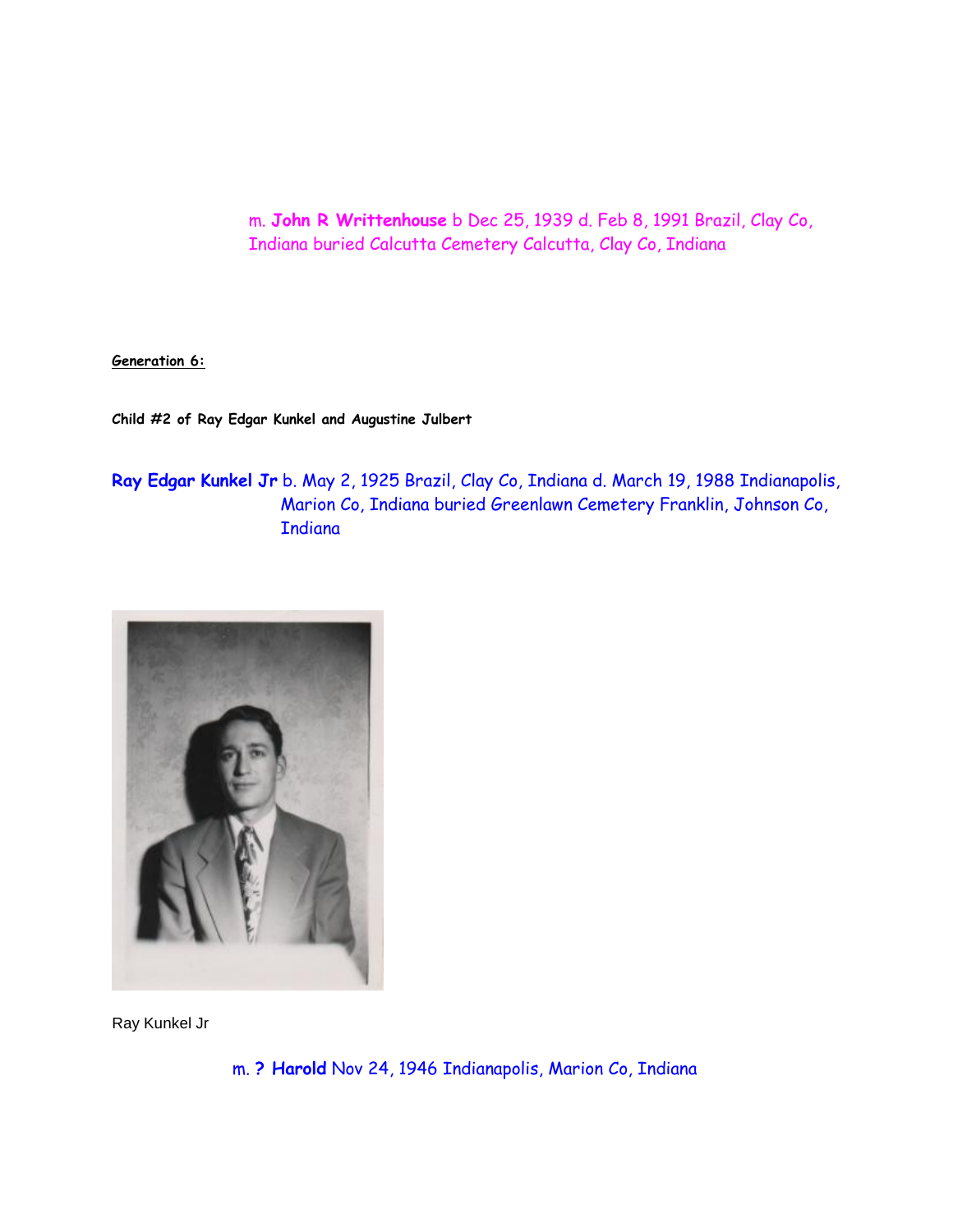**Generation 5:**

**Child #7 of Lydia A Anderson and Amos Hartman Kunkel**

**Amy M Kunkel** b. April 24, 1899 Cloverdale, Putnam Co, Indiana d. May 1972 Brazil, Clay Co, Indiana buried Putnamville Cemetery Putnamville, Putnam Co, **Indiana** 

> m. **Bert Bell** Nov 13, 1920 Brazil, Clay Co, Indiana b. April 20, 1899 Indiana d. March 1968 Brazil, Clay Co, Indiana buried Putnamville Cemetery Putnamville, Putnam Co, Indiana

1930 Federal Census Knightsville, Clay County, Indiana

Bert Bell 30 yrs b. Indiana clay factory laborer Amy M 30 yrs b. Indiana Ernest L 8 yrs b. Indiana

Children of Amy M Kunkel and Bert Bell

**Ernest L Bell** b. 1922 Indiana

**Generation 4:**

m. (2) 2 nd husband to Lydia A Anderson **William Stough** Putnam Co, Indiana